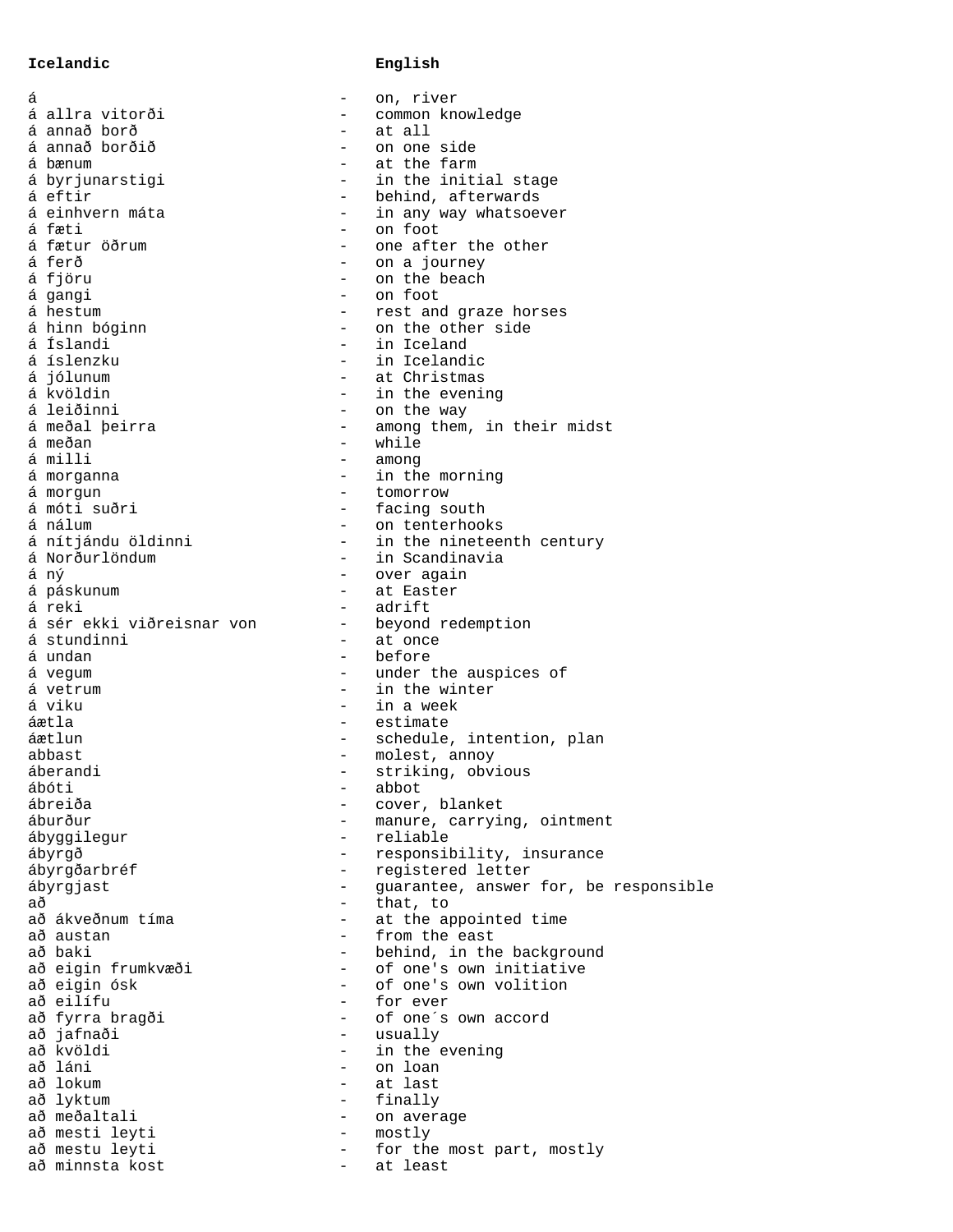að nýju - again að skrá - to list aðeins - only - only - only - only - only - only - only -  $f_{\text{looc}}$ aðferð - method aðgæta - observe aðgöngumiði - ticket<br>aðgreina - separat aðkall - claim<br>aðkast - claim aðkoma - arrival aðmíráll - admiral aðsjáll - stingy - stingy - stingy - stingy - stingy - stingy - stingy - stingy - stingy - stingy - stingy - stingy - stingy - stingy - stingy - stingy - stingy - stingy - stingy - stingy - stingy - stingy - stingy - sting aðstoða - to help áður en - before áður fyrr

að minnsta kosti  $-$  at least að mínu áliti - to my mind að mörgu leyti - inmany respects<br>að nýju - again að öllu leyti<br>
að skrá<br>
að skrá<br>
- to list að sögn - according to what was said að svo stöddu - as it is að þeim tíma liðum - after that time<br>að þessu sinni - at this time að þessu sinni - at this time að undanteknum - with the exception of, bar<br>að vetrinum - - in the winter að vetrinum  $-$  in the winter<br>að vissu leyti  $-$  to a certain - to a certain extent að vísu  $-$  to be sure aðalatvinnuvegur - chief livelihood aðalbláber - whortleberry aðaldalur - main valley aðaldyr - entrance<br>aðalfararskjóti - - entrance - chief means of communication aðalgata - main street<br>aðalhlutverk - chief role aðalhlutverk - chief role<br>aðallega - chief role aðallega - mainly, ch: - mainly, chiefly aðalmatur - main course aðalréttur - main course aðalsmaður - nobleman aðalþáttur - main part aðalvopn - main weapon, chief weapon aðan - a moment ago, just now<br>áðan - a moment ago, just now - siem<br>áðan - just now<br>aðbúnaður - accommoda aðbúnaður - accommodation<br>aðdáun - - admiration aðdáun - admiration aðfall - flood tide<br>aðfangadagur - - - - eve of a ho - eve of a holiday aðflug - approach aðflutningur - import, transport aðgætinn - careful, attentive aðgæzla - care, attention aðgæzlulaus - careless aðgangur - access, entrance aðgengilegur - acceptable, accessible aðgreina - separate - separate<br>aðgreining - distinct aðgreining - distinction<br>aðili - party, pers aðili - party, person<br>aðkall - claim - taunts aðkominn - from afar aðkomumaður - stranger - the night after tomorrow aðráttur - transport ádráttur - draught, dragging aðrir .... aðrir - some ... others<br>aðsjáll - stingy - attendance, visitation aðstæður - circumstances aðstoð - aid, help aðstoðarlaus - helpless aðstoðarmaður - supporter, assistant áður - before, formerly - before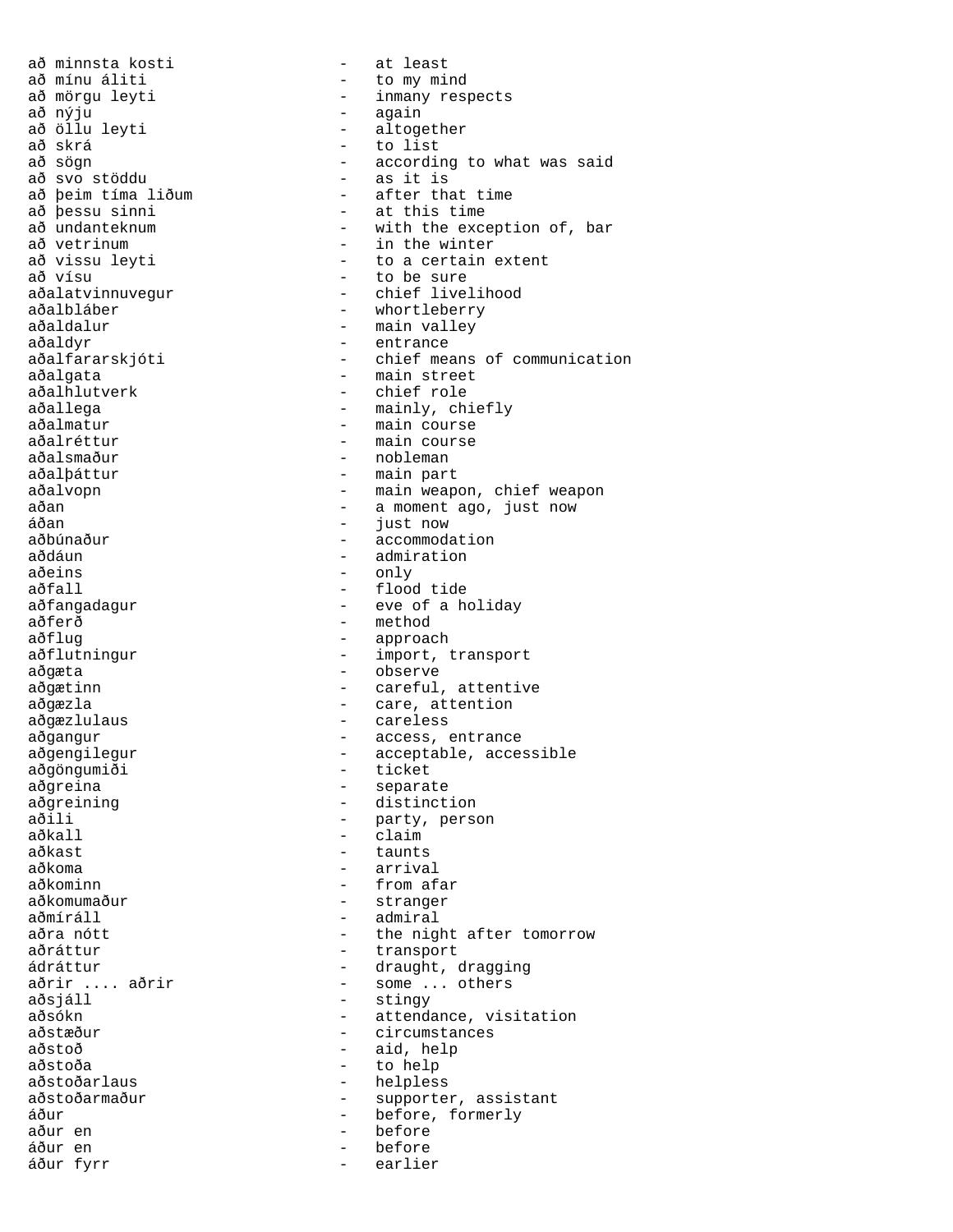áðvörun - warning æð - vein æða - rage - rage - rage - rage - rage - rage - rage - rage - rage - rage - rage - rage - rage - rage - rage æðarkolla - eider æði - craze æfi - life ægir - sea æpa - yell ær - mad, ewe æra - madden ærinn adequate - adequate æsa - excite ætla - mean, intend ættbálkur - tribe ættleggur - lineage<br>ættleiða - adopt - adopt - adopt ættleiddur - adoptive ættleiðing - adoption af - by, of, from af ásettu ráði - in cold blood, on purpose<br>af ástæðum - - - - - for reasons af ástæðum  $\begin{array}{ccc} - &$  for reasons af hendingu - by chance<br>- why af hverju<br>af kröftum af kröftum - with great strength<br>af minni hálfu - on my part af minni hálfu - on my part af stað - away af því að - because - accidentally, by chance áfall - heavy sea, disaster, shock, jolt áfangastaður - bus stop, destination<br>áfangi - day's journey stage áfangi - day's journey, stage, step<br>afarstór - huge - huge afarstór<br>áfasúpa áfasúpa - buttermilk soup - missing, wanting afbaka - distort, corrupt afborgun - instalment afbragð - model<br>afbragðsgóður - model - excellent afbragðsgóður afbragðslegur - exceptional afbrigði - exception afbrigðilegur - irregular<br>afbrýði - jealousy afbrýði - jealousy<br>afbrýðisamur - jealous afbrýðisamur - jealous<br>afbrýðisemi - iealous afbrýðisemi - jealousy<br>afbrýðissamur - jealous afbrýðissamur - jealous<br>afdrif - fate, de afdrif - fate, destiny áfengi - alcohol - alcohol - alcohol - alcohol - alcohol - alcohol - alcohol - alcohol - alcohol - alcohol - alcohol - alcohol - alcohol - alcohol - alcohol - alcohol - alcohol - alcohol - alcohol - alcohol - alcohol - alc - liquor store, off licence áfengur - intoxicating affall - outlet afferma - unload afflæði - regression afföll - discount afgangur - rest, remainder afgirða - enclose, fence off afgreiða - cffice, attend to serve afgreiðsla - reception, delivery<br>afgreiðslumaður - shop assistant afgreiðslumaður - shop assistant<br>afgreiðslutörf - delivery, sell - delivery, selling afhenda - deliver, hand over afhending  $\qquad -$  delivery afhjúpa - reveal afhjúpun - disclosure - disclosure<br>afi - qrandfathe afi - grandfather<br>
afir - buttermilk buttermilk afkæla - cool afkasta - accomplish, perform afkastalítill - inefficient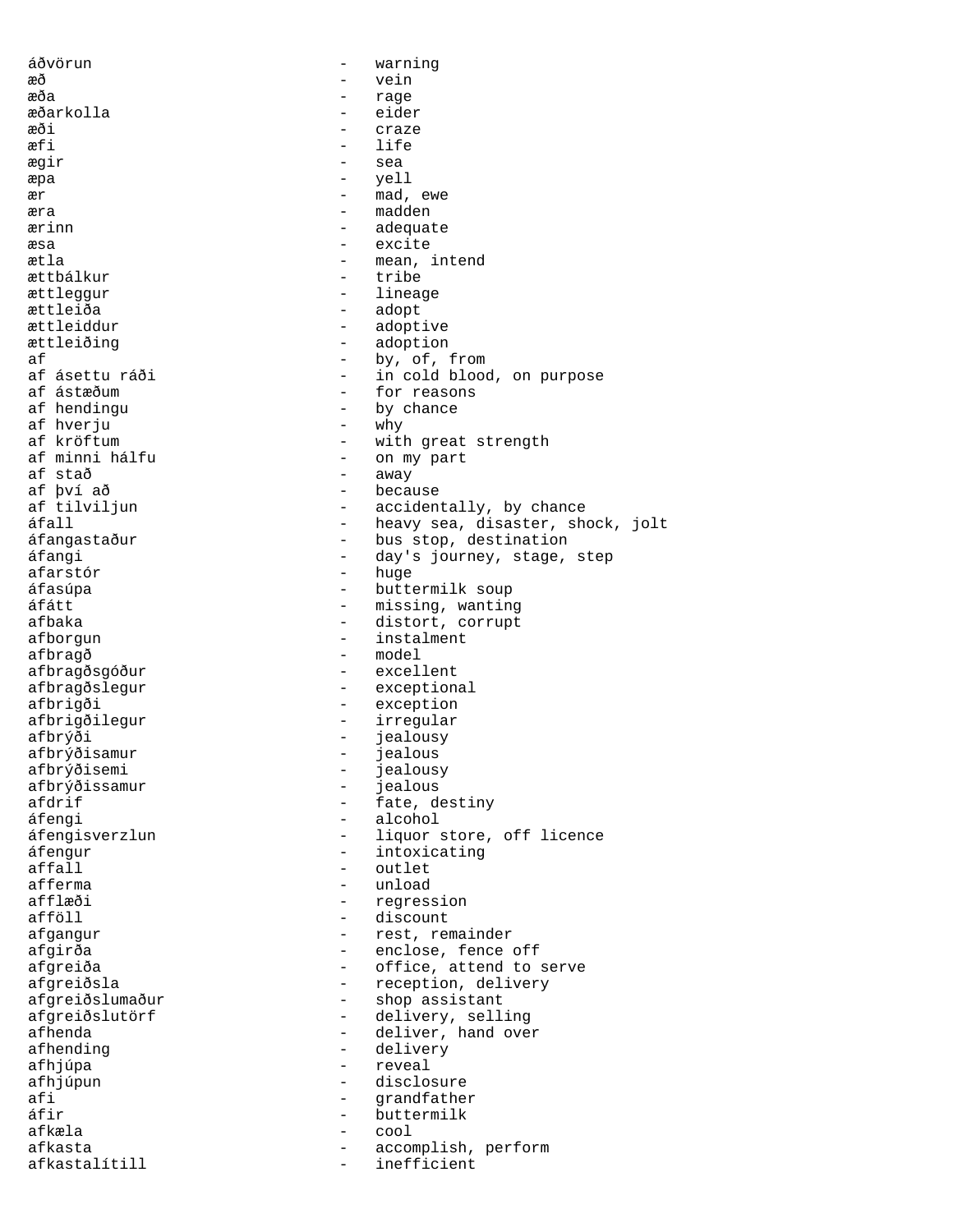afkastamikill - efficient afkastapróf - benchmark test afklæða - undress - undress - undress - undress - undress - undress - undress - undress - undress - undress afkomandi - descendant afkomendur - descendants afkvæmi - offspring<br>afl - strength afl - strength, force<br>afla - earn gain acqu afla - earn, gain, acquire<br>áflæði - earn, gain, acquire - transgression aflaga - surplus, out of order<br>aflangur - colong - colong aflangur - oblong stop afleggja - leave off - result, consequence afleitur - outrageous, impossible<br>afli - catch afli - catch afmæli<br>
afmælisgjöf<br>
- birthday present<br>
- birthday present - birthday present afneita - deny - deny - deny - deny - deny - deny - deny - deny - deny - deny - deny - deny - deny - deny - deny - deny - deny - deny - deny - deny - deny - deny - deny - deny - deny - deny - deny - deny - deny - deny - de afnema - abolish<br>áform - murpose áform - purpose, intention - intend, plan, propose afráða - decide - decide<br>áfram - - onward áfram  $\frac{1}{2}$  - onward, forward<br>áframhaldandi - continuing áframhaldandi - continuing<br>afrennsli - drainage - drainage afréttur  $-$  highland pasture afrita - copy afsaka - excuse - apologise afsekktur - out of the way afskaplegur - enormous afskekktur - remote, out of the way<br>afsláttur - discount - discount - discount afsökun - excuse, apology afstaða - reaction, attitude aftan - evening, from behind<br>aftansöngur - evensong - evensong - evensong aftar - further back aftra  $\qquad \qquad$  - hinder, hold back aftur - return, back, again aftur á móti - on the other hand afturfótur - hind lef afturfótur - hind lef - ghost, apparition afurðir - produce, product ágætlega - fine, excellently ágætur - excellent, fine ágengni en magazine aggressiveness agi - discipline ágirnd - avarice, greed ágizkun - guess, surmise, conjecture ágóði - gain, profit ágreiningsefni - disputed issue ágreiningur - disagreement, dispute ágrip - abridgement, summary ágúst - August áhætta - risk, hazard áhald - instrument, tool, implement<br>áheyrandi - listener - listener áheyrn - attack áhlaup - attack áhlaupaverk - easy task áhöfn - crew - spectator<br>- influence áhrif  $-$  influence áhrinsorð - words that come true áhugamaður - amateur, aspirant<br>áhugi áhugi - interest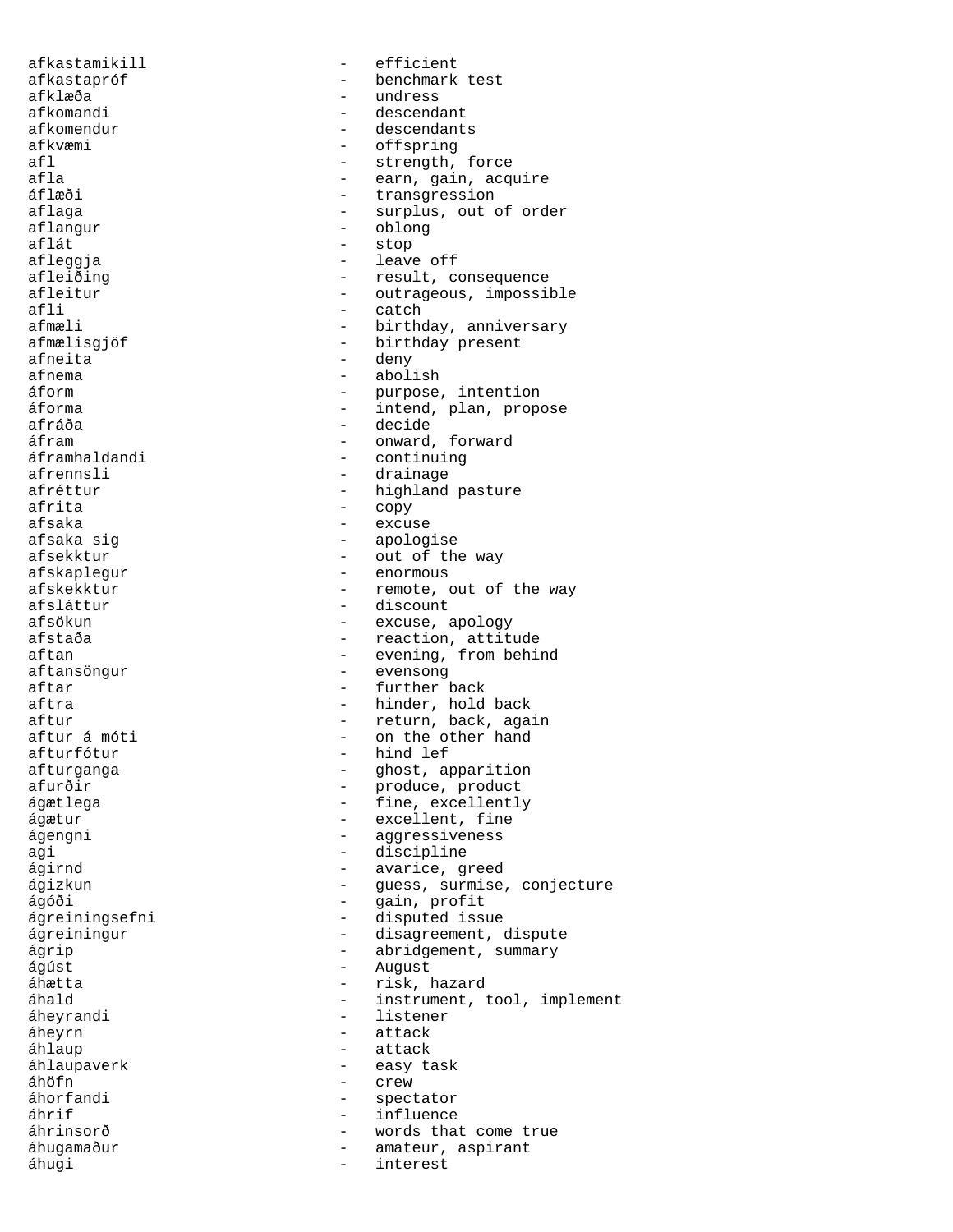áhyggjufullur - anxious, worried áhyggjur - cares, worries air - loft aka - drive, ride aka sleða - ride a sleigh<br>ákæra - ride a sleigh ákæra - accuse ákafi - eagerness, zeal<br>ákaflega - eagerness, zeal ákaflega - greatly - eager, enthusiastic ákefð - eagerness<br>akkeri - enchor - anchor akstur - driving akur - field akuryrkja - agriculture ákveða - determine, resolve, decide<br>ákveða sig - - - - - - - - - - - - make up one's mind ákveða sig - make up one´s mind ákveðinn - certain, determined ákvörðun - resolution, decision ala  $\begin{array}{ccc} - & - & \text{give birth to, feed} \\ \text{ala upp} & - & \text{bring up} \end{array}$ ala upp - bring up alamanak - calender<br>alda - wave rou alda - wave, rounded smooth ridge<br>aldamót - turn of the century aldamót - turn of the century<br>aldin - fruit aldin - fruit aldingarður - orchard - elderly aldrei - never<br>aldrei framar - never - never aldrei framar and the mever more<br>aldur - age, time aldur - age, time aldurstakmark - age limit<br>aldurstamark - age limit aldurstamark - age limit<br>aleinn - alone aleinn - alone - alone - alone - alone - alone - alone - alone - alone - alone - alone - alone - alone - alone áletrun - legund, inscription<br>álfalög - legund, inscription - fairy melodies álfkona - fairy woman álft - swan - fairy algengur - General, common, ordinary algerlega - completely alin -  $\epsilon$  -  $\epsilon$  -  $\epsilon$  -  $\epsilon$  -  $\epsilon$  -  $\epsilon$  -  $\epsilon$  -  $\epsilon$  -  $\epsilon$  -  $\epsilon$  -  $\epsilon$  -  $\epsilon$  -  $\epsilon$  -  $\epsilon$  -  $\epsilon$  -  $\epsilon$  -  $\epsilon$  -  $\epsilon$  -  $\epsilon$  -  $\epsilon$  -  $\epsilon$  -  $\epsilon$  -  $\epsilon$  -  $\epsilon$  -  $\epsilon$  -  $\epsilon$  -  $\epsilon$  -  $\epsilon$  -  $\epsilon$  -  $\epsilon$  -  $\epsilon$ álit - appearance, looks álíta - consider, think all kinds of  $\qquad \qquad$  - alls slags<br>allavega allavega - in various ways alllangur - quite long allmargur - quite a lot allmikill  $\begin{array}{ccc} - & - & \text{quite great, quite some} \\ - & - & \text{quite different} \end{array}$ allólíkur - quite different<br>allra helzt - most of all allra helzt<br>allrahanda - most of all kind<br>- of all kind - of all kinds alls - altogether alls konar - of all kinds alls ólíkur - quite different alls slags and the state of the state of all kinds of all kinds of all kinds of all kinds of all kinds of all kinds of all kinds of all kinds of all kinds of all kinds of all kinds of all kinds of all kinds of all kinds of allskonar - all kinds of allslaus - destitute allsstaðar - everywhere<br>allt - everything allt - everything allt annað en - anything but allt í einu - all at once allt í lagi - all right allt kemur til alls - when all is said and done<br>alltaf - ever. always - ever, always alltof  $\qquad \qquad$  too allur - all - completely different man allverulega - considerably allvitur - quite wise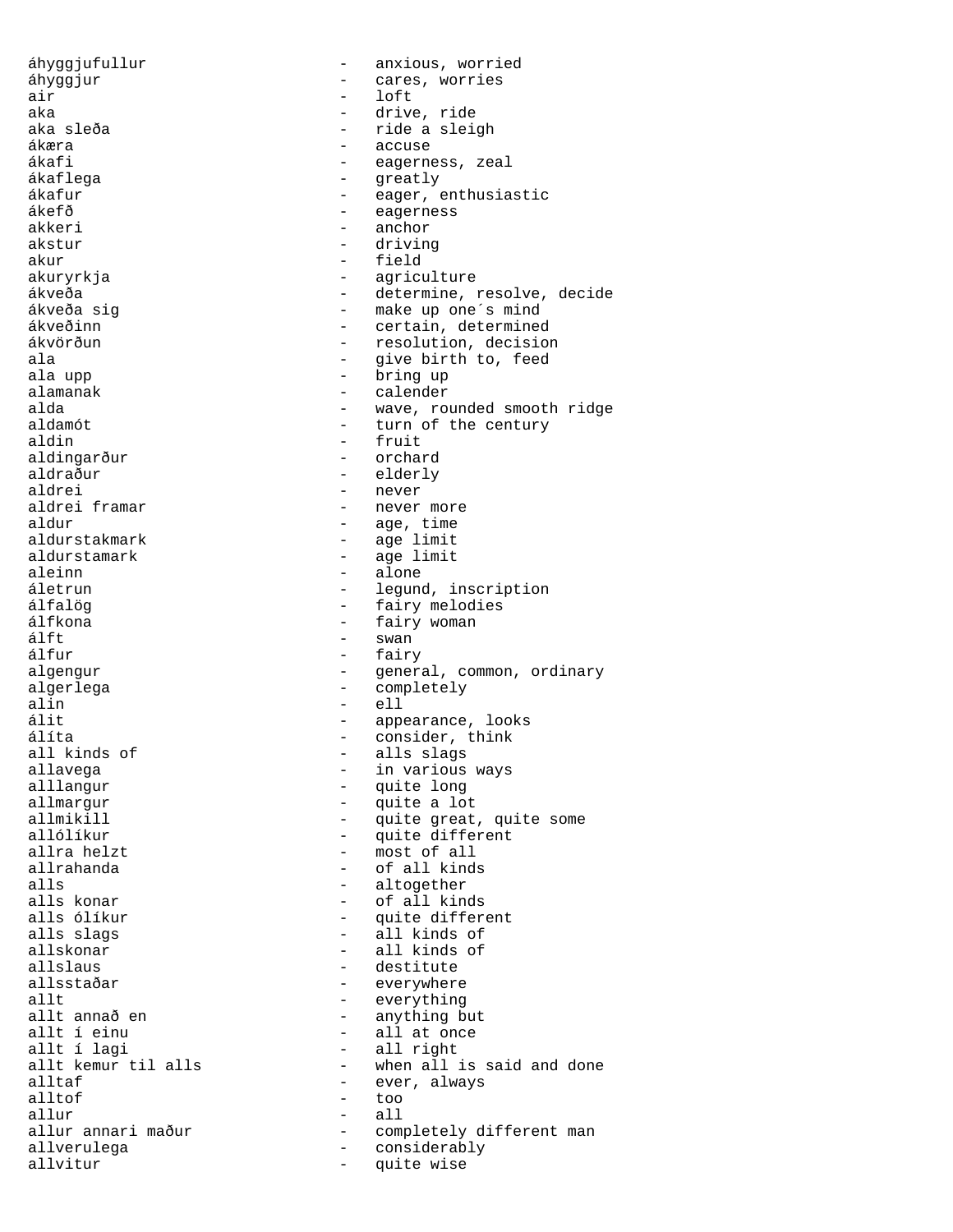almanak - calendar almenn brot - common fractions<br>almenn jarðfræði - - - - - - - - physical geology physical geology almennilegur - kind, good almenningur - people, public almennur common almennur - general, common álög<br>álög - spell, enchantment<br>alræmdur - notorious alræmdur - notorious customary everwhere alskrýddur - in full vesments altari - altar - parliament Alþingi - Icelandic Parliament alþjóðlegur - international alþýða - the common people, the public<br>alúðlegur - cordial, friendly - cordial, friendly alull - pure wool alvara  $\qquad \qquad \qquad -$  earnest, seriousness alvarlegur - serious, earnest alveg  $-$  altogether, absolutely, quite, completely alvitur alvitur - omniscient - omniscient - omniscient - omniscient - omniscient - omniscient - omniscient - omniscient - omniscient - omniscient - omniscient - omniscient - omniscient - omniscient - omniscient - omniscient - omni - conclude ályktun - conclusion ambátt - bondwoman amen - amen<br>Ameríka - Amerika - Amerika Ameríka - America Ameríkani - American amerískur - American áminna - admonish, castigate, reprimand áminning extensive terminand and the extension of the reprimand amma - grandmother án - without án afláts - non-stop - irrespective, without respect ana  $\qquad \qquad \qquad -$  rush forward ánægður - pleased, satisfied, content ánamaðkur - angleworm, earthworm ananas - pineapple anda - breathe - breathe - breathe - breathe - breathe - breathe - breathe - breathe - breathe - breathe - breath andardráttur andartak - breath andast - die, breathe one's last<br>
andatrú - - - - - - - - - spiritualism andatrú - spiritualism<br>
andhverfa - spiritualism<br>
- anticline andhverfa - anticline - anticline<br>andhverfuás - anticlina andhverfuás - anticlinal axis<br>andi - anticlinal axis andi - spirit, breath<br>andlát - death<br>- death andlát - death andlaus - insipid<br>andlegur - spiritu andlegur - spiritual, clerical, mental<br>andlit - face<br>face - face andlitsfarði - rouge andlitsnudd andlitsnudd - facial massage andrá - moment andskoti - devil andspænis - opposite andstaða - opposition<br>
andstæða - ontrast andstæða - contrast<br>andstæðingur - - contrast - opponent andstæður - opposite, opposed andstyggilegur - disgusting andvaka - sleepless<br>andvari - softbree - soft breeze ankannalegur - odd, strange annað en - other than annað hús - another house annað húsið - one ofthe two houses - tomorrow night annað slagið  $-$  every now and then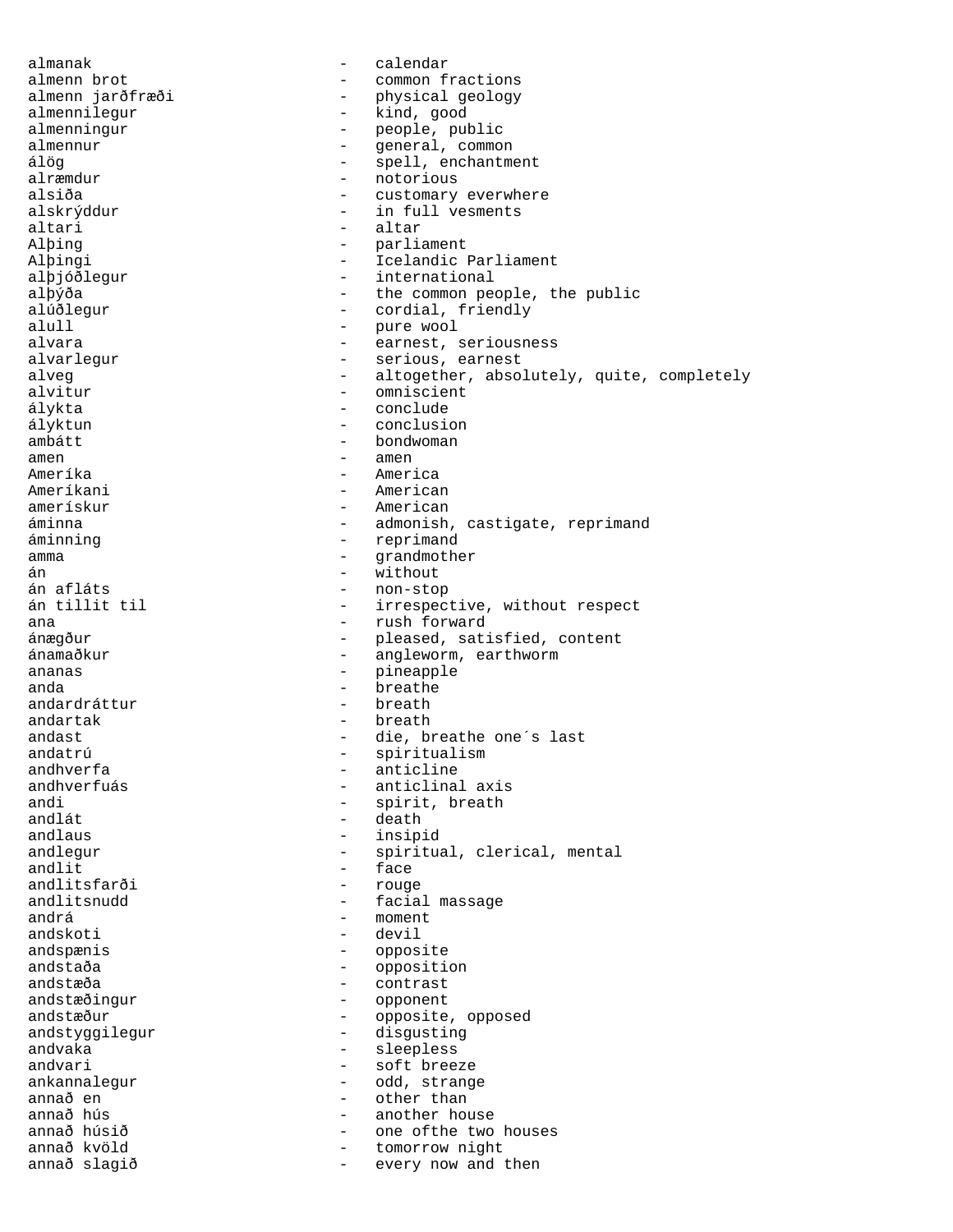annaðhvort ... eða - either ... or<br>annaðhvort .... eða - - either .... or annaðhvort .... eða annan hvern dag  $\qquad \qquad$  - every other day annar  $\overline{a}$  another, second, other annarhver - every other<br>annarhvor - either annarhvor annars  $\begin{array}{ccc} \text{annars} & \text{else, otherwise} \\ \text{annars flokks} & \text{else} \\ \end{array}$ annars flokks - second class - elsewhere annarsstaðar - elsewhere<br>annartveggja - - one of two annartveggja annast announce are of annast um  $-$  provide for, take care of annes - promontory anza - respond apalhraun - blocky lava api - ape apótek - chemist<sup>'</sup>s appelsína - orange apríkósa - apricot apríl - April ár - oar, paddle, year áræði - courage, daring - end and beginning of the year árangur - result árás - attack, raid árás, sókn - attack áratugur - decade árbækur - annals árbakki - river bank árbók - year book árbugða - meander árdegi - forenoon - early in the day áreiðanlegur - dependable, reliable, solid árekstur - collision, crash áreynsla - exertion árferði - season arftaki - heir arfur - inheritance arga - sick<br>árgangur - sick - sick árgangur  $\sim$  - volume, year argast í  $-$  kick up a fuss argur - cross ári - evil spirit, demon áríðandi - urgent - urgent<br>arinn - hearth arinn - hearth, fireplace<br>
arla - early árla - early armband<br>
armbandsúr<br>
- wristwater<br>
- wristwater - wristwatch armur  $-$  arm áróður - agitation, propaganda árset - fluvial deposit - season árstími - season - year ás - ace, ridge, foothill ásækja - attack - accuse ásamt - together ask  $-$  spyrja aska  $-$  ash askja - caldera askur - ash tree asni - donkey, fool ásökun - accusation ást - love ástæða - reason, cause, ground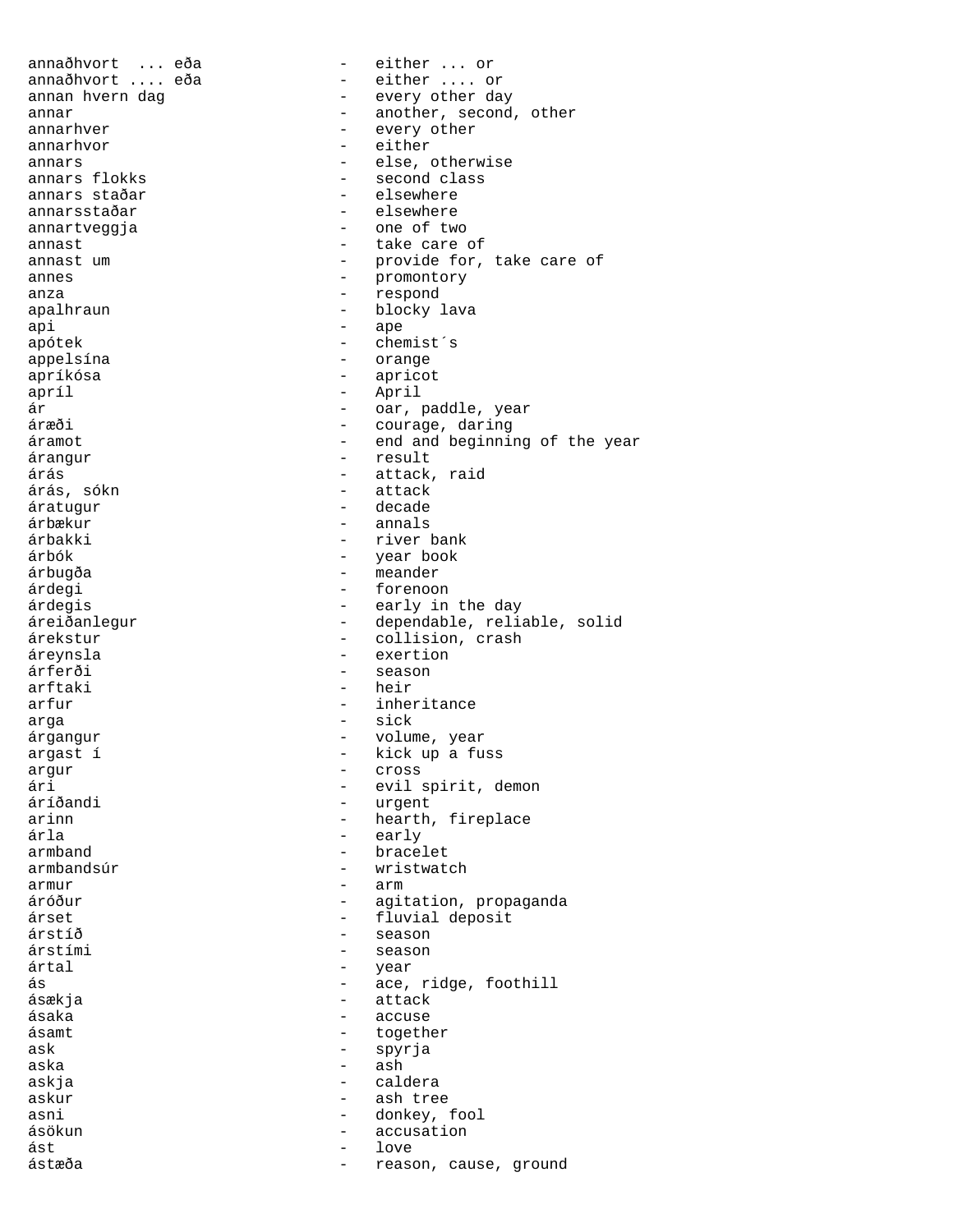ástæða til  $-$  reason to ástand - condition, state ástarsaga - love story ástfanginn - in love ástfóstur - affection – pasion<br>- fight. at - fight, riot, stampede át - eating - soil áta - krill, food, eating<br>átala - krill, food, eating átala - rebuke atburður - event, incident<br>athafnalevsi - inactivity - inactivity athafnasemi - activity athöfn - ceremony athuga - consider, think over athugasemd - observation, remark, note athugun - observation athygli - attention<br>
atján - eighteen<br>
- eighteen átján - eighteen atkvæði - vote, syllable<br>Atlantshaf - Atlantic Ocean - Atlantic Ocean atlot  $\overline{a}$  - treatment, caressing<br>  $\overline{a}$  - conflict átök - conflict<br>atómorka - conflict<br>- atomic er - atomic energy atómsprengja - atom bomb atriði - point, matter átt - direction átta - eight átta sér stað stað stað - take place<br>áttatiú - eighty áttatiú - eighty áttaviti - compass<br>áttfaldur - eightfo áttfaldur - eightfold<br>áttugasti - eightieth áttugasti - eightieth<br>áttundi - eighth - eighth áttungur - an eighth atvik - incident, event, affair<br>atvikast - come about - come about atviksorð - adverb atvinna <br/>
- business, work, living atvinnuhættir  $-$  types of occupation auðkenna - mark auðmykt - humility auðmýkt - humility<br>auðn - desert, auðn - desert, wilderness, desolation auðna - good fortune - succeed in auðsær - evident auðséður - evident, clear, obvious auðsýna - show, express auðugur - wealthy, rich auður - empty, unoccupied, snowfree<br>
- easy auðveldur - easy auðvitað - of course<br>auga - eve auga - eye augabragð - twinkling of an eye<br>
augabrún - twinkling of an eye augabrún<br>augliti til auglitis - eyebrow<br>- face to face augliti til auglitis auglýsa  $-$  advertise, announce auglýsing  $\overline{\phantom{a}}$  advert auglýsingablað - newspaper devoted to adverts augnablik - moment<br>augnlæknir - eve spe augnlæknir - eye specialist auk - besides, in addition to<br>auk bess - in addition to that auk þess  $\qquad \qquad -$  in addition to that auka - increase aukast - increase, be increased auki - increase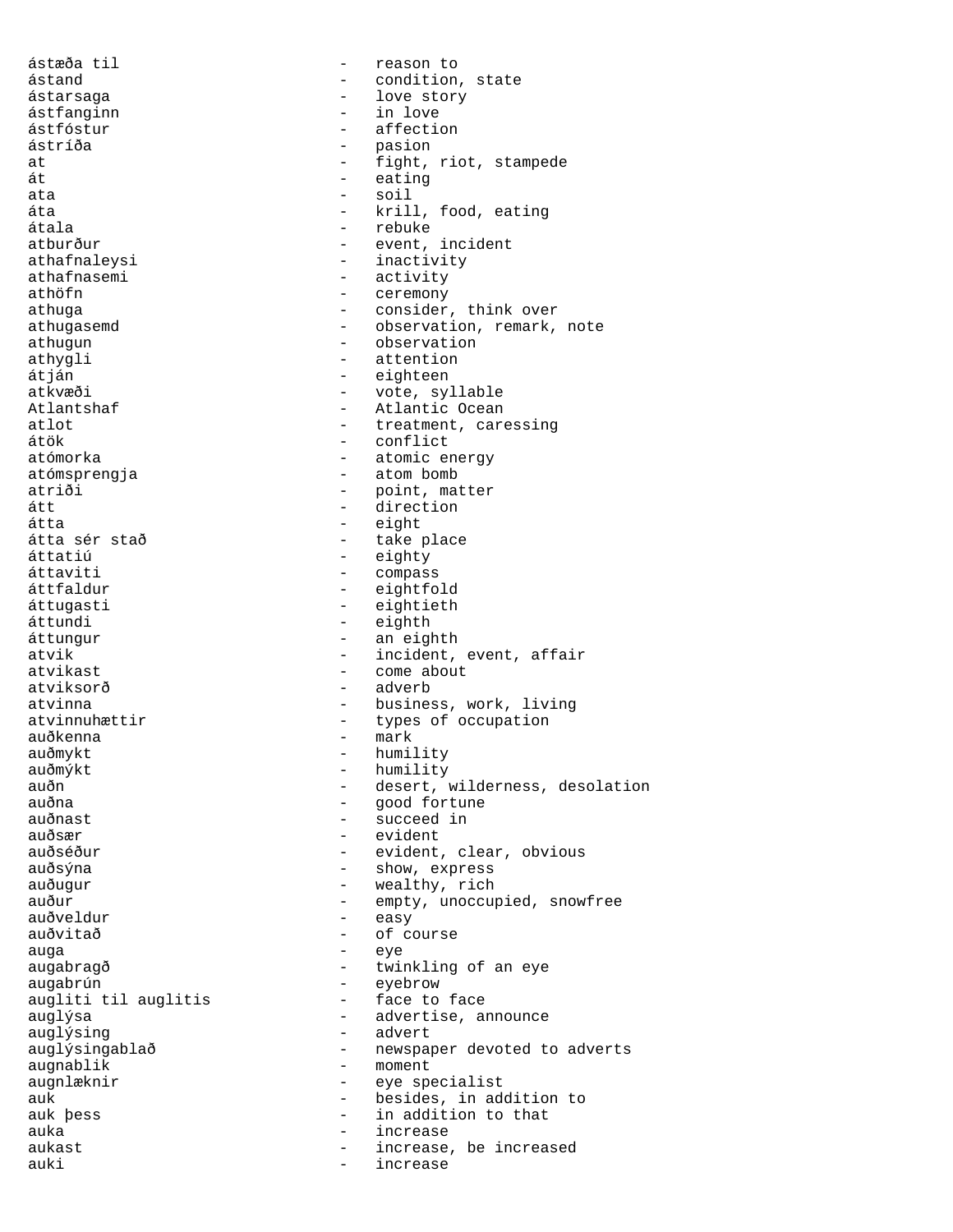auking  $-$  increase, growth auknefni - nickname auli - fool - fool - fool - fool - fool - fool - fool - fool - sissy - sissy, bum aumkva – pity – pity – pity – pity – pity – pity – pity – pity – pity – pity – pity – pity – pity – pity – pity – pity – pity – pity – pity – pity – pity – pity – pity – pity – pity – pity – pity – pity – pity – pity – pit aumur - sore, miserable aur aur - gravel plain, sandy plain, glacial outwash aurkeila - alluvial fan ausa - dip, scoop, ladle, spoon, bale austan - from the east<br>austur - east - east  $ávallt$   $-$  always ávarp - address ávarpa - address, speak to ávaxtamauk - jam áveita - irrigation ávísanabók - cheque book ávísun - cheque ávíta - rebuke, reprove<br>ávöxtur - rebuke, reprove ávöxtur - fruit axlabönd - braces bað - bath, bathroom baða - bathe - bathe - bathe - bathe - bathe - bathe - bathe - bathe - bathe - bathe - bathe - bathe - bathe -- have a bath<br>- bathroom baðherbergi baðir - both báðir - both baðker - bathtub - bathtub - bathtub - bathtub - cotton, baðmull<br>baðmullarsokkur - cotton, cotton wool<br>- cotton sock baðmullarsokkur - cotton sock<br>baðmullartau - - cotton qoods baðmullartau - cotton goods - living room (in older houses)<br>- loft baðstofupallur<br>baðumegin - on both sides báðumegin - on both sides bæði ... og  $-$  both ... and bæjardyr - doorway bæjarhús - main group of houses on farmstead bæjarlíf  $-$  town life bækur - books bæli - lair, bed bæn - prayer bær - farm, farmstead bærilegur - tolerable bæta  $\overline{\phantom{a}}$  - mend, increase, repair, improve bæta fullum bótum - make full amends bæta fullum bótum - make full amends<br>bæta ráð með - mend one's ways - mend one´s ways<br>- add bæta við bæti - byte baggi  $-$  bundle of hay, pack bágur - pitiful  $\overline{bak}$  -  $\overline{back}$ baka - bake - bake - bake - bake - bake - bake - bake - bake - bake - bake - bake - bake - bake - bake - bake bakaleið - way back bakarabúð - baker´s bakari - baker bakarí - bakery bakborð - port - back door, rear entrance bakki - brink, bank, tray<br>bákn - huge thing - huge thing bakpoki - knapsack - backstroke bál  $-$  fire, pyre, bonfire bali - lawn, field<br>bálkur - partition - partition ball - dance crematorium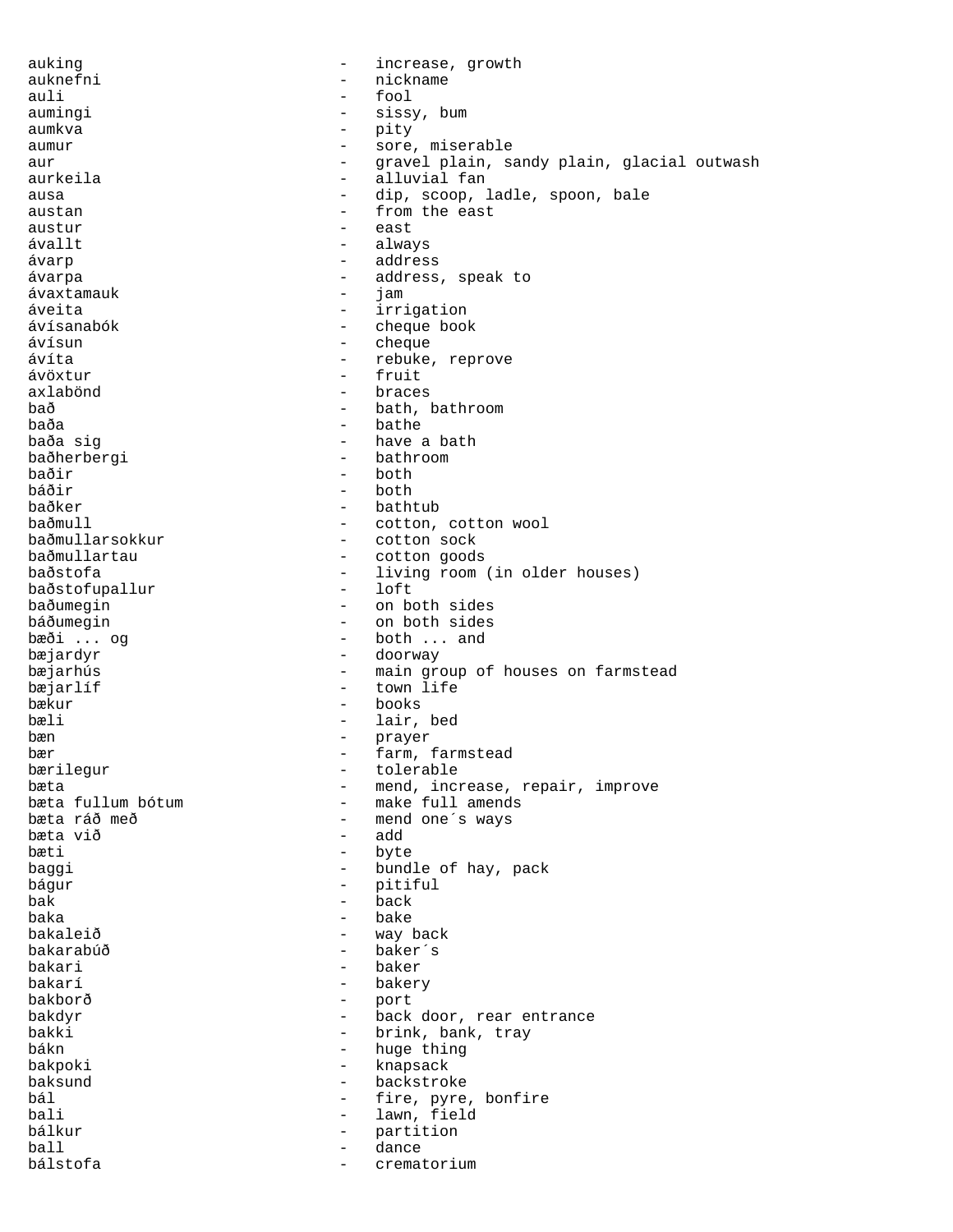banani - banana band - cord, string bandaleg  $-$  union bandamaður - ally Bandaríkin - USA bandingi  $-$  prisoner banka - knock banka að dyrum - knock at the door<br>bankabygg bankabygg - barley - barley porridge bankakerfi - banking system bankaseðill - banknote bankastjóri - bank manager banki - bank bankki - bank bann - prohibition, ban banna  $-$  to bar, prohibit banvænn - deadly, mortal<br>har - har - har  $bar$  - bar  $-$  bar  $-$  cnl bara - only, just bára - wave - wave - wave - wave - wave - wave - wave - wave - wave - wave - wave - wave -  $\sim$ barátta  $-$  fight, struggle baráttahugur - morale, fighting spirit baráttamaður - fighter, crusader, campaigner bardagi  $-$  fight, battle barki - windpipe barmur - bosom barn - child barna  $-$  make pregnant barnalaus - childless barnaskóli - elementary school - children´s hour barnaveiki - diphtheria barneign - childbirth barnsnauð - trvail barnsskór - children´s shoes basalthraun **-** basaltic lava flows bati  $-$  recovery, improvement batna  $-$  improve, get better bátur - boat bauja - buoy baukur - box baula - low baun - bean, pea baxa - strive against, move with difficulty beiða - ask<br>beiðast - ask - ask beiðast - ask for beiðni - request bein - bone<br>
bein lína - bone - bone - phone in bein lýsing  $-$  running commentary bein ræða - direct speech beina  $-$  direct, aim beinast  $\qquad \qquad$  - be directed at beinlínis - directly<br>heinn - straight beinn - straight, direct<br>beinprjónn - bone needle bone needle beint<br>
beint afram<br>
beint afram<br>
and the straight of the straight - straight ahead beiskur - bitter beit  $-$  pasture beita  $-$  use, graze, trick beitiland - pasture beitiskip - cruiser beittur - sharp, keen beizli - bridle bekkur - class, bench, grade belgvettlingur - mitten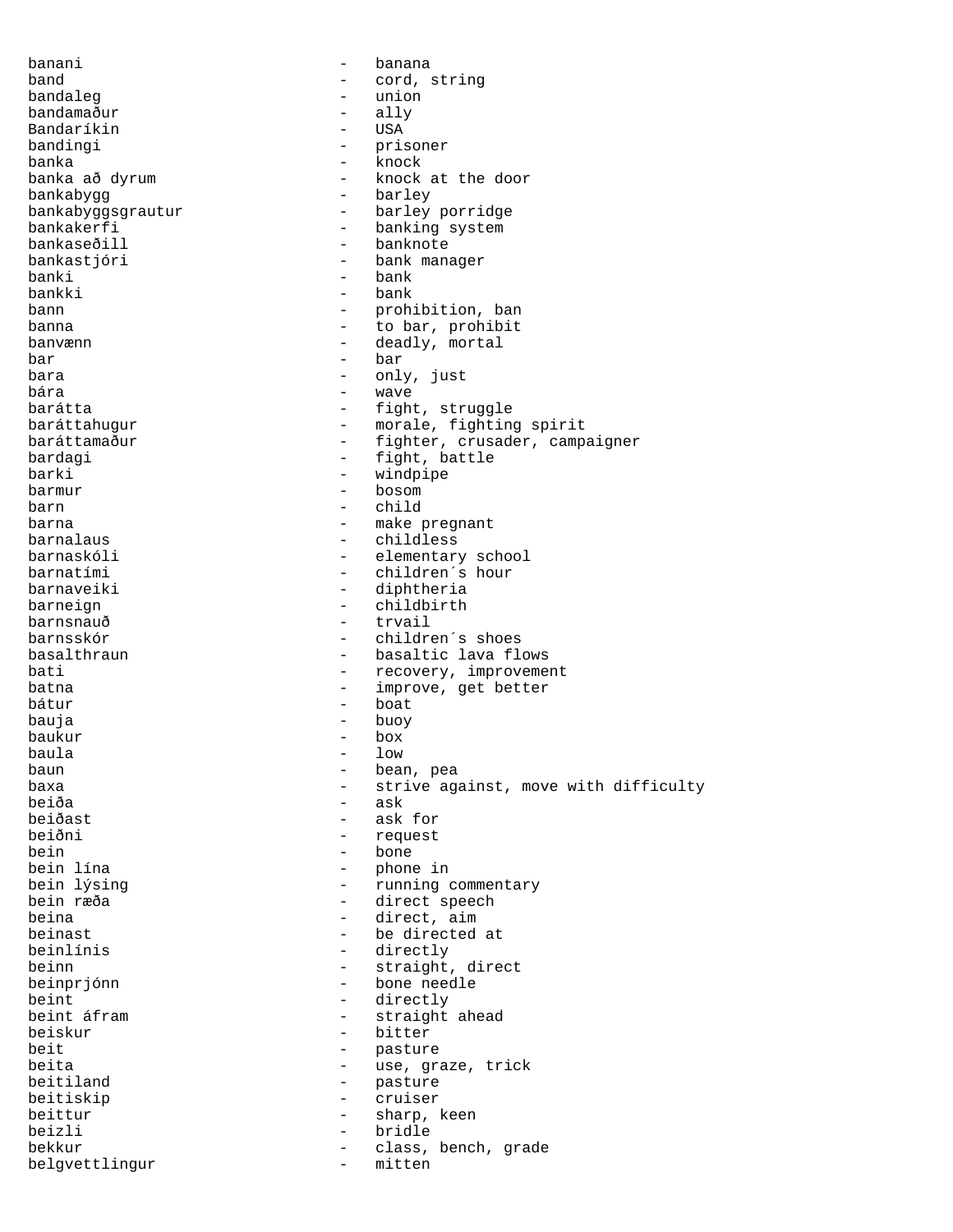belja - low, roar benda - show, beckon, entanglement, point<br>benda til - indicate - indicate bendill - cursor bending  $-$  beckoning, hint benzín - petrol benzínstöð - petrol station ber - berry, bare, naked<br>hera - carry bera - carry bera að landi - wash up bera föt - wear clothes - pronounce bera fyrir sig and the control of the plead bera fyrir sig bera saman  $-$  be in accord, compare bera út póst  $-$  deliver mail bera við  $-$  happen berast - be carried berfættur - bare footed berg - rock, cliff<br>bergæð - vein bergæð - vein - facies bergfræði - petrology<br>
berggangur - dike berggangur - dike berggeitill  $\qquad -$  laccolit<br>berggrunnur - bedrock berggrunnur<br>berghlaup - rockslide berghleifur - batholith bergja - taste bergkvika - magma bergmál - echo bergspringa  $-$  tectonic fracture berja<br>
berja - beat, knock, strike<br>
berja að dvrum - knock - knock berja að dyrum<br>berjamór berjamór - moor where berries grow - Icelandic curds with berries berjast<br>berjast til þrautar - fight<br>- fight - fight to the bitter end<br>- fight berjast við berkjukvef - bronchitis berklaveiki - tubercolosis, TB bernska - infancy, childhood, youth berskriða - rockslide bersýnilegur - evident, clear, obvious bestur - best betla - beg betlari - beggar<br>betra seint en aldrei - better - better late than never betri - better betur - better beygja - bend, curve, decline, conjugate<br>beygja sig - stoop - stoop beygja sig beygjanlegur - flexible beyki - beech beykir - cooper beykisstöð - headquarters  $\frac{1}{2}$  best  $\frac{1}{2}$  best beztur - best biblía - bible bið - wait, waiting - wait biðill - suitor biðja - ask, pray, request biðröð - queue biðstofa - waiting room bifreið - car bifreiðaeinkasala - car monopoly bifreiðarstjóri - driver bifreiðastöð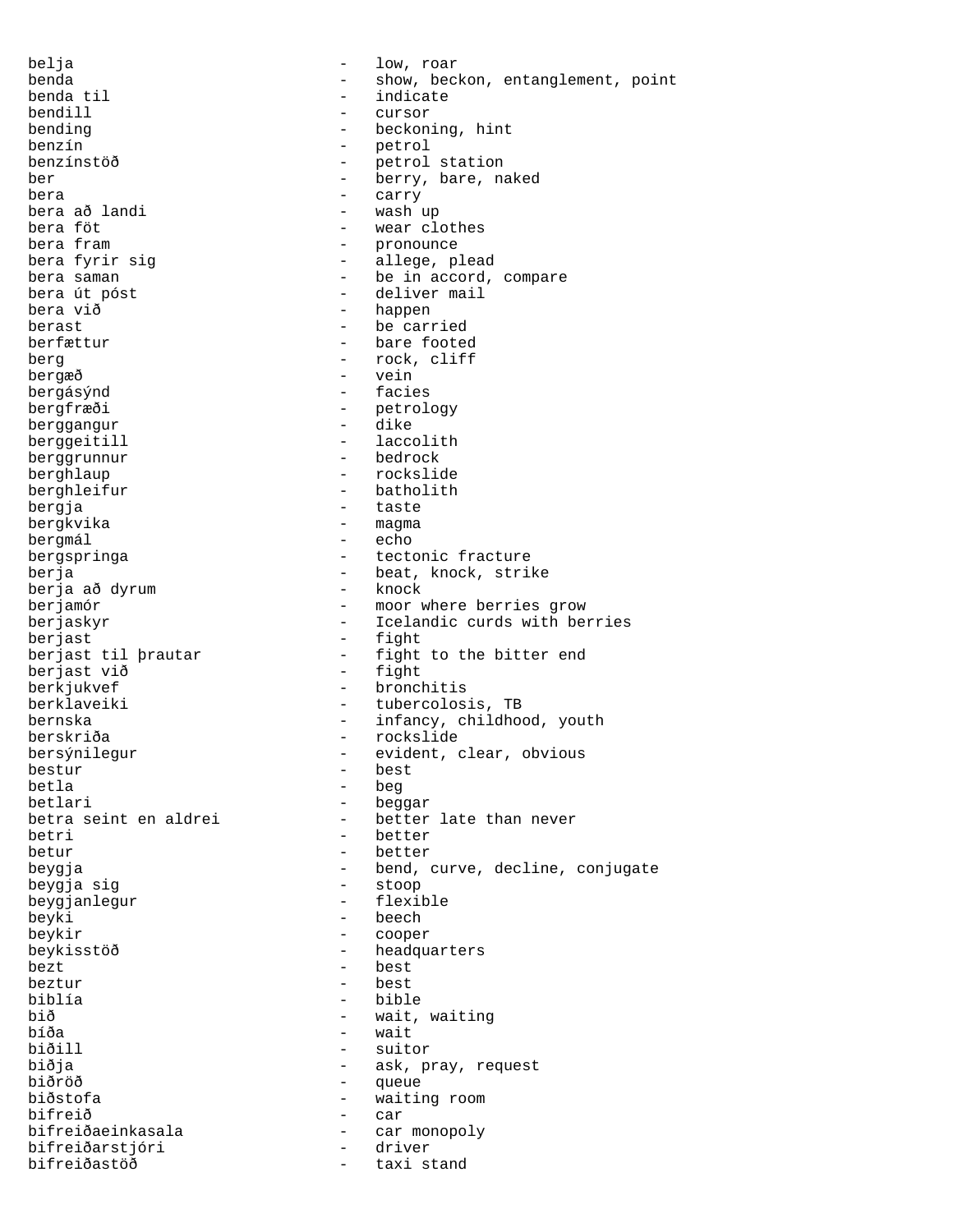bil - moment bila - break, crack, be damaged, break down bílastöð - taxicab station, taxi rank bílaverkstæði - service station bíldóttur - with black spots around the eyes<br>bílkaup - buying a car bílkaup - buying a car bíll - car billjón - billion - car accident<br>- driver bílstjóri bilun - breakdown<br>binda - tie faste - tie, fasten binda á - tie to binda sig við  $-$  restrict oneself to bindi - tie, bow, volume - cinema<br>- film bíóleikur birgðaskip - supply ship birgðir - provisions, stores birgja - supply, furnish, provide birki - birch - light, get bright, brighten, publish birting - daybreak, dawn, announcement biskup - bishop bíta - bite, be sharp<br>biti - bite - bite bitlaus - blunt bjalla - bell bjáni - fool bjarg  $-$  rock, cliff, crag bjarga - save, rescue - get by bjargráð  $-$  helpful advice bjargsund <a>>
- life saving<br/>
bjarmi - glance bjartsýni - optimism bjartur - bright, light bjóða - offer, invite, ask bjóða heim  $-$  invite bjóða til sölu - put up for sale bjóða við - abhor bjór - beer, skin björg - provisions - viljörgun<br>björgun - rescue<br>björgunarbátur - lifeboat björgunarbátur björk - birch - bear bjúga - sausage - sausage bláber - blueberry bláberjasúpa - blueberry soup blað - leaf, paper, blade of grass blaðamaður - journalist, reporter blaðka - leaf, leaflet<br>blaðsíða - mage blaðsíða - page blæða - bleed blágrýti - basalt blágrýtisfjall - basalt mountain<br>blágrýtislag - basalt layer blágrýtislag - basalt layer bláklæddur - dressed in blue - blue mist blanda  $-$  mixture, mix, mingle blanda saman - mix together<br>blár - blue - blue blása - blow blasa við  $-$  open up before one's eyes blautur - wet blautur fiskur - fresh fishur - fresh fishur - fresh fishur - fresh fishur - fresh fishur - fresh fishur - fresh fishur - fresh fishur - fresh fishur - fresh fishur - fresh fishur - fresh fishur - fresh fishur - fresh fish bleikja - species of trout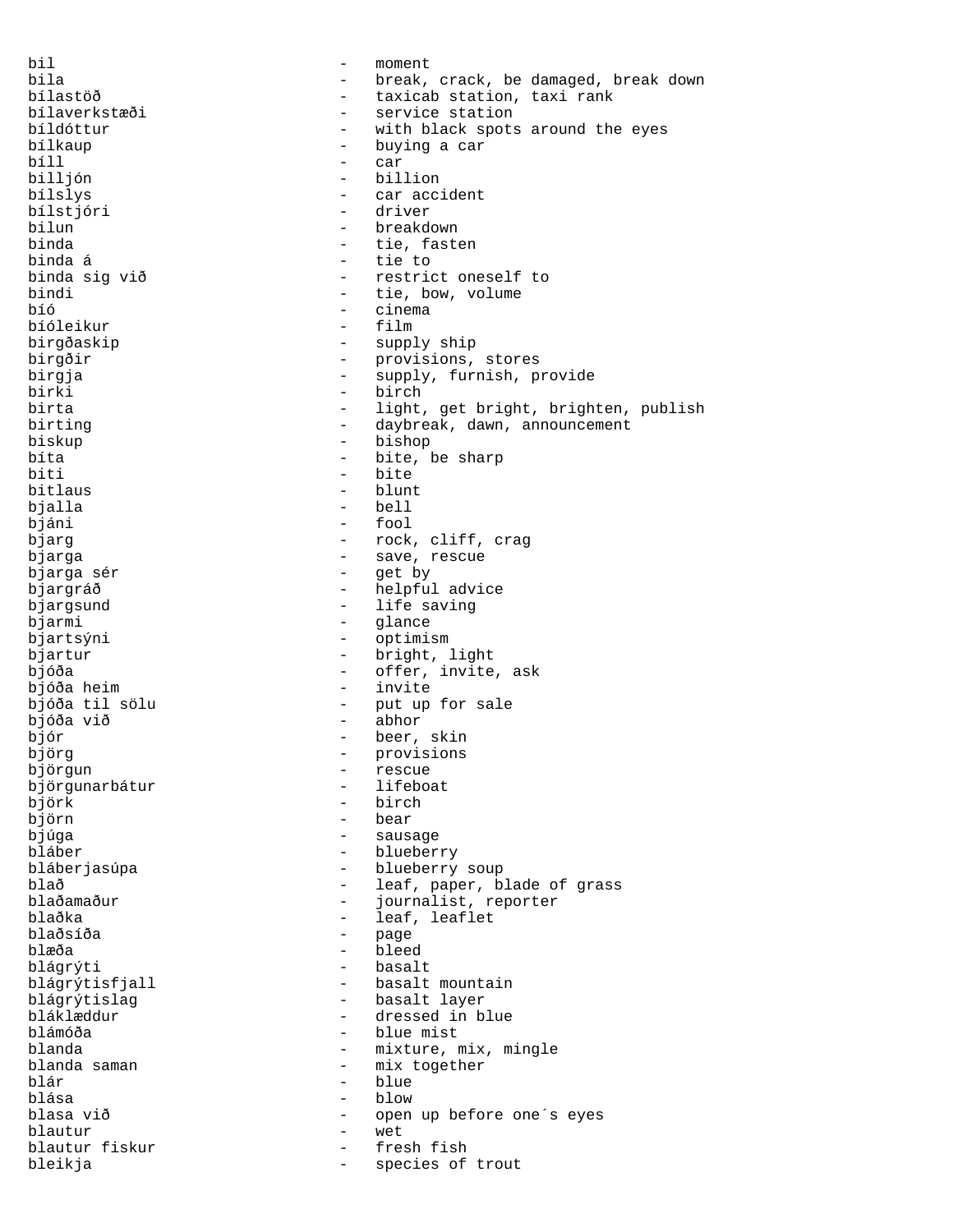bleikur - pale blek - ink blekkja - deceive blessa - bless blessun - blessing<br>blettur - patch, s blettur - patch, stain, blot bleyta - soak, moisten, wet blíðka - soften, mollify<br>blika - cover of clouds blika  $\qquad \qquad -$  cover of clouds<br>blindraheimil  $\qquad \qquad -$  home for the bl blindraheimil - home for the blind<br>hindur - hiind blindur - blind blístra - whistle blóð - blood blóðga - draw blood blóðmör - black pudding - nosebleed<br>- bloodshed blóðsúthelling blóðugur - bloody<br>blóm - flower blóm - flower blómi - flower, flowering<br>blómkál - cauliflower blómkál - cauliflower - bloom blossi - blaze<br>blóta - curse blóta - curse, swear blotna - get wet - blouse  $bl\circ$  - lead blýantur - lead - penc blýantur - pencil blýlaus - unleaded boð<br>
boðskapur<br>
boðskapur<br>
- tidings, message boðskapur - tidings, message<br>bogfimi - archery bogfimi - archery<br>bögglaafgreiðsla - parcel p - parcel post delivery böggull - parcel, package bogi - bow, arch boginn - bent, arched<br>
bógur - bow, side bógur - bow, side bók - book bókabúð - bookshop bókagerð - making of books, publishing of books bókaherbergi  $-$  library, study bókasafn - library bókaskápur - bookcase bókaútgáfa - publishing of books<br>bókaútgafufélag - - publishing society bókaútgafufélag - publishing society bókaútgefandi - publisher<br>bókaverzlun - bookstore bókaverzlun - bookstore bókhald - book keeping, accountancy<br>bókmenntafélag - - - - - - - - literary society - literary society bókmenntasaga - literary history bókmenntir  $-$  literature bókstaflega - literally bókstafur - letter bókvísi - literature - literature - literature - literature - literature - literature - literature - literature ból - bed, dwelling place böl - calamity bóla á - appear bölbæn - imprecation - inflammation bólgna  $-$  inflame, become inflamed boli - bull - cup and saucer bolli - cup<br>bólstraberg - pill - pillow lava<br>- upholstered bólstraður - upholstered bolti - ball bolur - trunk, vest bólusetja - vaccinate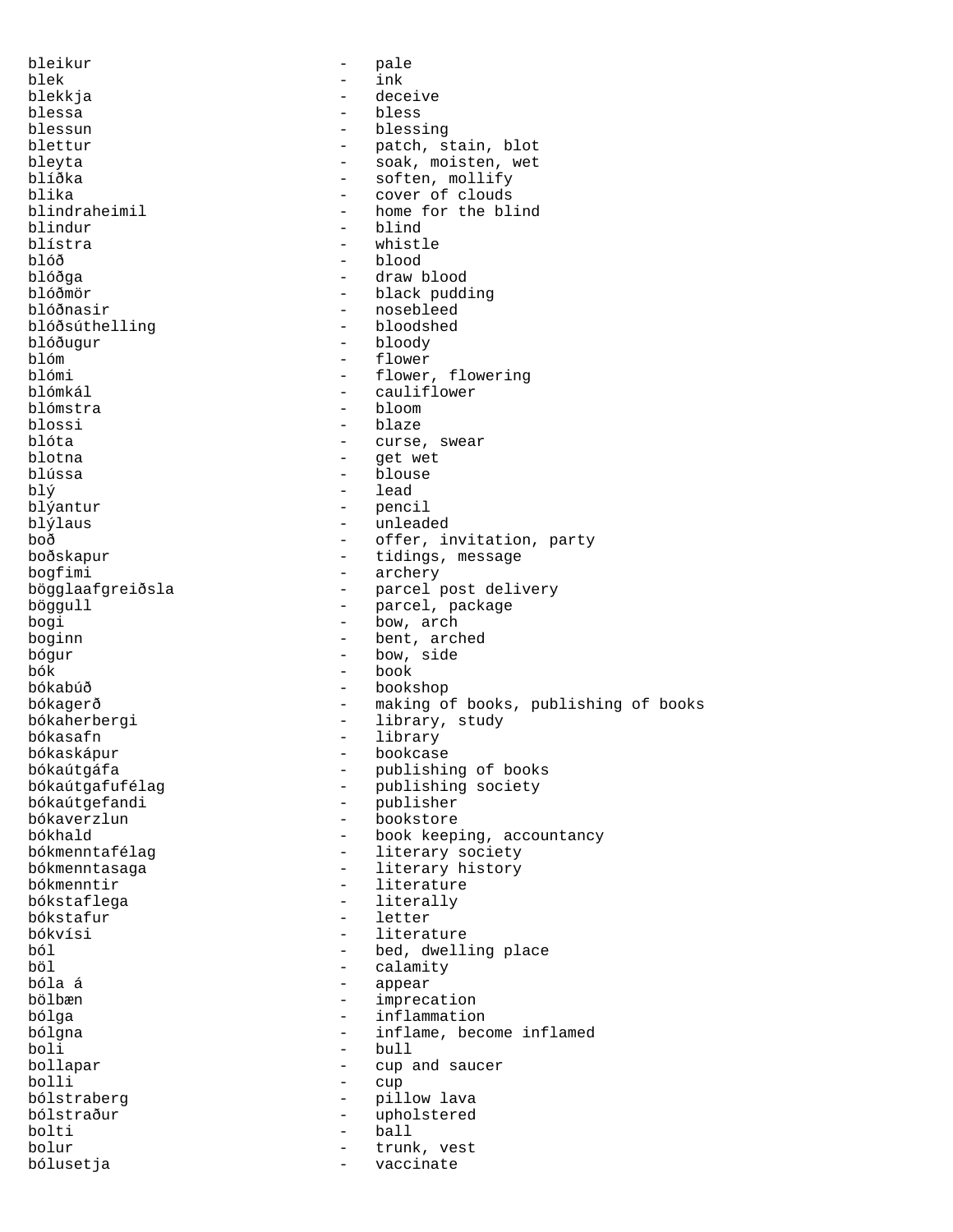bölva - curse, swear bón - request, polish bóna - polish bóndabær - farmstead, farm bóndadóttir - farmer´s daughter bóndi - farmer, master, husband<br>bónorð - farmer, master, husband - proposal<br>- bounge bopp - bounce - drill, bore borð - table, plank, side borða - dine, eat borðbúnaður - table service - tablecloth borðstofa - dining room borg  $-$  city, town, knoll borga - pay borga undir bréf - pay postage on a letter borgararéttur - civil rights borgari - citizen<br>borgarstióri - mayor borgarstjóri borgun - payment borhola - borehole borjárn - bore, drill börn - children botn - bottom botnlangabólga - appendicitis botnlangi - appendix brá - eyelash, eyelid - melted bráðlega - soon bráðna - melt bráðókunnugur - totally unknown bráðum - soon, presently, shortly<br>bráður - son, presently, shortly  $\frac{\partial u}{\partial x}$  bráður - quick, rash bræða - melt<br>bræðrabörn - melt - first - first cousins bræðradætur - first cousins brætt smjör - meltedbutter bragð  $-$  trick, hold, taste bragða - taste braka - creak brátt - soon brattur - steep brauð - bread, loaf, church living<br>brauðbúð - - bread store brauðbúð - bread store braut  $\begin{array}{ccc} b_{\text{rad}} & b_{\text{rad}} & b_{\text{rad}} \\ b_{\text{rad}} & b_{\text{rad}} & b_{\text{rad}} \end{array}$ bréf - letter - letter delivery bréfaviðskipti - correspondence bréfhirðing  $-$  second class post office bréfspjald - post card bréfumslag - envelope bregða - startle - startle - startle - startle - startle - startle - startle - startle - startle - startle - startle - startle - startle - startle - startle - startle - startle - startle - startle - startle - startle - sta - change colour bregða sverði - draw a sword bregðast við - respond to breiða - spread out<br>breidd - spread out - hreadth w breidd - breadth, width<br>
breidur - broad wide - broad, wide brekka - slope, hillside bremsa - brake, put the brakes on brenna  $-$  burn, fire, bonfire brennisteinn - sulphur brennisteinshver - sulphur spring<br>brennsla - burning, combu - burning, combustion<br>- sulphur brennsteinn - sulphur - sulphur<br>Breska samveldið - British - British Commonwealth<br>- British breskur - British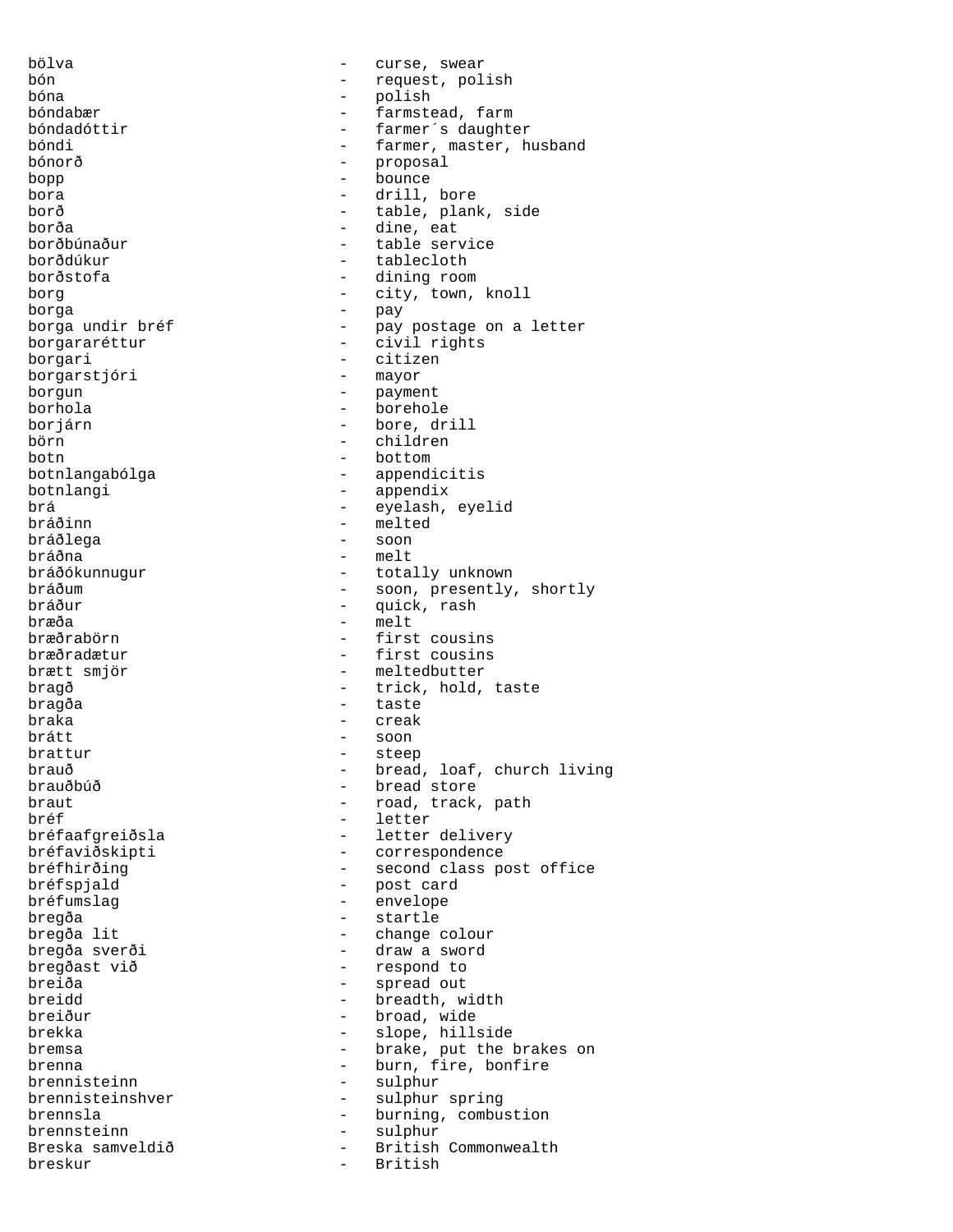bresta - burst Bretland - Britain Bretlandseyjar - British Isles breyta<br>breytast til hins verra - change, alter<br>- take a change - take a change for the worse breyting  $\qquad$  - change breyttur - changed, altered brezkur - changed, altered brezkur - British brezkur - British - British - British - British - Surf - surf bringa  $-$  breast, chest bringusund - breast stroke<br>briálaður - mad brjálaður brjóst - breast brjóstnál - brooch brjóstsviði - heartburn brjóstvídd - breast measurement brjóta  $\frac{1}{2}$ break, damage brjóta sundur  $\frac{1}{2}$  - break to piec brjóta sundur  $-$  break to pieces<br>broddur  $-$  sting, barb broddur - sting, barb - brother<br>- niece bróðurdóttir<br>brók - drawers, pants brölta - roll, tumble bros - smile brosa - smile brot  $-$  fragment, fracture, fold, ford brotaberg - breccia brotakerfi - fracture system brotasprengikúla - shrapnel shell brothættur - fragile, breakable brotna - break, be damaged brotstrik - 1ine brotstrik<br>brú brú - bridge<br>brúa - bridge - bridge brúa - to bridge<br>brúðkaup - to bridge - wedding brúður - bride brugga - brew brúka - use brún - edge, brow brúna - brown brunalið - fire brigade brunastöð - fire station bruni - fire, burning<br>brúnkol - lignite brúnkol - lignite brúnn - brown brunnur - well, spring<br>brúsi - can - can brydda - line, border brydda á **-** begin to appear bryðja - crunch bryggja - pier, mole brýna - sharpen, whet brynja - coat of mail brynsprengja - armour piercing shell<br>brynvagn - - tank - tank brynvagn - tank brynvarinn - armoured - armoured - armoured - armoured - armoured - armoured - armoured - armoured bryti - steward bú - household, estate, farming búa  $-$  live, farm, prepare, make búa sig - get ready, dress búa sig með - be provided with<br>búa til - prepare búa til - prepare - inhabitant, farmer búast við - expect búð - shop, store búðarborð - counter budda - purse buffett - buffet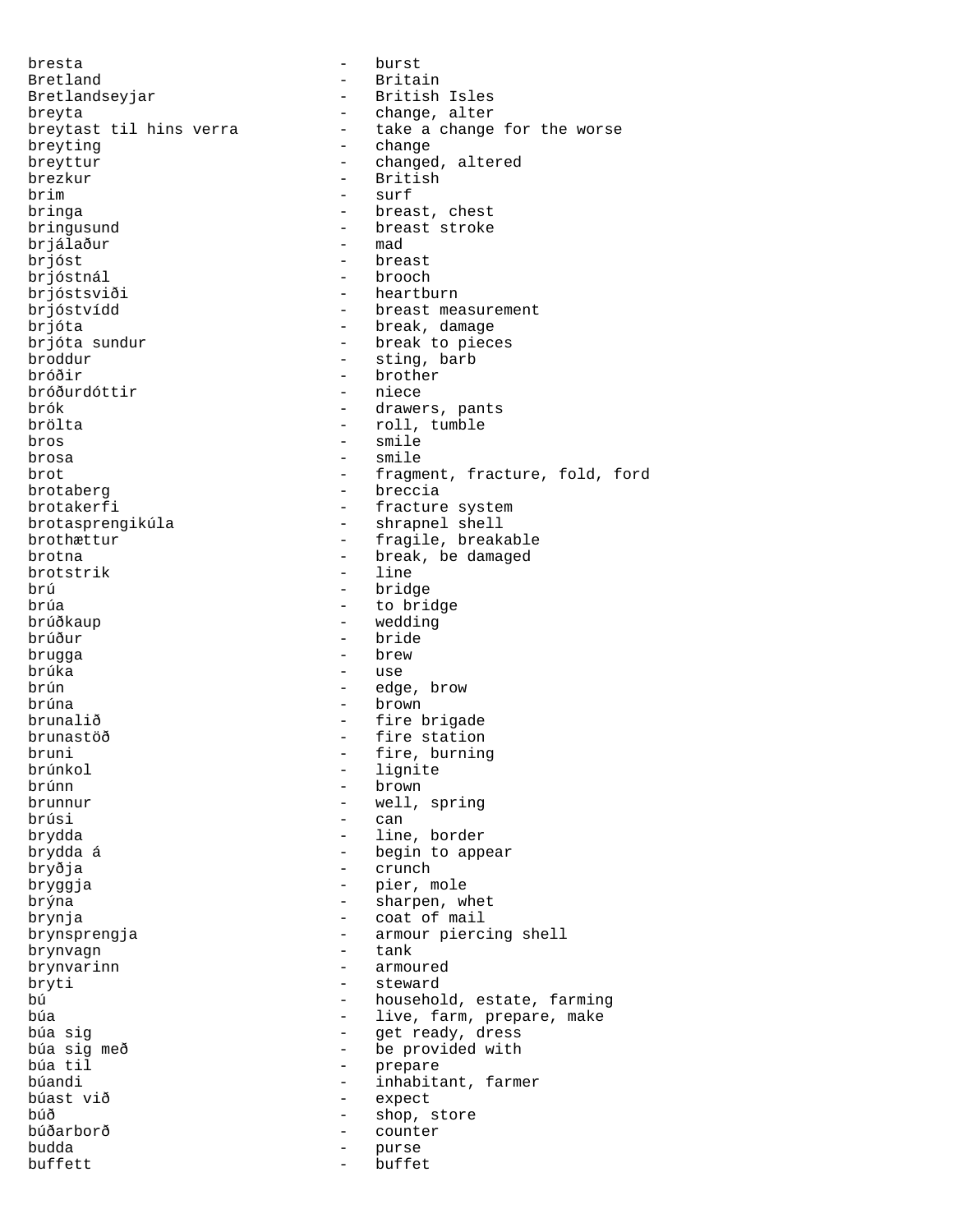bugur - loop, turn búinn - finished, tired, ready, prepared<br>
- farm estate<br>
- farm estate bujörð - farm, estate - nonsense búnaður - equipment, farming, agriculture bunga  $-$  bulge, dome, rounded hill búningur - dress, costume búr - pantry, cage burðargjald - postage burður - birth, load, carrying bursta - brush bursti - brush burt - off, away burtfararpróf <br/> - final exam burtför - departure búsettur - resident búskaparháttur - type of farming búskapur - farming, house keeping bústýra - housekeeper buxur - trousers bygg - barley byggð - habitation, settlement byggðir - inhabited parts bygggrjón  $-$  barley grain bygging  $-$  edifice, building byggingameistari - builder, architect byggja - build, settle, inhabit byggja upp - build up byggjast á - depend on, based on bylgja - wave býli - farm bylting  $-$  revolution bylur - blizzard byrgja - hide, cover up byrja - begin byrja á - begin with - beginning byssa - gun<br>byssustingur - bayonet - bayonet byssustingur bytta - tub chief means of communication chiefly - aðallega dá - admire, coma daðla - date (fruit) - flirting<br>- twelve.h dægur - twelve hours<br>dæla - twelve hours dæla - pump - hollow, dpression dælda - dent dæma  $-$  judge, sentence dæmalaus - unprecedented dæmi - example daga - Green Communication - get light, dawn dagblað - newspaper dagbók - diary daglaun - daily wage daglega - daily daglegur - daily dagleið - day´s journey dagsbirta - daylight dagskrá  $-$  programme, agenda, order of the day dagstofa - living room dagstofuhúsgögn - living room furniture dagsverk - day´s work dagur - day, dag dáinn - dead - a little<br>- verv sma dálítill  $-$  very small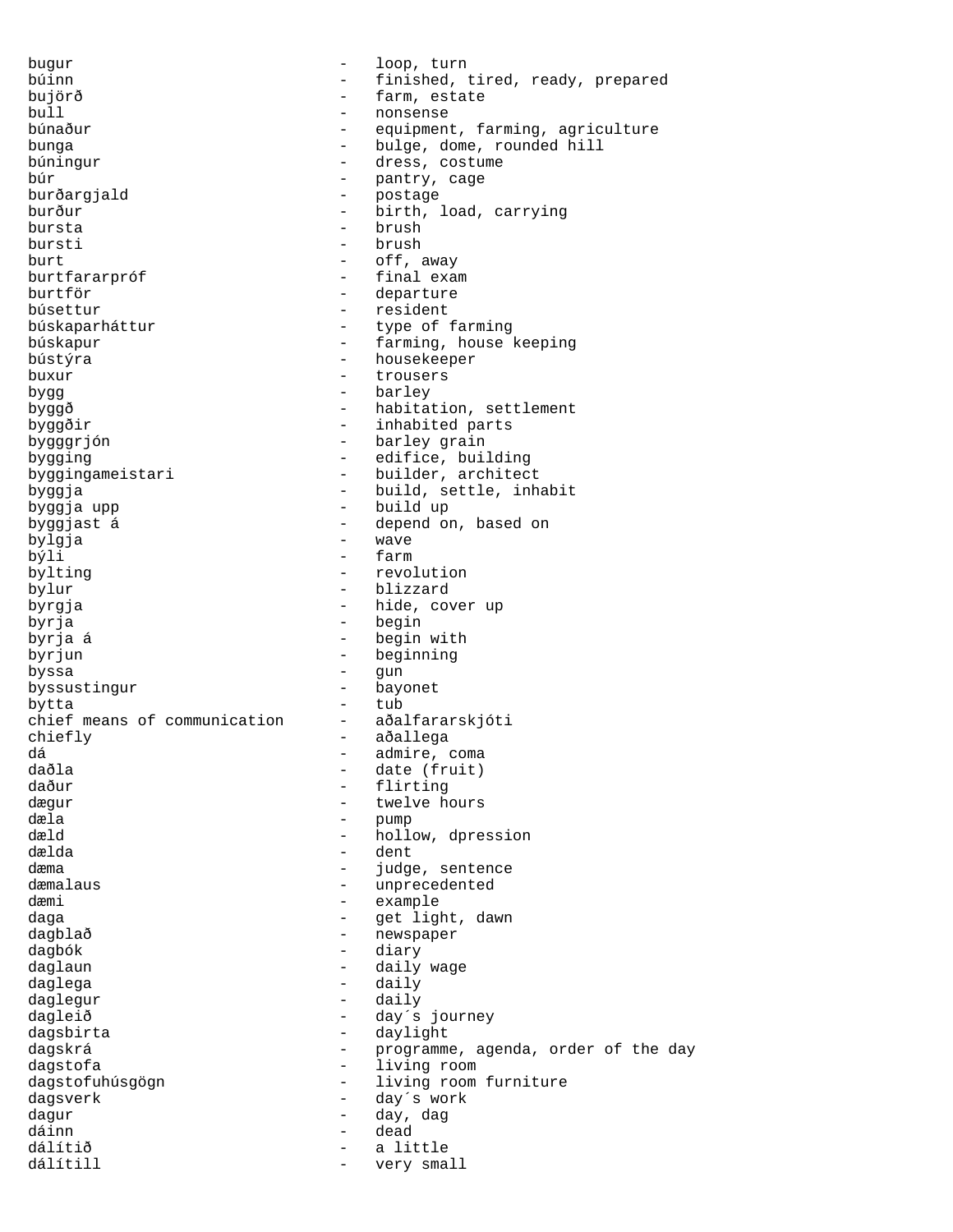daljökull - valley glacier dalur - valley, dale dama - lady dánarminning - obituary -Dani - Dane - Dane - Dane - Dane - Dane - Dane - Dane - Dane - Dane - Dane - Dane - Dane - Dane - Dane - Dane -Danir - Danes Danmörk - Denmark dans - dance<br>dansa - dance<br>dansa - dance dansa - dance danska - Danish - Danish<br>- dance dansleikur danssalur - ballroom, dance hall dapur - sad, downcast dást - admire dáti - sailor dauði - death<br>dauðlegur - mortal - mortal dauðlegur - mortal<br>dauðþreyttur - - exhaus dauðþreyttur - exhausted, worn out<br>dauður - dead dauður - dead - dead - dead - dead - dead - dead - dead - dead - dead - dead - dead - dead - dead - dead - dea<br>daufur - deaf - deaf - deaf - deaf - deaf - deaf - deaf - deaf - deaf - deaf - deaf - deaf - deaf - deaf - dea daufur - deaf, weak, flat - very well deig - dough deila - divide, fight, dispute<br>deild - department, faculty deild - department, faculty<br>deiling - division - division - division demantur diamond desember - December detta - fall - fall down deyja - die, go out, be extinguished deyja út - vanish digur - thick, stout<br>diki - ditch díki - ditch<br>dilkur - suckir - suckir dilkur - sucking lamb<br>dílótt storkuberg - - - - - - - - - porphyritic dílótt storkuberg  $\frac{1}{2}$  - porphyritic igneous rock<br>dimma dimma - get dark, dark, darkness<br>dimmur - deep, dark - deep, dark dís - goddess, fairy diskur - dish, plate dívan - divan, couch djarfur - bold, daring djöfull - devil - courage djúp - the deep<br>djúpsprengja - the deep - the deep djúpsprengja - depth charge djúpur - deep<br>dofi - deep<br>dofi - numbr dofi - numbness<br>dofinn - numb dofinn - numb<br>dofna - becom - become numb dögg - dew döggva - cover with dew dögun - dawn dökkgrænn - dark green dökkhærður - dark haired dökkklæddur - in dark clothes dökkur - dark doktor - doctor, physician<br>dollari - dollar - dollar - dollar dómari - judge dómkirkja<br>dómsmálaráðherra - eathedral<br>- minister dómsmálaráðherra - minister of justice<br>dómstóll - tribunal court - tribunal, court dómur - verdict, judgement<br>dónalegur - vulgar - vulgar dónalegur - vulgar dós - can, tin, box - canned goods<br>- reader dósent - reader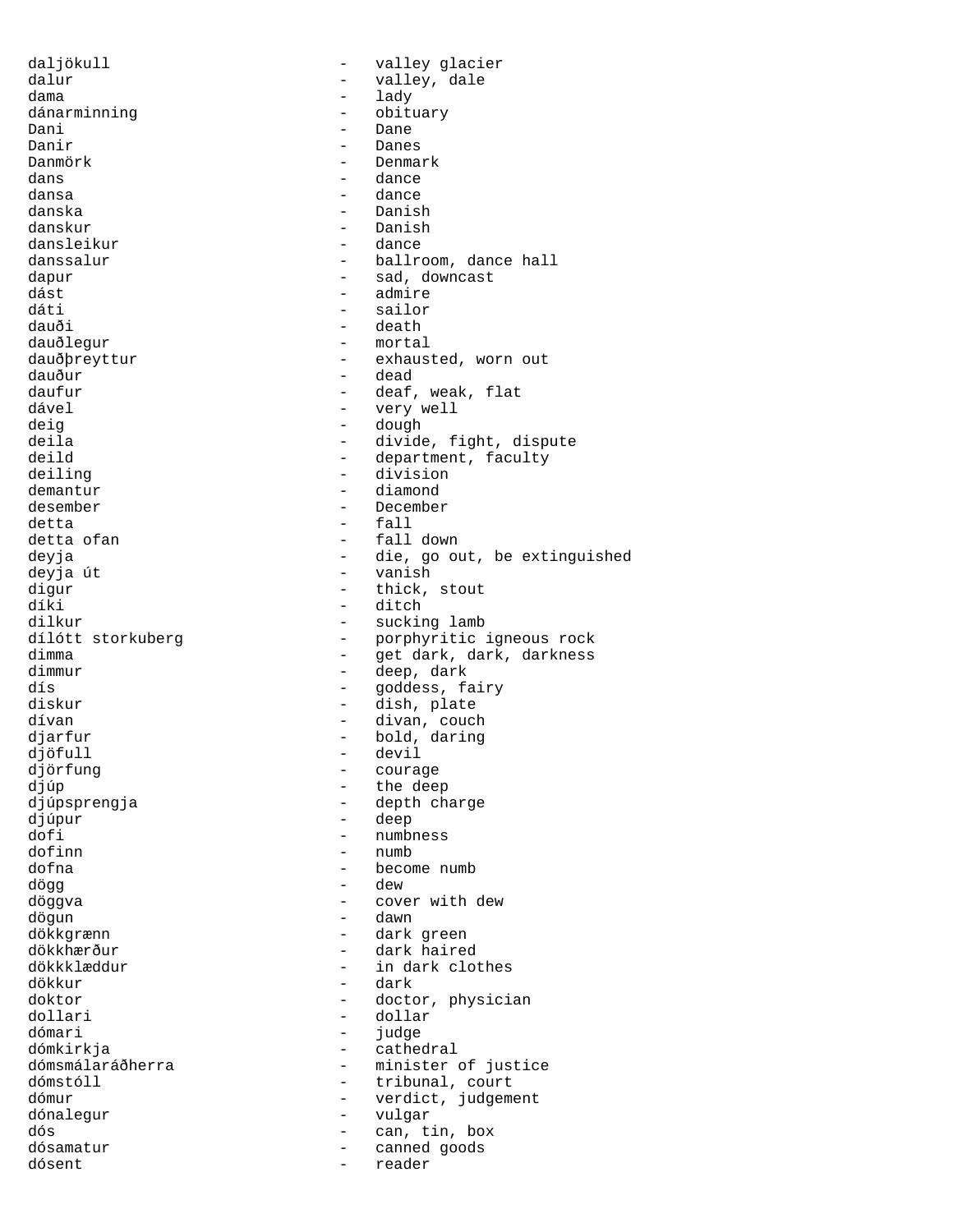dót - belongings dotta - nod, doze dóttir  $\qquad \qquad -$  daughter draga - draw, pull<br>draga fisk - draw, pull up fi draga fisk - pull up fish draga fyrir - draw the curtains on, close draga nafn af  $\frac{1}{10}$  - derive one's name from draga tönn draga tönn - pull a tooth - chest of drawers  $dragt$   $-$  suit dramb - arrogance drangur - rock, pinnacle dráp  $\frac{d}{dx}$  - killing, slaughter dráttarvél - tractor dráttur - pulling draugagangur - haunting draugasaga  $\qquad \qquad \qquad$  - ghost story draugatrú - belief in ghosts draugur - ghost, phantom<br>draumaland - land of dreams draumaland - land of dreams<br>draumur - dream - dream draumur - dream dregið af  $\overline{a}$  - derived from  $\overline{a}$  derived from  $\overline{a}$  - scattered rep dreif  $\overline{c}$  - scattered remnants<br>dreifa - scatter spread dreifa - scatter, spread drekka - drink - drink<br>drekka upp - drink - drink - drink up drekkandi - drinkable drekkja - drown drengjaflokkur - lots of boys drengur - boy, man drepa - kill, slay - knock at the door drepast - be killed, die bereden van drepast - be killed, die van drepast - bereden van drepast - bereden van drepast - bereden van drepast - bereden van drepast - bereden van drepast - bereden van drepast - bereden van dr - dream drífa - drive, drift drjúpa - drip dróg - work hose dropi - drop drotinn - lord, God drotting  $\qquad \qquad -$  queen drottna  $\qquad \qquad -$  govern, rule drottning  $\qquad \qquad -$  queen drottnunargjarn - ambitious, aspiring<br>drukkinn - drunk - drunk drukkinn - drunk drukkna - drown drukna - be drowned - droop drykkjuvísa - drinking song drykkur - drink - drink<br>dúa - shake - shake dúfa - pigeon, dove duft - powder duga - help, avail, suffice duglega - energetically<br>duglegur - clever duglegur - clever dugnaður - ability dúkka - doll dúkur - cloth, stuff, tablecloth<br>dul - conceit dul - conceit - sound proofing dumbungsveður - <br />
- <br />
gloomy weather<br />
dumbungsveður - <br />
dumbungsveður - <br />
dumbungsveður - <br />
dumbungsveður - <br />
dumbungsveður - <br />
dumbungsveður - <br /><br />
dumbungsveður - <br /><br dumbungur - dark, misty sky dúnalogn - dead calm dúnn - down dúnsæng - duvet, quilt, eiderdown dúnyfirsæng - duvet dúr - nap, doze, major dvelja - dwell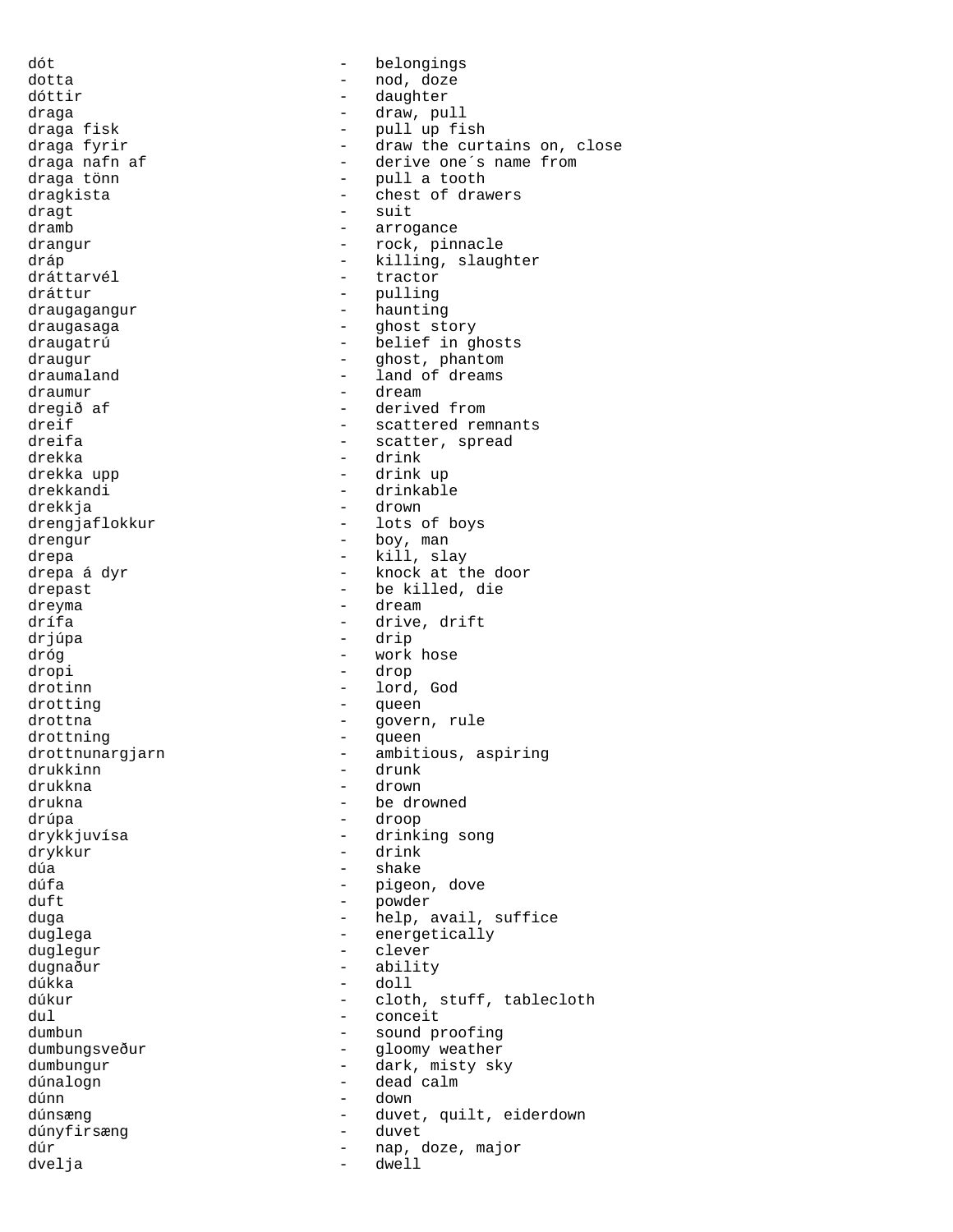dveljast - stay, remain dvergur - dwarf dvöl - stay, sojourn, stop dý - bog dýfa - dip dyggð - virtue dýja - shake, tremble<br>dýjamosi - shake, tremble<br>- bright green m - bright green moss dylgja - nsinuate dylja - conceal, hide dýna - mattress dýpi - depth dýpka - deepen dýpri - deeper dýpstur - deepest dyr - door dýr - dear, animal dyraballa - doorbell dyrabjalla - doorbell dýrafæði - zoology<br>dýrafræði - zoology - zoology - zoology<br>- vet dýralæknir dyrastafur - doorpost dyravörður - doorkeeper, porter dýrð - glory dýrðlegur - glorious dýrka - worship dýrri - more expensive dýrstur - most expensive<br>dys - cairn dys - cairn eða - or eða jafnvel - or even edik - vinegar - vinegar eðli  $-$  nature, innate character eðlilegur - natural<br>eðlisfræði - physics eðlisfræði - physics<br>ef - if.in - if, in case, provided ef svo er - in that case<br>
ef til vill - maybe ef til vill efa - doubt - doubt - doubt - doubt - doubt - doubt - doubt - doubt - doubt - doubt - doubt - doubt - doubt - - doubtless efalauss - doubtless efast  $\begin{array}{ccc}\n & - & \text{doubt, call into question} \\
 & - & \text{doubt about}\n\end{array}$ efast um - doubt about efi - doubt<br>efja - mud - mud efja – mud<br>efla – stre - strengthen, reinforce efna - carry out, fulfil<br>
efnaður - vell off. rich - well off, rich efnafræði - chemistry efnakarl - man of means efnalaug - dry cleaning efni - matter, material, stuff, fabric, contents efnilegur - promising<br>efri - topmost efri - topmost efrivararskegg en andere moustache efsta stig  $\begin{array}{ccc} - & \text{superlative degree} \\ - & \text{attr} \end{array}$ - attic efstur - uppermost eftir - after, according to eftir ástæðum - depending upon circumstances<br>eftir atvikum - according to the circumstanc - according to the circumstance eftir föngum by all possible means eftir hans fyrirlagi at his command eftir hans fyrirlagi eftirfarandi - the following eftirför - pursuit eftirlátur - yielding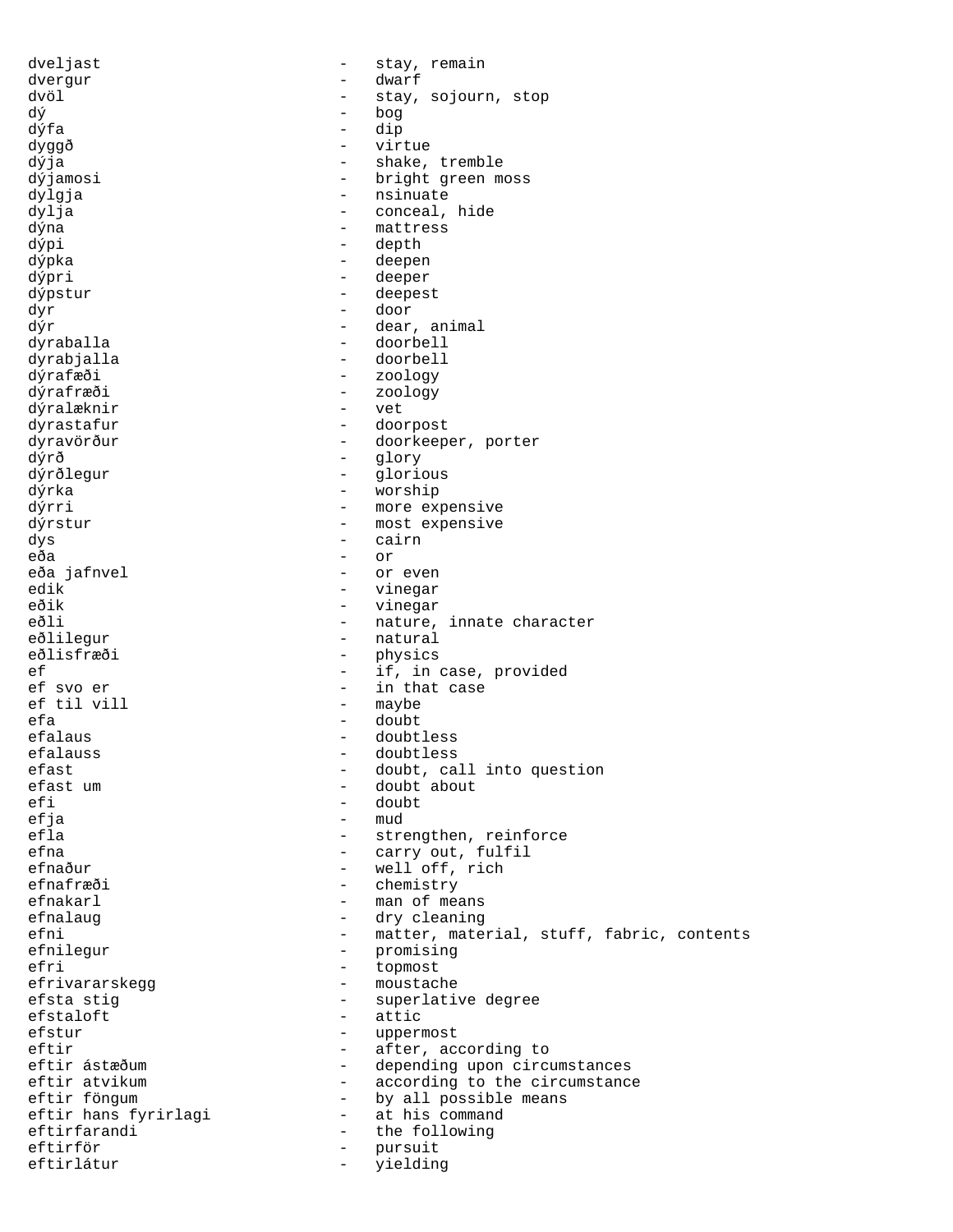eftirlíking  $-$  imitation eftirmatur - dessert eftirmiðdagur - afternoon eftirnafn - last name<br>eftirréttur - dessert eftirréttur - dessert eftirsóttur - popular eftirspurn - demand for eftirvinna - overtime<br>  $\frac{2}{3}$  - T ég - I egg edge, ridge eiður - oath eiga annríkt  $-$  be busy eigi - not<br>eigi að síður - neve eigi að síður - nevertheless<br>eigin - own eigin - own eiginlega - own - own - own eiginmaður - husband eiginn - own<br>eign - own<br>- owne eignast - acquire eigra - wander eik - oak<br>eilífð - eter eilífð - eternity eimskip - steamship eindregið  $-$  emphatically eindreginn - firm, explicit einfaldur - simple eingöngu - only einhnepptur - single breasted einhver - somebody, some<br>
einhvernveginn - somehow - somehow einhvernveginn - somehow einhverra hluta vegna - for some metabolisme einhvers staðar - somewhere einhvers staðar<br>eining eining - unity, unit einkadóttir  $\qquad \qquad -$  only daughter einkaleyfi - patent einkasala - monopoly einkaskóli - private school einkasonur - only son einkenna - characterize einkennilega - peculiarly<br>
einkennilegur - peculiar, einkennilegur - peculiar, odd<br>einkum - especially, pa einlægni - sincerity einlægur - sincere einleikur - solo einmana  $\qquad \qquad -$  solitary einmitt - exactly, just einn  $\frac{1}{2}$  - one, alone einn af þeim  $\frac{1}{2}$  - one of the einn af þeim  $\frac{1}{2}$  - one of them<br>
einn í senn  $\frac{1}{2}$  - one at a tir

eftirlit  $\qquad \qquad - \qquad \qquad \text{control, inspection}$ eftirtekt - attention, notice eftirvænting expectation, hope eiga - have, own, ought to eiga erindi við  $-$  have business with eigandi  $-$  owner - owner - really, in fact - ownership, property eignast börn með  $-$  have children by - eternal einangra - isolate, insulate - single family house - single einhleypur - single, unmarried - only child einkennandi fyrir - characteristic of einkenni <sup>-</sup> mark, distinctive feature<br>
einkennilega - - - - - - - peculiarly einkum - especially, particularly<br>
einkum - especially, particularly<br>
- characteristic, grade, ma - characteristic, grade, mark einmánaður **- middle of March till Middle of April** 

one at a time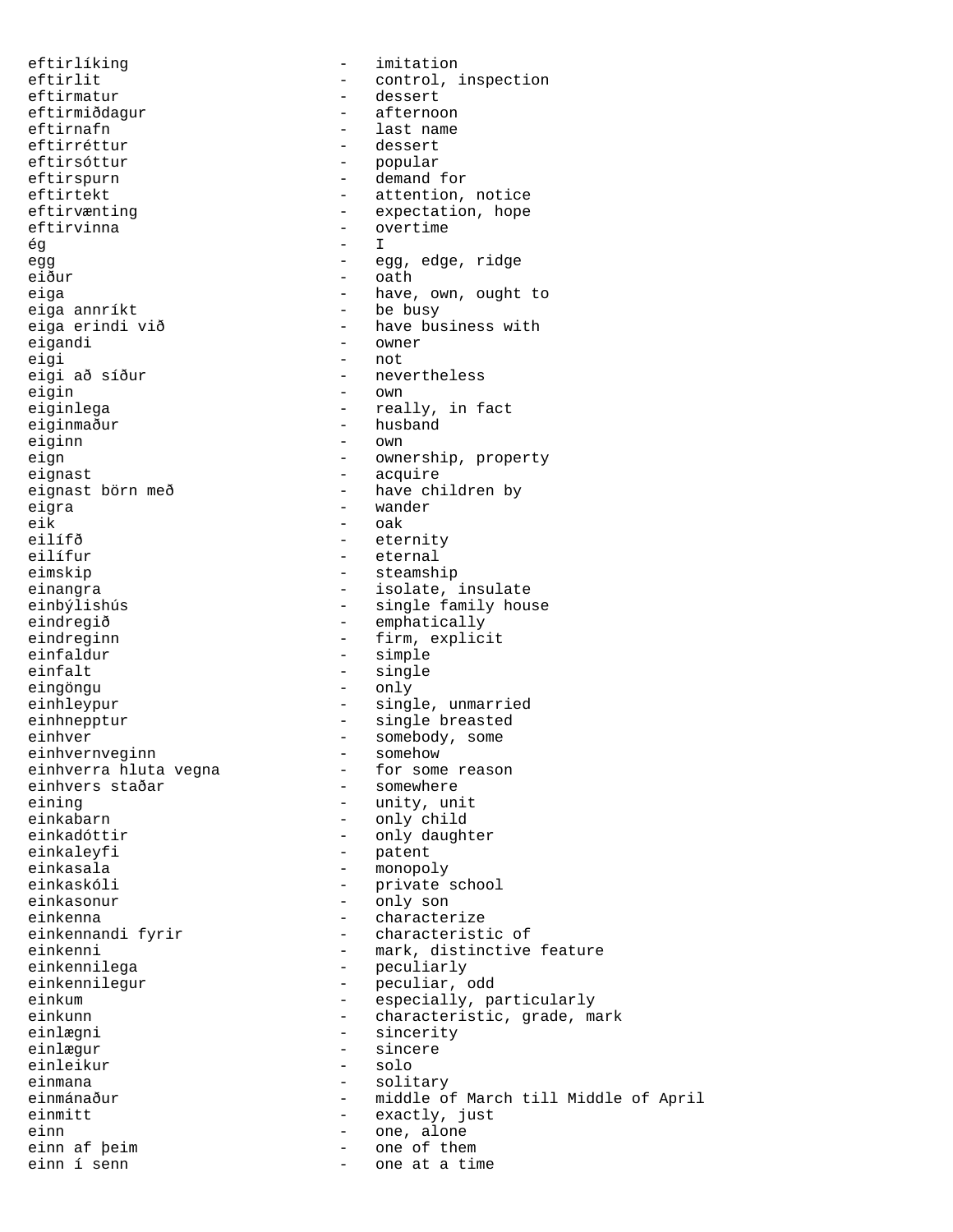einn og einn - one by one einn og yfirgefinn<br>einnig - also einoka - monopolize einokun - monopoly<br>
einokunahringur - cartel einokunahringur<br>einokunarverslun einokunarverslun - monopolistic trade<br>
eins - alike eins - alike eins og<br>eins og raun ber vitni eins og raun ber vitni - as it turned out eins og yður lystir - as you please, as you like einsamall - alone einsetja - determine einsetja sér  $-$  determine einskis verður  $-$  of no value einsmanns rúm - single bed einsöngur einstaka - single, solitary<br>einstaklingur - - - - - - - - individual - individual einstakur - single, individual<br>
eintak - copy - copy eintak - copy - singular eintómur - alone, exclusive einu sinni enn - once again einu sinnu einungis - only, solely einusinni - once einveldi - monarchy, absolute power einvera  $\qquad \qquad \qquad -$  solitude einyrki - farmer without help<br>eir - brass<br>- brass eir - brass eista - testicle eitra - to poison - poisonous eitthvað - something eitur - poison, venom<br>eiturlyf - drug - drug - drug ekkert - nothing ekkert nema  $-$  notthing but ekki - not - not - not - not - not - not - not - not - not - not - not - not - not - not - not - not - not - not - not - not - not - not - not - not - not - not - not - not - not - not - not - not - not - not - not - not ekki enn - not yet ekki er gagn að því - it is of no avail, it is no use<br>ekki fyrr ... en - no sooner ... than ekki fyrr ... en and - no sooner ... than<br>ekki tjáir að sakast um orðin - it is no use crying ekki tjáir að sakast um orðin - it is no use crying over spilt<br>ekkill - widower ekkill - widower ekkja - widow - widower ekla - lack, dearth, shortage ekra  $-$  field, acre ekta - real, genuine, authentic él - snow storm, squall elda - cook eldast - grow old - kitchen stove eldfastur - fireproof<br>eldfimur - inflammab eldfimur - inflammable<br>eldfjall - volcano eldfjall - volcano eldgjá - crater eldhætta - fire hazard - enthusiasm eldhús - kitchen - kitchen bench eldhússskápur - kitchen cupboard elding - lightning - lightning eldri - older, elder eldspýta - match eldspýtustokkur - box of matches eldstæði - fireplace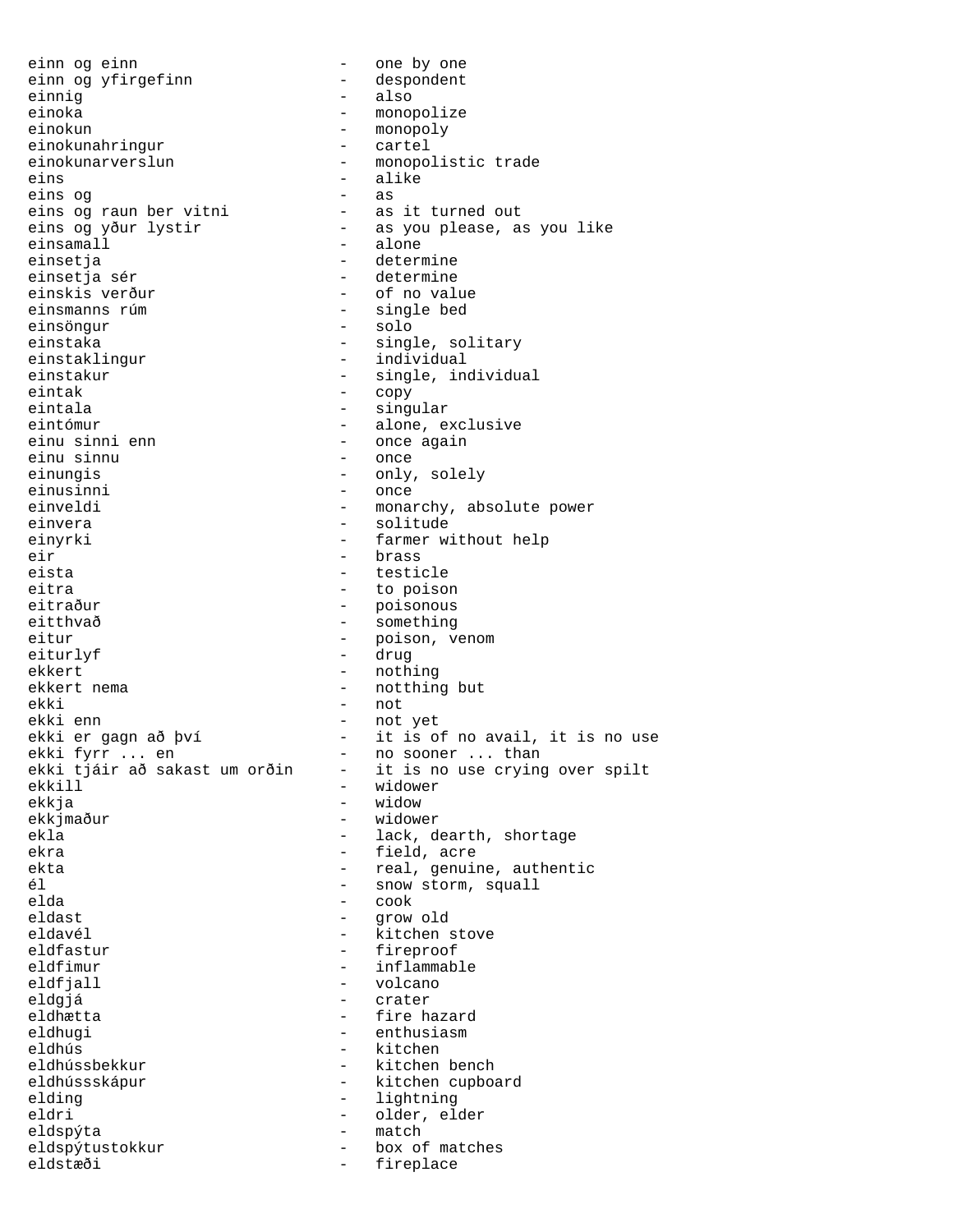eldstó  $-$  kitchen stove eldsumbrot - volcanic activity<br>eldur - fire<br>- fire eldur - fire elgur - electronic electronic electronic electronic electronic electronic electronic electronic electronic ele ella - else, or, otherwise<br>ellefti - eleventh - eleventh ellefti - eleventh - eleventh - eleventh - eleventh - eleventh - eleventh - eleventh - eleventh - eleventh - eleventh - eleventh - eleventh - eleventh - eleventh - eleventh - eleventh - eleventh - eleventh - eleventh - ele ellefu - eleven ellegar - or else elli - old age<br>ellistyrkur - old age<br>- old age - old age pension elska – love<br>elskhugi – lover – lover elskhugi elta - chase, pursue elta rófuna á sjálfum sér - run round in circles elting - pursuit elztur - eldest, oldest embætti - office of civil service, position<br>
- official<br>
- official  $-$  official emerald - smaragður - smaragður en die but die but die but die but die but die but die but die but die but die but die but die but die but die but die but die but die but die but die but die but die but die but die but die but die but die but die but die enda - end, finish, and, cease<br>endalaus - endless - endless<br>- final endanlegur endast - last - last - last - last - last - last - last - last - last - last - last - last - last - last - last - last - last - last - last - last - last - last - last - last - last - last - last - last - last - last - las endi - end - by all means endir - end - in times of yore endurbæta - improve, reform - improvement, repair, reform endurnýja - renew - establish once more engan veginn and the set of the by no means engi - meadow - meadow engill - angel enginn - no one, nobody engjar - meadows, grasslands England - England Englendingur - Englishman engu að síður - nevertheless, all the same enn - still enn aðrir - and others enn betri - still better enn fremur - moreover enni - forehead, headland<br>
ennþá - still ennþá - still - English enskur - English entrance - aðaldyr eplagrautur - apple pudding epli - apple er  $-$  that, who, which<br>er það hægt  $-$  is it possible - is it possible erfa - inherit<br>erfðir - hereditv erfðir - heredity erfiði - labour, toil<br>erfiðleiki - difficultv erfiðleiki - difficulty<br>erfiður - difficult erfiður - difficult<br>erindi - errand.b - errand, business erindreki - agent erjast við  $\begin{array}{ccc} - & - & - \\ - & - & - \end{array}$  bicker with erlendis erlendis - abroad - foreign ermi - sleeve erta eta erroren erroren ezkundua erroren batean erroren ezkundua erroren eginea erroren eginea erroren eginea ertur - beans eski - ash eskimói - Eskimo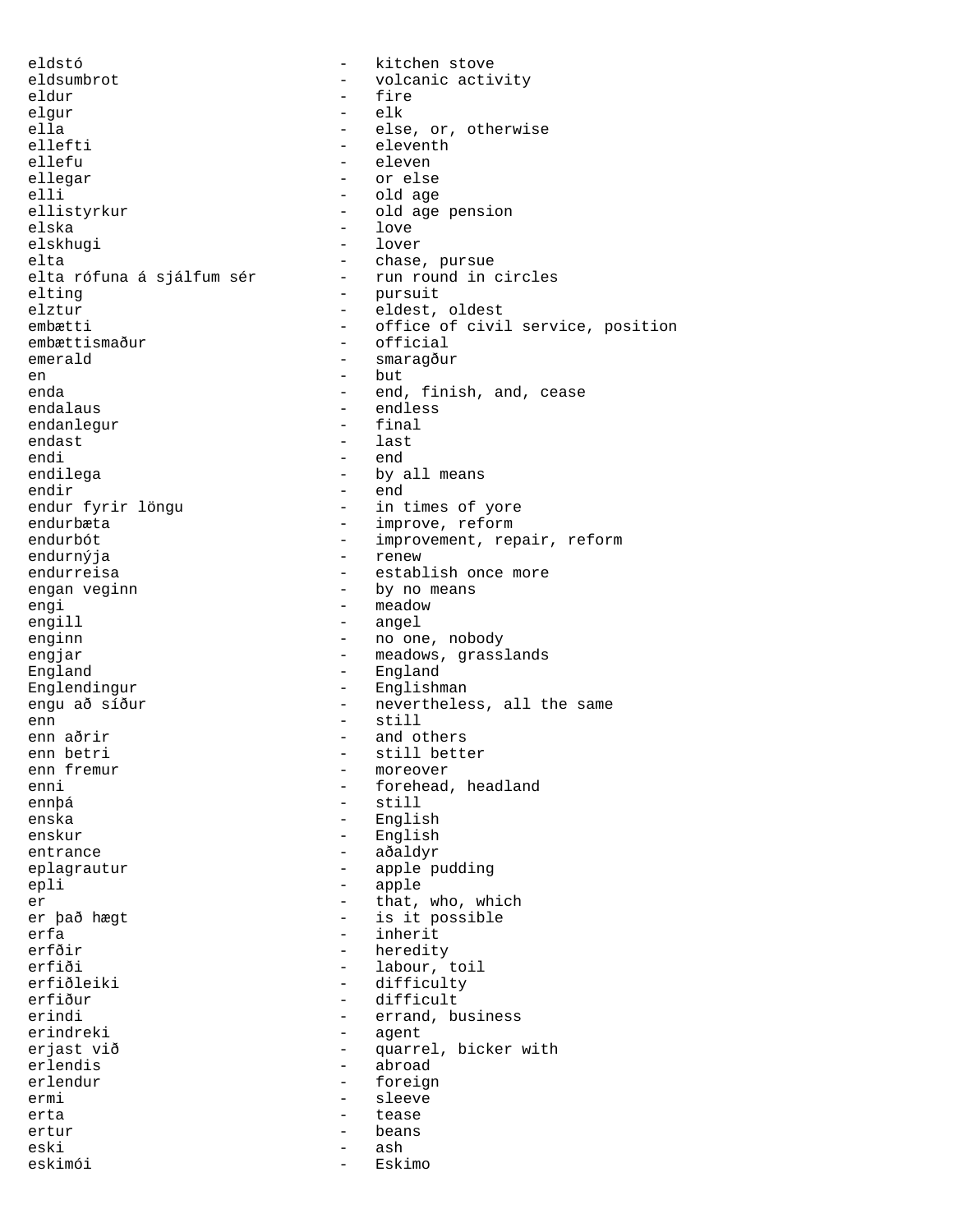espa - irritate, exasperate éta eat etja - egg on - aðfangadagur Evrópa - Europe ey - island eyða - destroy, spend, obliterate, blamk, gap eyðast - be emptied, be depopulated eyði - wilderness eyðiey - desert island eyðilegging - destruction eyðileggja - destroy - destroy<br>eyðimörk - desett eyðimörk - desert eyðing - destruction eyðsla - consumption, using up, waste eyðslusamur - extravagant, wasteful<br>evðublað - blank - blank eyðublað - blank - blank - blank - blank - blank - blank - blank - blank - blank - blank - blank - blank - bla eygja - spot eyja - island eykt - period of three hours eymd - misery eyra - ear, handle eyri - sandbank, gravel bank eyrun á mér  $\overline{a}$  metron and  $\overline{a}$  my ears eystra  $-$  in the east eystri - further east fá - get, receive, be allowed, be able to fá kvef - catch cold fá mig ofan af  $-$  persuade me from, persuade me fá sér bita fá sér bita - take a bite - get exchanged<br>- obtainable fáanlegur - obtainable<br>faðir - father - father faðir - father the Lord's prayer faðma - embrace faðmur - fathom fæða - bear, bring up fæðast - be born fæði - food, board fæði og húsnæði  $-$  board and lodgings fægja - polish fáeinir fælinn - shy, nervous fær - able, capable capable of færa 1999 – bring færa 1999 – bring færa 1999 – bring færa 1999 – bring færa 1999 – bring færa 1999 – bring færa 1999 – bring færa 1999 – bring færa 1999 – bring færa 1999 – bring færa 1999 – bring færa 1999 – bring færa 1 - commit to paper færa þungar fórnir - suffer heavy losses færð - going, travelling conditions<br>færi - fishing line - fishing line fag - subject fága - polish, cleanse fágætur - rare fagna  $-$  rejoice, welcome fagnaðarfundur - happy reunion<br>fagur - heautiful fa fagur - beautiful, fair<br>fáir - few - few fáir — few fálki - falcon fall - fall falla  $-$  fall, drop, tumble, be killed falla úr leik - drop out of the race fallbyssa - cannon fallbyssukúla - cannon ball fallbyssustæði - artillery emplacement fallegur - beautiful fallhlíf - parachute fallöxi - guillotine falsa  $-$  forge, falsify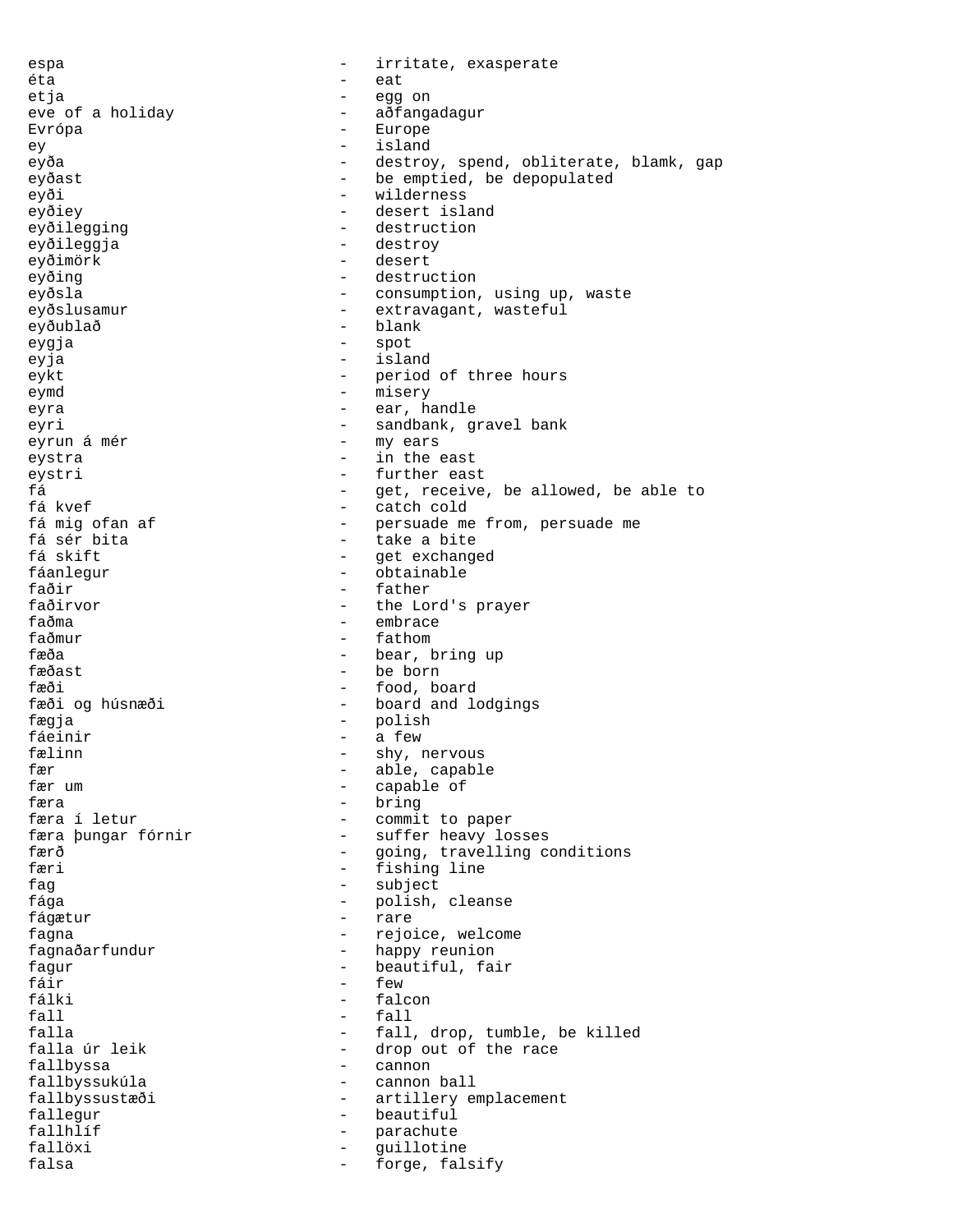falsbréf  $-$  forged letter falskur - false falur - for sale - few people fang  $-$  armful, hold fangelsa - imprison fangelsi - prison, jail, gaol<br>fangi - prisoner - prisoner fangi - prisoner - prisoner - prisoner - prisoner - prisoner - prisoner - prisoner - prisoner - prisoner - prisoner - prisoner - prisoner - prisoner - prisoner - prisoner - prisoner - prisoner - prisoner - prisoner - priso fáni - flag<br>fáorður - silen fáorður - silent. taciturn<br>far - sagar - passage conduct far  $-$  passage, conduct, impression<br>fár  $-$  few  $-$  few  $f$ ár  $f$ ara  $-$  few  $f$ ew  $g$ o. - go, pass, ride, leave fara á fæti  $-$  get up fara á fætur - get up - lead, go before<br>- dismount fara af baki - dismount fara af skónum - take off show take off show that the show that the show that the show that the show that the s<br>fara af stað - leave fara af stað<br>fara ferða sinn fara ferða sinn - go about one´s business fara frá birtunni - get out of the light<br>fara heim - qo home fara heim - go home fara hjá sér - be embarrassed fara í auðn - be deserted fara í rúmið - go to bed - go to school fara illa  $-$  go badly fara með  $-$  read a prayer, say a prayer, handle fara sinn veg - go away fara út - go out fara varhluta - lose, miss, be free from<br>fara vel - suit<br>- suit fara vel - suit - epidemic farangur en en en annexe d'any de la baggage, luggage farast  $-$  persih, be killed farfugl  $-$  bird of passage fargan - racket<br>fargand - fare - fare fargjald - fare fari hann bölvaður farlama - disabled farmgjald - freight, freightage<br>farmiði - freight, freightage<br>- ticket - ticket<br>- cargo farmur - cargo - class farsæll <br/>  $\hfill$  - happy, prosperous farsællega  $-$  safely, happily farþegi - passenger farvegur - reiver bed<br>fasi - manner de fasi  $-$  manner, deportment<br>fast  $-$  hard firmly - hard, firmly fást  $-$  be obtainable fasta  $-$  fast, Lent fasteign  $-$  real estate, property fastur  $-$  fast, fixed, firm fat  $-$  dish, clothing, garment fata fata - bucket, pail<br>fatabúð - bucket, pail fatabúð - clothes shop fataefni - stuff, cloth<br>fátækt - stuff, cloth - poverty<br>- poor i fátækur - poor, indigent<br>fatnaður - clothes fatnaður - clothes<br>fátt - few this fátt - few things - ignorant, gullible, simple mi fax - mane faxi - pony fé - money, livestock, property, sheep febrúar - February feðgar - father and son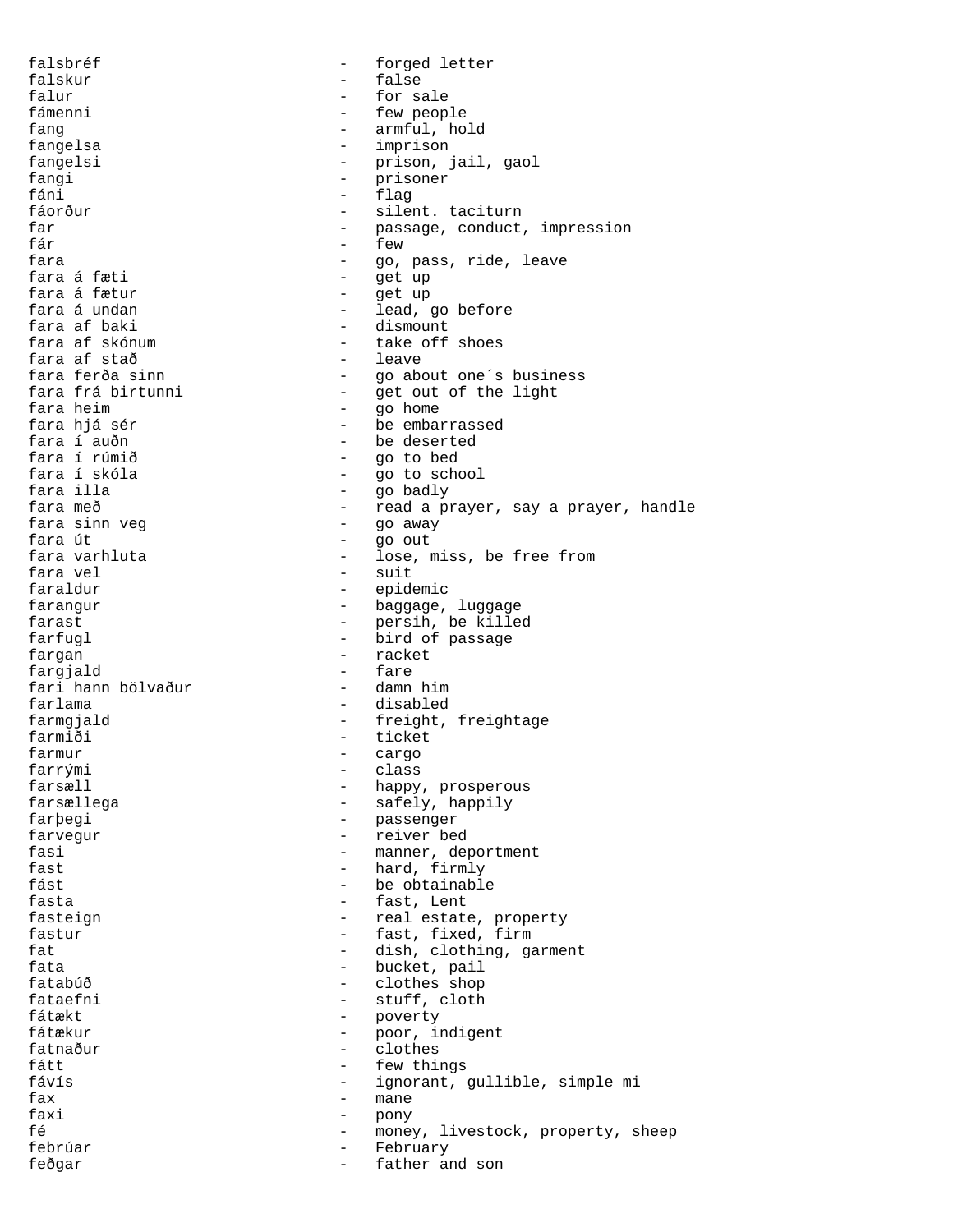feðgin - father and daughter feginn - pleased, glad<br>fegurð - beauty fegurð - beauty<br>féhirðir - treasu: - treasurer, cashier feiminn - shy<br>feiti - fat - fat, grease<br>- fat feitur<br>fela fela - hide, conceal<br>félag - hide, conceal<br>- company, soci - company, society, partnership félagi - companion, partner, comrade félaus - broke, without money<br>fell - hill mountain fell  $f$  - hill, mountain<br>fella - fell. throw dow - fell, throw down, slay felustaður - hiding place fenna  $-$  fill with snow ferð - journey, trip<br>ferðaáætlun - - timetable - timetable - timetable ferðafélag - tourist association<br>ferðaföt - travelling outfit ferðaföt - travelling outfit<br>ferðalag - trip, journey, vo ferðalag - trip, journey, voyage<br>ferðamaður - traveller, tourist - traveller, tourist<br>- resort ferðamannastaður ferðast - travel<br>ferfaldur - fourfo - fourfold ferhyrndur - square ferja - ferry ferjald  $-$  terminal adaptor ferma  $-$  confirm, load ferming  $-$  confirmation, loading fern  $\frac{1}{2}$  - four of each ferskja - peach ferskur - fresh, new festa<br>festa á film  $\begin{array}{ccc} - & \text{determination, fix, fasten} \\ - & \text{capture on film} \end{array}$ festa á film  $\begin{array}{ccc} - & - & - \\ - & - & - \end{array}$ capture on film - chain, cable fet - pace, step feta í fótspor - follow in the footsteps of<br>fiðla - siolin, fiddle - violin, fiddle fiðluleikari - violinist fiðrildi - butterfly<br>fiður - feathers fiður - feathers<br>fífl - fool, id fífl - fool, idiot - foolish fíkja - fig<br>fimleikar - fig - fig fimleikar - gymnastics<br>fimm - five fimm - five<br>fimma - five fimma - five (cards)<br>fimmfaldur - fivefold fimmfaldur - fivefold fimmtán - fifteen fimmti - fifth - fifty Fimmtudagur - Thursday fimmtungur fimur - adroit fingravettlingur fingur - finger fínn - fine, elegant finna  $\frac{1}{2}$  - discover, find<br>finna til - feel finna til  $-$  feel<br>finna til kulda  $-$  feel finna til kulda - feel the cold finnast sem  $\overline{r}$  - feel as if<br>Finni - Finn Finns Finni - Finn, Finns<br>firma - firm, busin - firm, business firra - deprieve fiska - fish fiskabollur - fish balls fiskbúðingur - fish pudding fiskimjöl - fish meal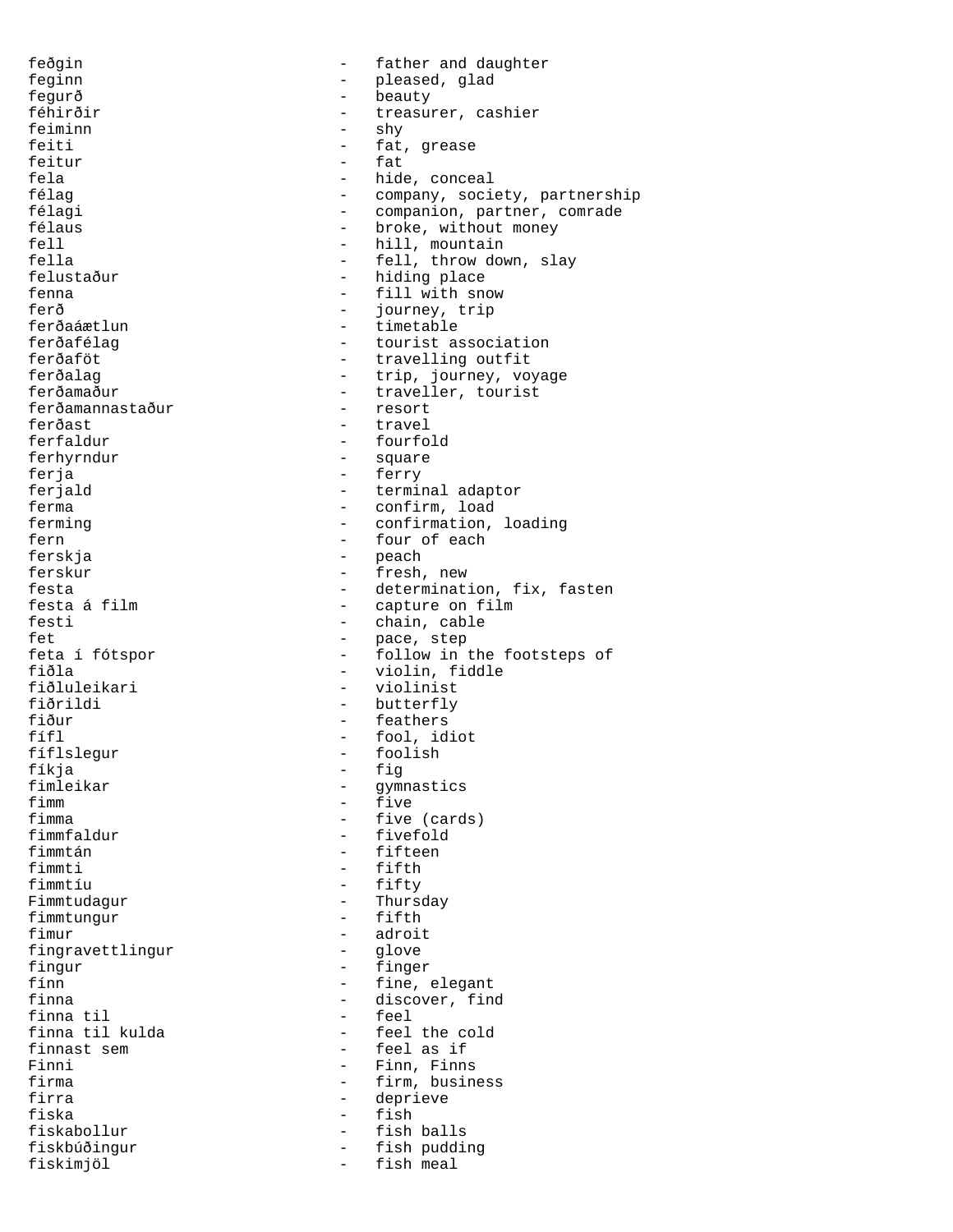fiskistöng - fishing rod fiskisúpa - fish soup fiskiveiðar - fishing fiskur - fish fit<br>fita - web (feet)<br>fita - fat, greas fita  $\begin{array}{ccc} - & \text{fat, grease} \\ - & \text{put on weigh} \end{array}$ fitna  $\begin{array}{cccc} - &$  put on weight, grow fat<br>fixer  $\begin{array}{cccc} - &$  further away fjær - further away<br>fjærst - furthest away - furthest away fjall - mountain fjalla um  $-$  deal with, discuss fjandmaður - enemy<br>fjandsamlegur - hostile fjandsamlegur fjandskapur - enmity, hostility fjara - beach, ebb, low tide<br>fjárfesta - invest - invest<br>- investor fjárfestandi - investor fjárfesting  $-$  investment fjárhagur - financial status<br>fjárheimta - financial status fjárheimta - bring back sheep from mountains<br>fjárhús - sheep shed fjárhús - sheep shed fjarki - four<br>fjarlægð - dista - distance fjarlægur - distant, remote fjárlög - national budget fjármál - finances fjármálamaður - financier fjármálarráðherra - finance minister fjárpest - sheep plague<br>fjarri - - - - - - - - - - far away -<br>Jarri - far away<br>fjárri - far away - far away, far off fjarskalega - extremely fjarski - distance - absent fjarvera - absence fjarverandi - absent fjasa - chatter away fjöður - feather fjöl - thin board fjölbreyttur - various, many-sided fjöldaframleiða - mass produce fjöldi - multitude, great number, very many<br>fjölfræðingur - polymath fjölfræðingur - polymath<br>fjölga - increase fjölga - increase in number<br>fjölhæfur - - - - versatile fjölhæfur - versatile<br>fjöll og firnindi - mountains fjöll og firnindi - mountains and wilderness<br>fjölmenna - crowd - crowd - crowd fjölmiðill - mass medium - family fjölskylda - family fjör - zest fjórði - fourth fjörður - fjord, firth fjörgamall - very old<br>fiórir - four - four fjórir - forlandi í stærf er stær forlandi stær forlandi stær forlandi stær forlandi stær forlandi stær forlandi<br>Forlandi stær forlandi stær forlandi stær forlandi stær for stær for stær for stær for stær for stær for stær fjórtán - fourteen fjörugur - lively<br>fjós - cowsheddig - cowsheddig - cowsheddig - cowsheddig - cowsheddig - cowsheddig - compare - compare - compare - compare - compare - compare - compare - compare - compare - compare - compare - compare fjós - cowshed, cattle shed - drift, blow away<br>- get angry fjúka í - get angry flá - flay flæða - flood flækjast<br>flækjast af réttri leið - stray<br>- stray flækjast af réttri leið<br>flækjast fyrir - be in the way all the time flagg - flag flagga - put out flags, hang out flags<br>flaggstöng - flag staff flaggstöng - flag staff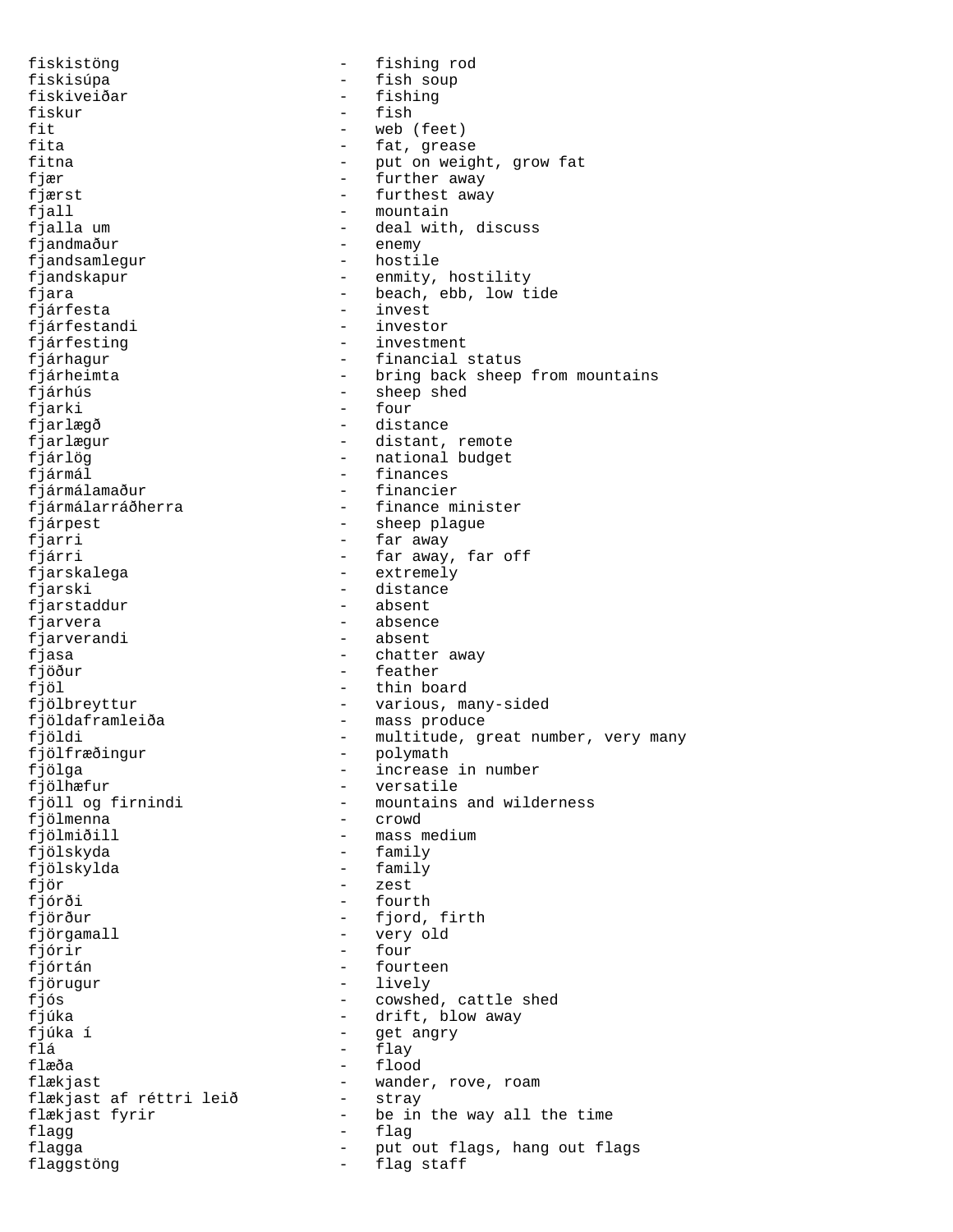flasa - dandruff flaska - bottle flatlendi - plain - flat, level flatur - even, level<br>fleiri - more fleiri - more<br>fleirtala - heirtala - plura fleirtala - plural flekun - seduction<br>flesk - bacon, har flesk - bacon, ham, pork<br>flest okkar - most of us flest okkar - most of us - most<br>- most flestur fletta upp  $\qquad \qquad -$  look something up fleygja - throw, throw away fleygja frá sér - chuck away flibbi - collar<br>fljót - vide ri fljót - wide river fljóta - float fljótlega - quickly<br>fljótur - fast, qu fljótur - fast, quick, fleet<br>fljúga - fly - fly fljúga – fly<br>flóð – flo flóð - flood, high tide<br>flói - hay broad fiord flói - bay, broad fjord<br>flókinn - complex, tangled flókinn - complex, tangled<br>flokka - flock company, flokka - flock, company, class, political party - class flókna <br/> - become complicated <br/> - become complicated flökun – flaking – flaking – flaking – flaking – flaking – flaking – flaking – flaking – flaking – flaking – flaking – flaking – flaking – flaking – flaking – flaking – flaking – flaking – flaking – flaking – flaking – fla flón - fool flónska - folly flotadeild - squadron flotastöð - naval base floti - fleet, navy<br>flóttamaður - fugitive, r - fugitive, refugee flótti - flight - quick flug - flight, flying  $fluqa$  -  $fly$ flugbraut - runway flugher - air force flugmaður - aviator, pilot flugmál - aviation flugstöð - airport, air base<br>flugvél - - aeroplane flugvél - aeroplane flugvélaskip - aircraft carrier<br>flugvöllur - airport, airfield flugvöllur - airport, airfield, aerodrome - cargo vessel<br>- truck flutningsbíll fluttingur - performance fluttur - moved fly - move flyðra - halibut, flounder flygsa - tatter flýja - flee flýta - hasten, speed up, hurry<br>flýta sér - hurry - hurry flýta sér - hurry flytja - bring, move, carry - give a talk<br>- move flytja sig búferlum - move flytja út vöru<br>fóðra fóðra - feed, line fóður - fodder, lining - native land, fatherland föðurlandsást - patriotism<br>föðursvstir - aunt föðursystir - aunt fögnuður - rejoicing, exultation<br>foksandur - - - - - - - - shifting sand foksandur - shifting sand<br>fól - madman madman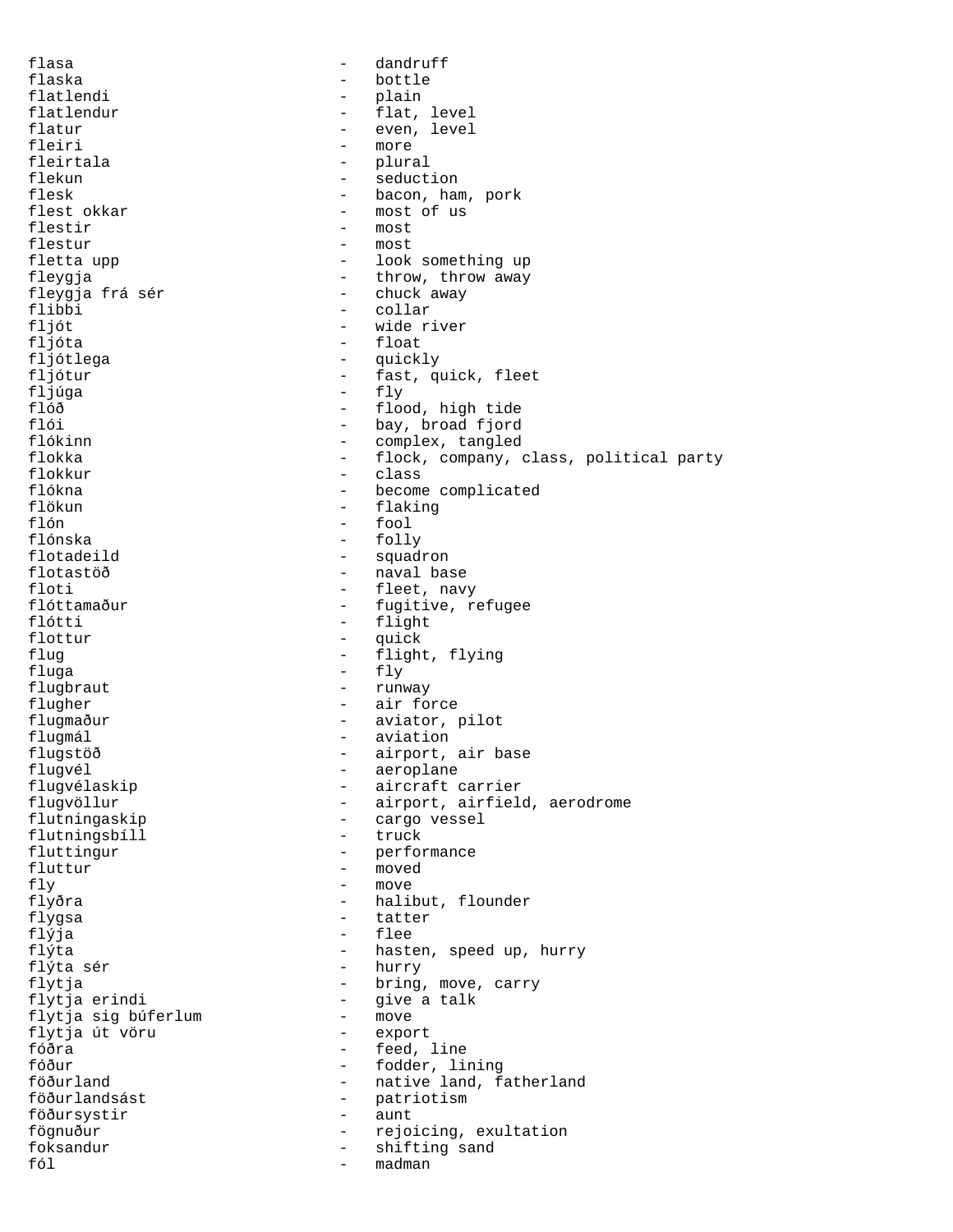föl - light dusting of snow folald - foal - people, folk fólksbíll - bus fólksfjöldi - population<br>fölna - turn pale fölna - turn pale fölsun - forgery, falsification<br>fölur - nale sallow fölur - pale, sallow<br>fölva - cover with a cover with a thin layer of snow fönn - snowdrift for  $-$  mud, bog, swamp, fen<br>för  $-$  iourney voyage för - journey, voyage - morass forarflói - swamp, bog, fen forboðinn - prohibited forða - save, prevent forðast - avoid, shun forðum - formerly, long ago foreldrar - parents<br>foringi - chief foringi<br>forliði forliði - pioneer<br>form - form n - form, pattern formaður - chairman formáli - preface, preamble, foreword<br>forn - old. ancient forn - old, ancient<br>
fórn - sacrifice - sacrifice fórna - sacrifice fornafn - pronoun, christian name fornaldarsaga - ancient history forneskja - old times, witchcraft<br>forneskjumaður - sorcerer forneskjumaður<br>fornfræðafélag - ancient text society fornfræði - archaeology<br>fornfræðingur - archaeologi - archaeologist forníslenzka - Old Icelandic fornöld - ancient times fornrit  $-$  ancient writings fornsaga - Old Icelandic saga fornsala - second hand bookshop forræði - hegemony, custody, tutelage forsætisráðherra - - prime minister, premier forsenda - premise, prerequisite, terms, grounds, axiom forseti - president forsiða - front page forsjá - foresight forsjón - providence - leader of the choir forspjallsvísindi - logic and psychology<br>forstjóri - manager, director - manager, director forstöðukona - headmistress - entrance hall, hallway fortó - pavement forugur - dirty, muddy förunautur - travelling companion<br>forusta - leadership - leadership<br>- astonished forviða - astonished forvitinn - curious, inquisitive<br>forvitni - curiosity forvitni - curiosity forysta - leadership foss  $-$  waterfall. falls Föstudagur - Friday föstudagurinn langi - Good Friday clothes fótbolti - football fótbrotna - break a leg fótgangandi - walking, on foot fótgöngulið - infantry fótleggur - leg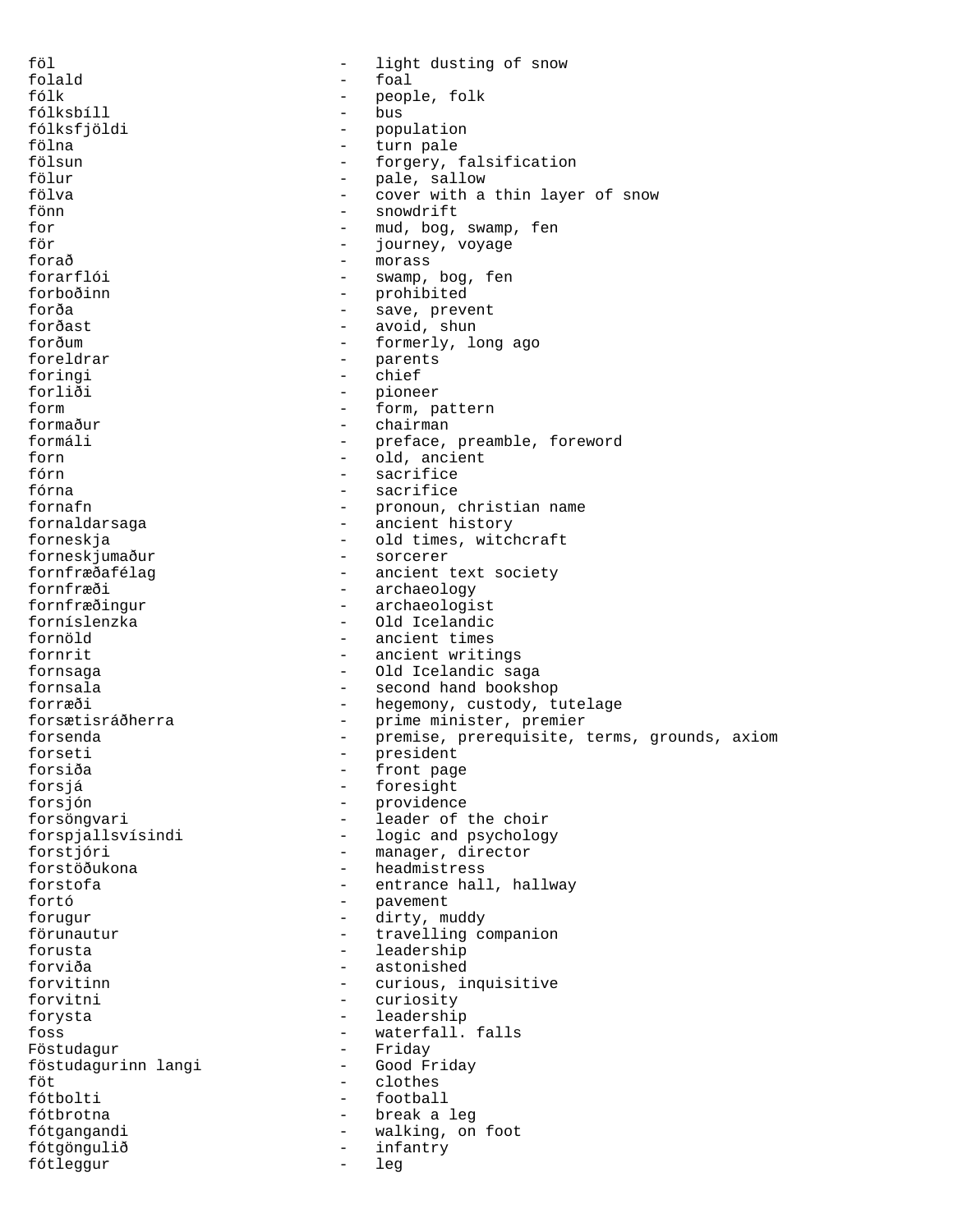fótspor - footprint fótur - foot sure footed frá - from frá borði - from the boat frábær - excellent<br>frádráttur - subtractio frádráttur - subtraction<br>fræ fræ - seed - instruct, inform frægð - fame frægur - famous, well known<br>frændfólk - relatives frændfólk - relatives - relative, cousin frændkona <br/> endlemational endlemation of temale relative frændsemi - realtionship<br>frænka - female relat frænka - female relative - death frágangur - workmanship<br>Frakki - coat, Frencl Frakki - coat, Frenchman<br>Frakkland - France - France Frakkland - France<br>
Frakkland - France<br>
fráleitur fráleitur - preposterous<br>fram - forward fram  $\frac{1}{2}$  - forward  $\frac{1}{2}$  - forward  $\frac{1}{2}$  - up to fram undir - up to fram úr hófi - unduly framan  $\overline{f}$  - from the front framan af  $\overline{f}$  - to begin with - to begin with framan dalinn  $\qquad \qquad$  - down the valley, up the valley framar - further framburður - accent, pronunciation<br>framfarir - - - - - - - - progress framfarir - progress framferði - conduct, behaviour framför - progress framgluggi - windshield<br>framhald - sequel, com - sequel, continuation framhjá - pass framhlið - front - front - frami - advan frami - advancement<br>framkalla - exercise - develop - develop framkoma <br/> - manner, deportment framkvæma - act, carry out, perform framkvæmdir - completed works framleiða - produce, manufacture framleiðsla - production, produce, manufacture framleiðslutæki - means of production framlengja - prolong framliði - soldier<br>frammi - out in frammi - out in front<br>framsókn - progress framsókn - progress framsóknarflokkur - Progressive party<br>framsóknarmaður - - Progressive - progressive framtíð - future framur - forward, arrogant framvegis  $-$  in the future franska - French - French - French - French - French - French - Statistic Statistic Statistic Statistic Statis<br>
1980 - French - Statistic Statistic Statistic Statistic Statistic Statistic Statistic Statistic Statistic Sta franskbrauð - white bread<br>franskur - French franskur - French - French - French - Swift - Swift - Swift - Swift - Swift - Swift - Swift - Swift - Swift - Swift - Swift - Swift - Swift - Swift - Swift - Swift - Swift - Swift - Swift - Swift - Swift - Swift - Swift frár - swift fregn - news<br>freqnir - news - news freista - try, attempt, tempt<br>
freisting - temptation<br>
- temptation - temptation freistni - temptation<br>frelsa - save liber - save, liberate, set free frelsi - freedom, liberty frelsihreyfing - emancipation movement<br>fremia fremja - perform, commit fremri - the foremost of two fremur - rather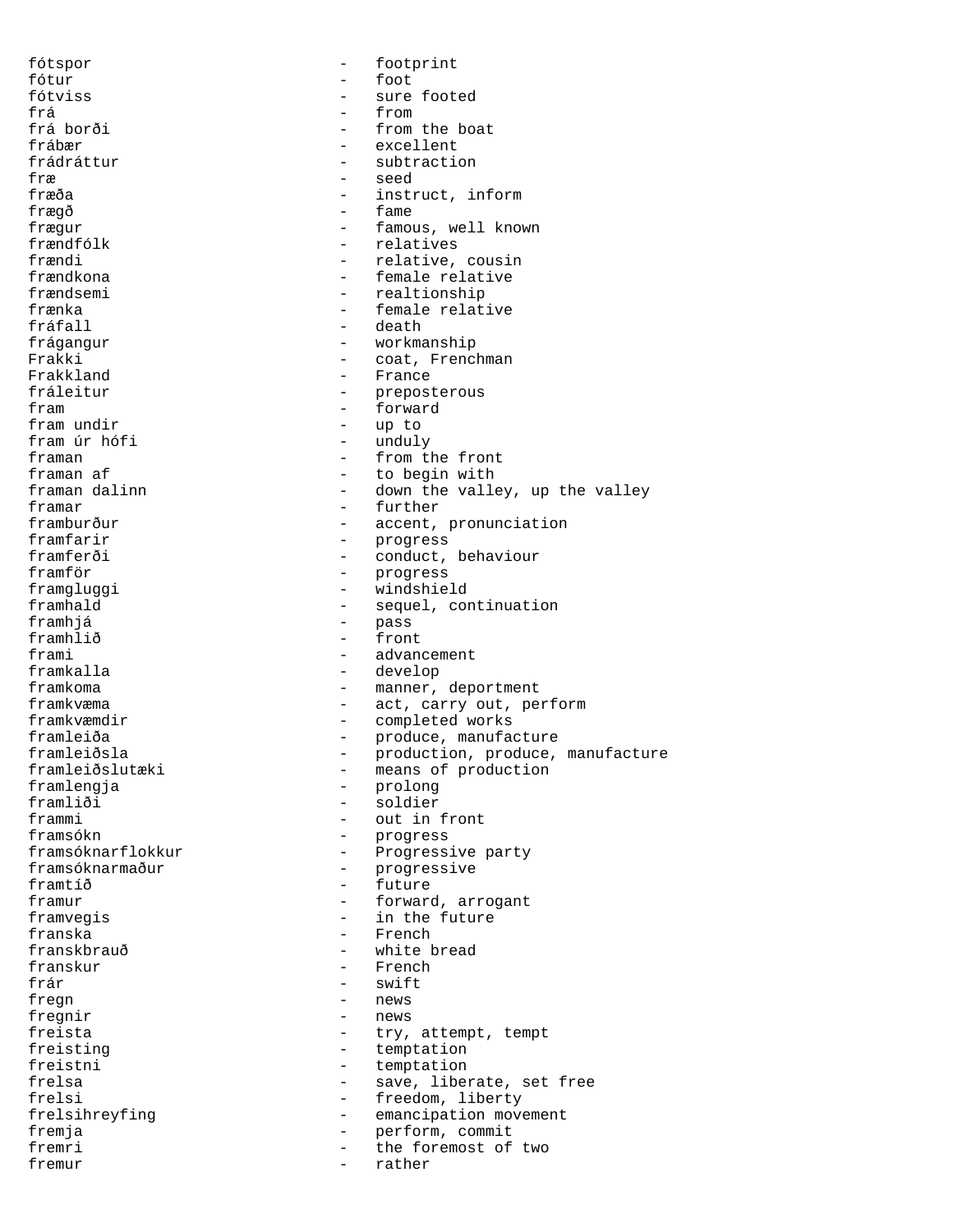fremur en  $-$  rather than fresta  $-$  delay, postpone, put off frestun - postponement frestur - delay, respite frétt  $-$  piece of news frétta - learn, be heard, be rumoured<br>fréttablað - learn, be heard, be rumoured fréttablað - newspaper<br>fréttaritari - correspon fréttaritari - correspondent - be heard from fréttir  $-$  news frí  $\frac{1}{2}$  - leave, holiday  $\frac{1}{2}$  - leave, holiday friða - pacify, protect by lae friðarsamningur - peace treaty friðsamur - peaceful friður - peace fríður - handsome, pretty<br>fríkirkja - - - - - - - free church - free church<br>- stamp frímerki heimigt stampet af stampet af stampet af stampet af stampet af stampet af stampet af stampet af stampet af stampet af stampet af stampet af stampet af stampet af stampet af stampet af stampet af stampet af stampet frískur - well, sound<br>frjáls - free, indep frjáls<br>frjálsræði - free, independent<br>frjálsræði - freedom of action frjálsræði - freedom of action<br>frjósa - freeze - freeze - freeze fróður - learned fröken - miss, waitress frost - frost frú - Mrs fruit - ávöxtur frumkvæði - initiative frumrit - original text frumskógur - primeval forest frumtölur - cardinal numbers<br>frýja - taunt - taunt frýja - taunt frysta - freeze frystur - frosted, frozen fugl - bird<br>
fúinn - rotte fúinn ann an t-march ann an t-march ann an t-march ann an t-march ann an t-march ann an t-march ann an t-march ann an t-march ann an t-march ann an t-march ann an t-march ann an t-march ann an t-march ann an t-march ann an fúll - foul fullgera  $-$  finish, complete fullkominn - absolute, complete fullnægja  $\begin{array}{ccc} - & \text{satisfy, fulfill} \\ \text{fullorðinn} & - & \text{arown} \end{array}$ fullorðinn - grown up fulltrúi  $-$  delegate, deputy, representat fullur - drunk, full fullvissa  $-$  certainty, assurance fullyrða - affirm, assert<br>fúna - affirm, assert fúna - rot, decay - meeting, discovery fura - pine furða - astonishment, marvel, wonder<br>furða sig á - - - - - - - be surprised at - be surprised at furðufugl - weirdo furðulegur - strange fursti - prince fús - willing, eager fylgd - guidance. companionship fylgdarlaus - without guidance fylgi - support, help fylgja - accompany, follow, support fylgjast með - keep tabs on fylgsni - hideout fylking - battle array fylkingararmur fylla - fill fylli  $-$  fullness, satisfaction fyrir  $-$  ago, before, for fyrir altari  $-$  before the altar fyrir augum - in view fyrir framan - in front of  $\sim$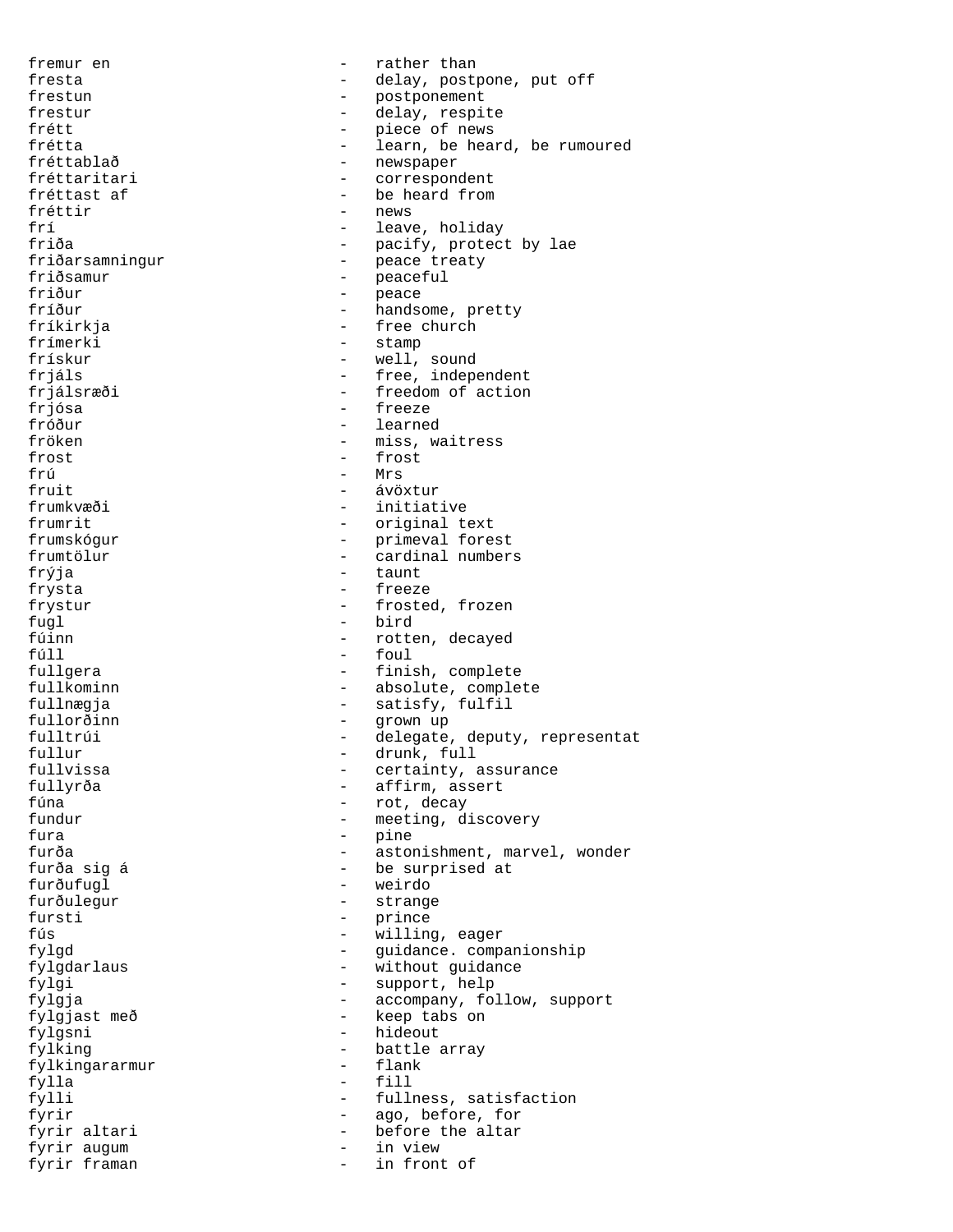fyrir hornið - around the corner fyrir mitt leyti - personally - a while ago fyrirætlun - purpose, plan, intention fyrirfram - in advance fyrirframgreiðsla - advance payment fyrirgefa - forgive - excuse me, don´t mention it fyrirhöfn - trouble, difficulty<br>fyrirkomulag - arrangement, organis - arrangement, organisation fyrirlestur - lecture fyrirliggjandi - available, at hand, in stock fyrirlíta - despise fyrirmynd - pattern, ideal, example fyrirsát - ambush fyrirskipa - order, prescribe fyrirskipun - order, command fyrirspurn - enquiry fyrirtæki  $-$  firm, business, enterprise fyrirtak - excellent thing fyrirvaralaust - without noticed, straightaway fyrirvari - notice fyrr - earlier, before, sooner fyrr en síðar - before long fyrri - former, first fyrrmeir - of old fyrrnefndur - aforementioned fyrrverandi - former fyrst - first fyrsta flokks - first rate fyrstur - first fýsilegur - desirable gá - have a look - attend to gabba - mock gaddavír - barbed wire gæði - benefit, quality gæfa - good luck gæoðarauga - black eye, a shiner - sheepskin<br>gæra - sheepskin<br>gæs - goose gæs en en en en en en en en en en goose gæsalappir  $-$  inverted commas, speech marks, quotation marks gæta  $-\atop 2^{n+1}$  cautiously  $-\atop 2^{n+1}$  cautiously gætilega - cautiously  $g$ áfa - gift, talent<br> $g$ áfaður - gifted brig gáfaður - gifted, bright gaffall - fork qafl - gable gáfur - girt, ability, intelligence gagn  $-$  gain, advantage, help, use, profit gagnauga - temple gagnfræðaskóli - secondary modern school gagnger - thorough, total gagnkvæmur - reciprocal<br>gagnlegur - useful pra gagnlegur - useful, practical<br>gagnrýna - criticise gagnrýna - criticise gagnrýni - criticism<br>cagnometricism - criticism gagnsær - transparent gagnslaus - useless<br>gagnvart - useless gagnvart - opposite qala - crow galdur - spell, magic, sorcery, witchcraft gallaður - faulty galli - fault, blemish, defect gamall - old gaman  $-$  fun, amusement gamlárskvöld - New Year´s Eve gammur - vulture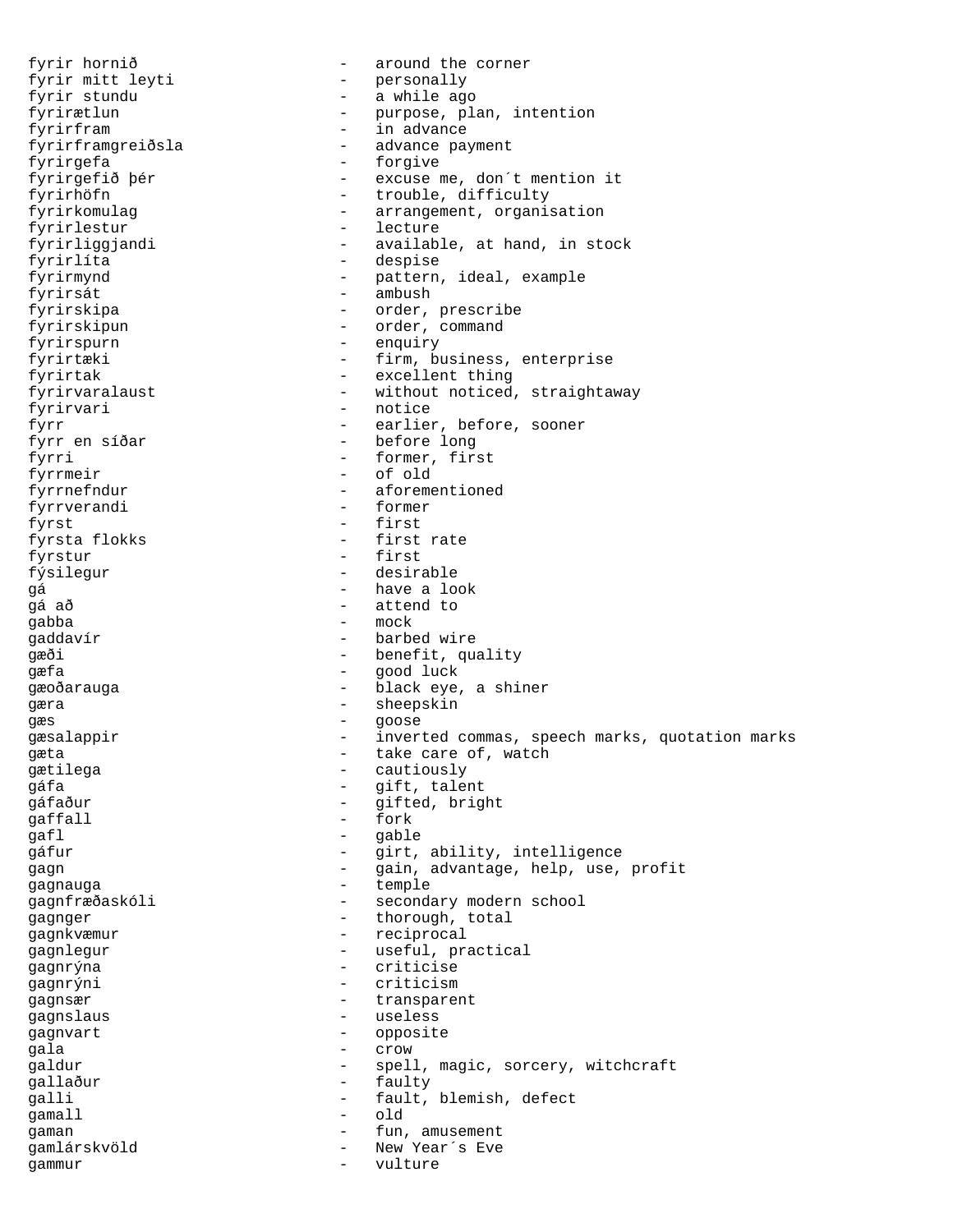ganga - pass, go, walk<br>ganga á fiöll - en interthe ganga á fjöll - compared - go up into the mountains, go hiking yanga fyrir<br>qanqa inn í take precedence ganga inn í - enter ganga til altaris - go to Communion ganga til náða - go and lie down gangstétt - pavement - pavement<br>gangur - walking. gangur - walking, gait, corridor, passage gardína - curtain garðínur - curtains garður - garden, yard, fence, wall<br>garn - varn twine garn - yarn, twine garpur - hero gas - gas - gas gat - hole, gap gata  $-$  street, road, path gáta  $-$  riddle, puzzle gatnamót  $\overline{c}$  - crossroads, junction gaumur - attention, notice geð - temper, disposition geðgóður - good tempered geðillur - bad tempered geðjast - please geðveiki - mental derangement geðveikur - mad, insane, mentally deranged geðvondur - ill tempered gefa - give, grant gefins - free, gratis gegn - against gegna - answer, obey gegnt - opposite<br>
aequim gegnum - through<br>
caica geiga - skid geisa  $-$  rave, rant, rage geisli - beam, ray geispa - yawn - yawn<br>geithead - yawn geit - goat gelta - bark gengi  $-$  rate of exchange gengisfelling - devaluation gera - do, make gera á hluta  $\qquad \qquad \bullet$  wrong somebody gera að engu  $\qquad \qquad$  - annihilate, annul gera aðkall til - lay claim to<br> - scare - scare - scare gera bilt við - scare gera brúðkaup til konu - marry a woman gera e.m til geðs gera gys að  $-$  make fun of, pull somebody's leg gera tilboð í - tender for gerð - make, kind gerilsneyða - pasteurise gerlar - bacteria gervi - character, guise gervi- - artificial gestgjafi - host, landlord<br>gestrisinn - hospitable gestrisinn - hospitable<br>
gestur - quest gestur - guest geta  $-$  be able to, beget, guess geyma - keep, save, preserve geymir - container, tank, reservoir geymsla - keeping, storeroom gifta - Government - give in marriage, marry qiftast - get married, marry gifting  $-$  marriage, wedding giftur - married gífurlegur - enormous gigt - rheumatism gigtveiki - rheumatism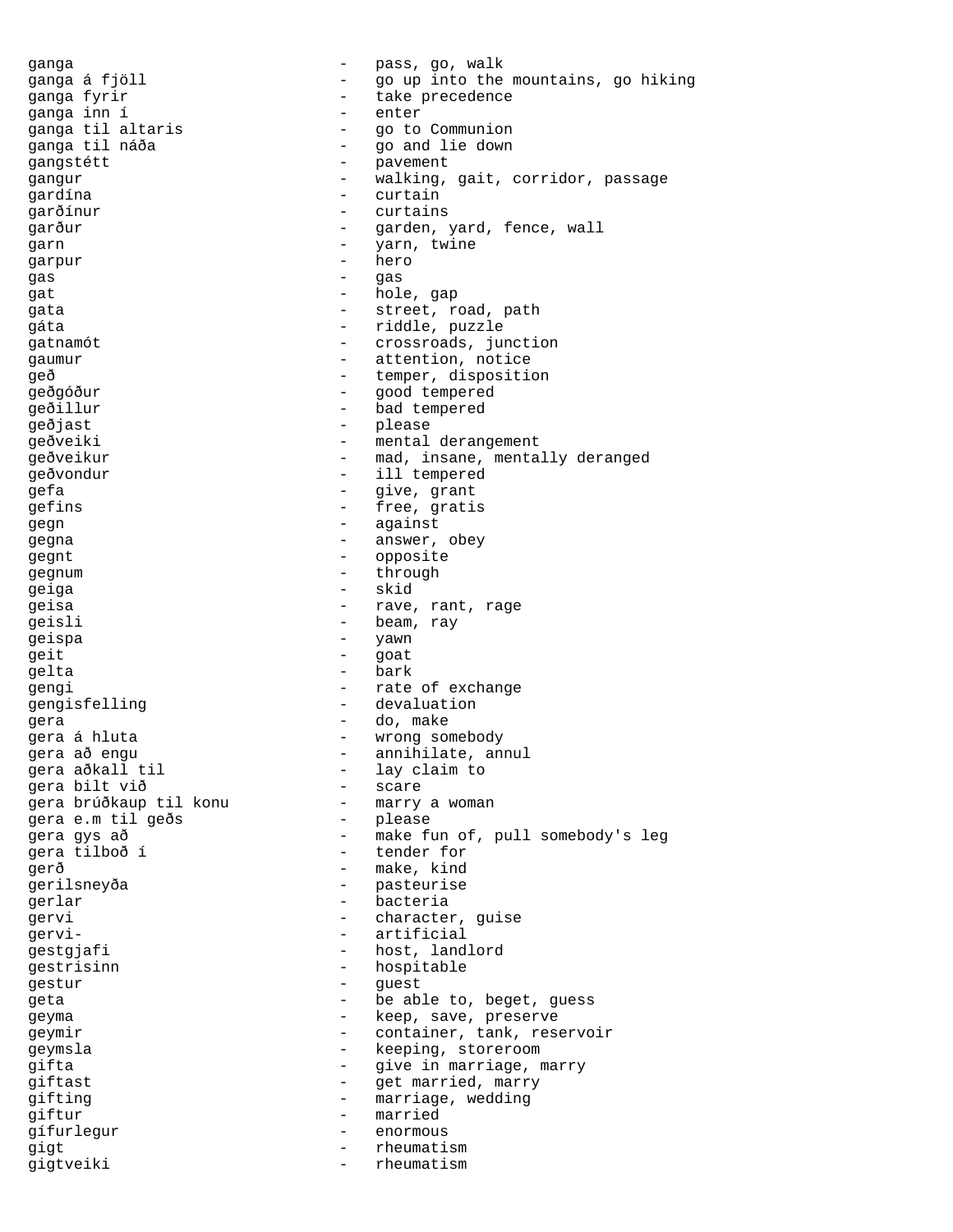gil  $-$  ravine, gully gilda - be worth, be valid<br>gildra - trap - trap gildra - trap gimsteinn - gem girða - fence in - fence in - fence in - fence in - fence in - fence in - fence in - fence in - fence in - fence in - fence in - fence in - fence in - fence in - fence in - fence in - fence in - fence in - fence in - fence girða af  $-$  fence off girðing  $-$  fence, enclosure gista  $-$  pass the night at gistihús - hotel, inn gizka - guess gjá **- ravine**, gorge - payment<br>gjalda - payment - pay, su - pay, suffer for gjalda í sömu mynt pay someone in the same coin gjaldeyrir - currency gjaldkeri - cashier gjarna - willingly<br>gjärna - willingly<br>aiöf - gjft pre gjöf - gift, present gjörla - clearly, fully, precisely gjörvallur gjósa - Gush, spout glaðlegur - cheerful glaðlyndi - cheerfulness qlaður - happy, jolly glæður - embers<br>qlæpamaður - criminal glæpamaður glæpur - crime glæsilegur - splendid glanni - foolhardy person glápa - stare - stare - stare - stare - stare - stare - stare - stare - stare - stare - stare - stare - stare - stare - stare - stare - stare - stare - stare - stare - stare - stare - stare - stare - stare - stare - stare glas - glass glass of water -<br>gleði - happiness, joy<br>gleðileg jól - Merry Christma - Merry Christmas gleðilegt nýár - Happy New Year glefsa - snap qler - glass glerauga - glass eye gleraugu - glasses gleyma - forget gleymt er - out of sight out of mind gleypa - swallow glíma - wrestle gljá - shine, glitter shine, glow glöggt - clearly glöggur - sharp qlott - sneer glotta - sneer, grin, leer glugga í  $-$  browse through gluggatjald - curtain, blind gluggi - window glyrnur - ugly eyes gnæfa - tower gnægð - abundance gnauða - howl, roar, rustle góðan dag - good morning góður - good góðvild - kindness göfugur - noble, generous gola - light breeze  $\overline{g}$ óla - howl - howl - howl - floor gólf - floor gólfdúkur - linoleum gólfteppi - carpet, rug gómur - palate, finger tip<br>qöng - passage corridor göng - passage, corridor göngustafur - walking stick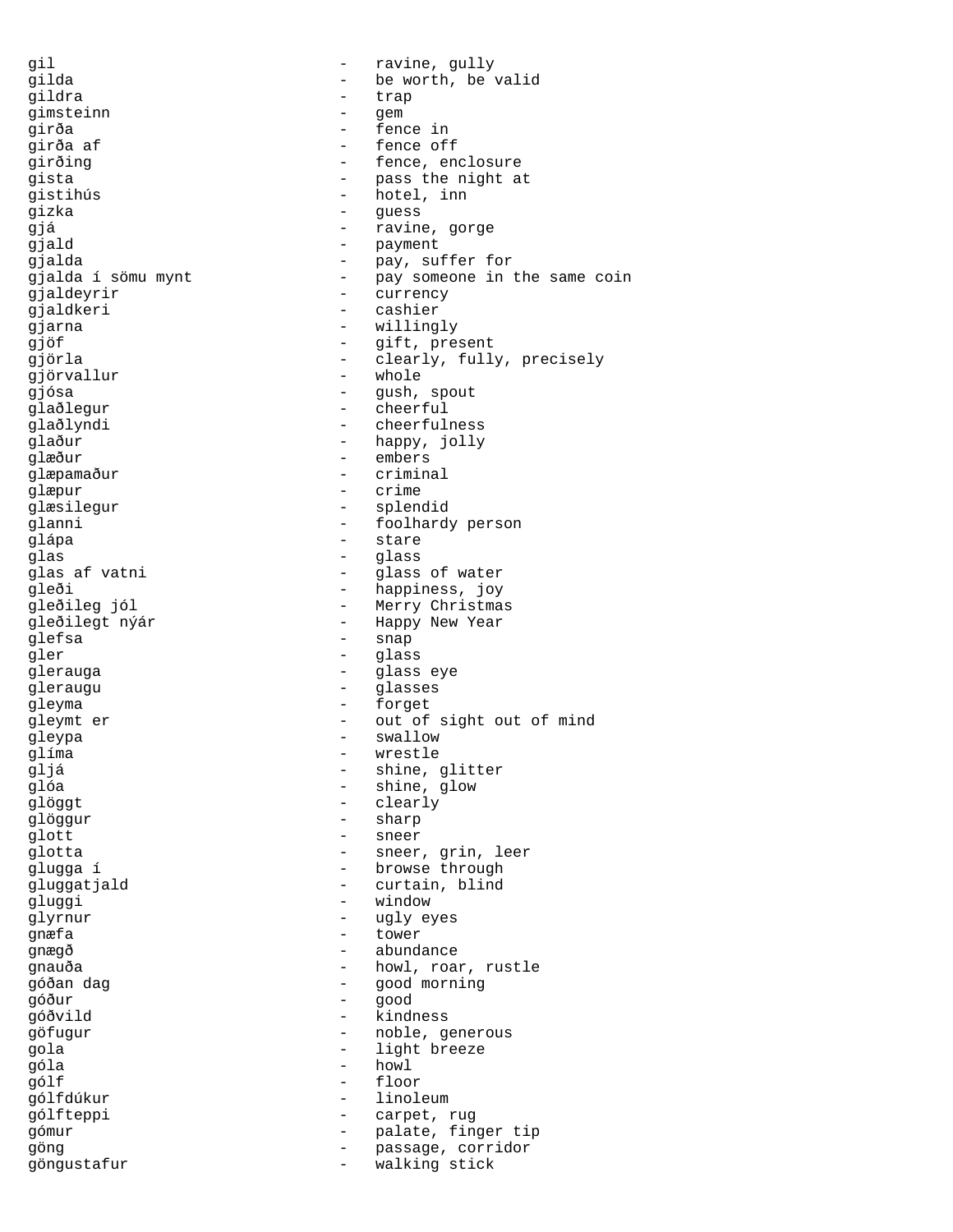gorta - boast gos  $-$  soft drink, eruption gosbrunur - fountain gosduft - sherbet goshver - geyser götudyr - front door götuhorn - street corner græða - heal, make money græða fé - make money græðgi - greed grænmeti - vegetables grænn - green grænsápa - soft soap grafa - dig, bury grágrýti - dolerite gráhærður - grey haired gramm - gramme - gramme grammófónn - gramophone grammófónsplata - record - record and - record - record - record - record - record - record - record - record gramur - vexed grannur - slim, slender grár - grey gras - grass gráta - cry, weep grátur - cry, weeping, crying grautur - porridge greiða - pay, comb greiði - service, favour, good turn greiðsla - payment greifingi - badager - badager - badager - badager - badager - badager - badager grein - branch, bough, essay greina  $-$  report, mention greindur - intelligent, discerning greinilega - distinctly gremja - annoyance, vexation, indignation grenna sig  $\qquad \qquad$  - go on a diet grennd - neighbourhood grið - peace, truce gríma - mask grimmd - savagery, cruelty, brutality grimmur - cruel, savage grípa - catch, seize gripur - livestock<br>gript - livestock<br>stone rou grjót - stone, rocks gróa - grow, heal gróði - profit gróðrarhús - greenhouse gróður - growth, vegetation gröf - pit, grave gruna - suspect grundvalla - found grundvöllur - basis, foundation grunlaus - unsuspecting grunnur - shallow grunsamur - suspicious<br>grunsemd - suspicion grunsemd - suspicion<br>
grunur - suspicion<br>
- suspicion grunur - suspicion, misgiving<br>
The stony<br>
The stony<br>
Stony<br>
Stony grýttur - stony - stony - stony - stony - stony - stony - stony - stony - stony - stony - stony - stony - stony - stony - stony - stony - stony - stony - stony - stony - stony - stony - stony - stony - stony - stony - ston guð - God guðfræði - theology guðhræddur - god fearing<br>guðlaus - godless guðlaus - godless guðleysi - impiety, atheism guðspjall - gospell guðsþjónusta - divine service gufa - steam, vapour<br>qufuskip - steamer steam gufuskip - steamer, steamship gufuvél - steam engine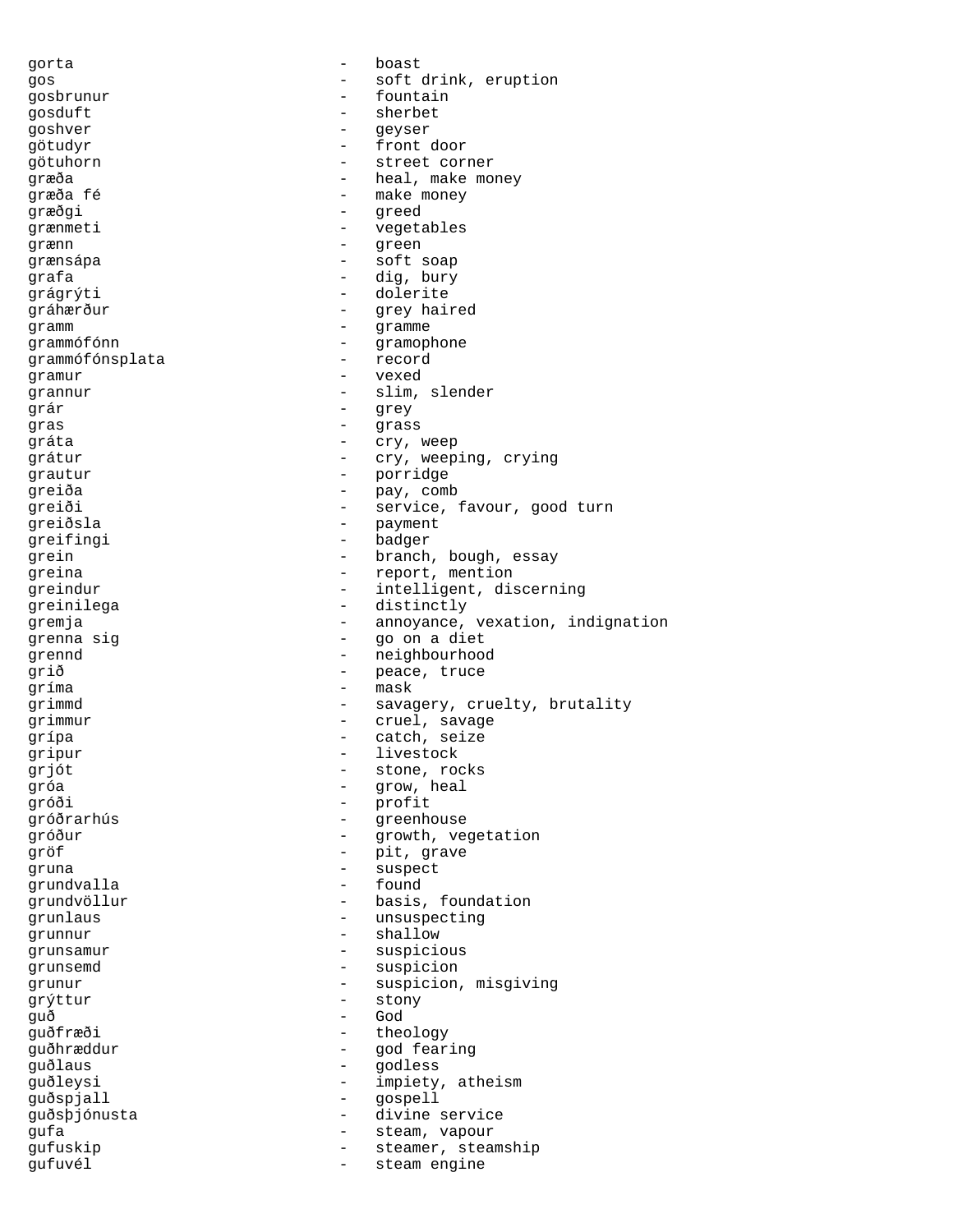gull - gold gullsmiður - goldsmith<br>gulrætur - carrots gulrætur - carrots gulrót - carrot gulur - yellow - yellow gúmmí - rubber gylla - gild háaldraður - very old háð - mockery, ridicule - noon, midday háðung  $-$  shame, disgrace háður - dependent on hæð - dependent on hæð - floor, hill, hæð - floor, hill, height, storey<br>hæðast að - scoff at - scoff at hæfa - truth, fairness, hit, be fitting<br>hæfileiki - ability - ability hæfileiki - ability<br>hæfur - suitable - suitable, fit hæglátur - placid, easy going, quiet<br>hægra megin hægra megin en som the right hægri - right hægt - slowly hægur - slow, easy, quiet hækka - rise, raise, increase hækkun - rise, increase hæla - flatter, praise - asylum hæll - heel hæna - hen<br>hænsni - hen - hen hænsni - poultry hæsi - hoarseness<br>hætta - hoarseness<br>hætta - come to an hætta  $-$  come to an end, danger hætta við  $-$  abandon - abandon<br>- safe hættulaus<br>hættulegur - dangerous haf  $\overline{\phantom{a}}$  - ocean, sea hafa - have - have for sale<br>- defy hafa að engu hafa einsett sér  $-$  be determined to hafa gagn af - gain by, profit from - have a good influence on<br>- allude to hafa í flimtingum - allude to hafa í haldi<br>hafa orð á hafa orð á - mention, remark hafa sinn gang<br>hafa til hliðsjónar - take into cons hafa til hliðsjónar  $-$  take into consideration<br>hafáll  $-$  conger eel hafáll - conger eel<br>hafís - conger eel<br>- polar ice - polar ice hafna  $-$  refuse, reject hafnarbær - port, seaport hafnbann - blockade haframjöl - oatmeal hafrar - oats - restriction haga  $-$  arrange, manage haga sér - behave haga sér eins og flón - play the fool hagfræði - economics hagi  $-$  pasture  $haq1$  - hail hagnaður - profit hagnast - profit hagnast á  $-$  profit by hagnýta - make use of hagnýting  $-$  use, employment hagnýtur - practical hagskýrsla - statistical report<br>hagsmunir - interest profit hagsmunir - interest, profit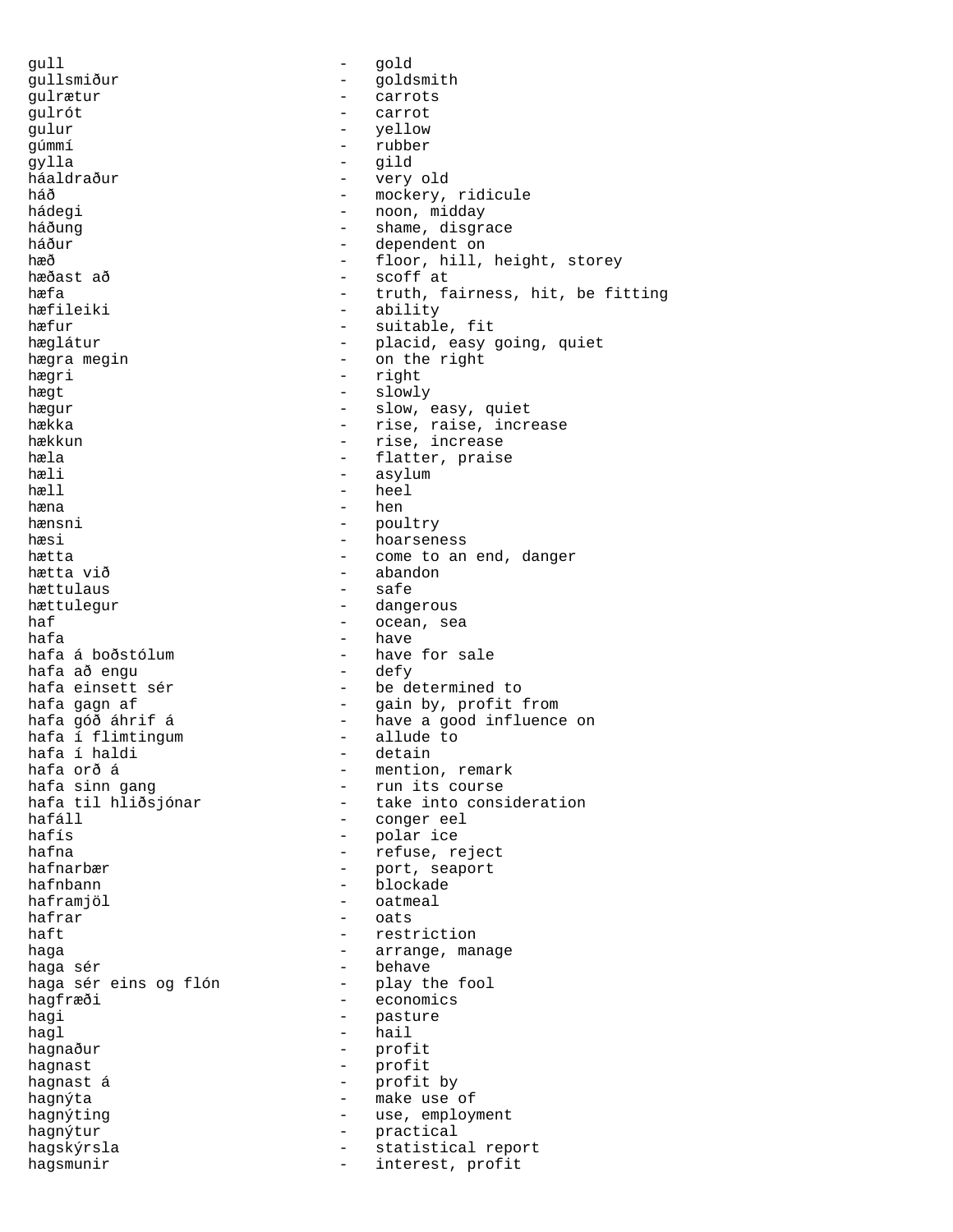hagur - state, condition háhyrningur - killer whale haka - chin hákarl - shark hald  $\begin{array}{ccc} 1 & - & - & - \\ - & - & - \end{array}$  arrest, custody hald believe. halda - hold, believe, think - continue<br>- head home halda heimleiðis<br>halda sér við efnið halda sér við efnið  $-$  keep to the point halda til  $-$  make for, head for halda til - make for, head for halda upp á  $\begin{array}{ccc} - & - & - \\ - & - & - \end{array}$  celebrate, love haldast haldast  $\begin{array}{ccc} - & + & + \\ - & - & - \end{array}$  to last, go on, continue hálendi - plateau hálfbróðir - half brother hálftími - half an hour hálfur - half hálfviti - half wit hali - tail hálka - sliperiness háll - slippery halla - lean, tilt, slope, incline halla sér  $\begin{array}{ccc} - & \text{take a nap} \\ - & \text{dearth} \\ - & \text{dearth} \\ \end{array}$ hallæri - dearth, famine<br>halli - slope loss halli - slope, loss<br>hálmur - straw - straw hálmur - straw - straw - straw - straw - straw - straw - straw - straw - straw - straw - straw - straw - straw - straw - straw - straw - straw - straw - straw - straw - straw - straw - straw - straw - straw - straw - straw - neck, throat, hill<br>- tie hálsbindi<br>hálsklútur - neckerchief haltra - limp - lame hamar - hammer, cliff<br>hámark - maximum - maximum hámark - maximum hamfarir  $-$  catastrophe hamingja - good luck, fortune hamingjusamur - happy, lucky hamra  $-$  hammer hana - her - for handan hafsins  $\qquad \qquad -$  overseas handarbak - back of the hand<br>handbók - manual - manual handbók - manual handfang - handle handhafi - bearer, holder<br>handiðnaður - handicraft handiðnaður - handicraft<br>handjárn - handcuffs handjárn<br>handklæðahengi - handcuffs<br>- towel rai handklæðahengi - towel rail<br>handklæði - towel - towel - towel<br>- arm handleggur<br>handrið handrið - bannister, handrail<br>handrit - manuscript - manuscript handtaka  $-$  seize, arrest, capture handtaska - handbag - handbag hanga - hang hanga um  $-$  hang about hani - cock hann ann an Chaidh ann an t-an an t-an an t-an an t-an an t-an an t-an an t-an an t-an an t-an an thann frýs  $-$  it is freezing<br>hanzki  $-$  qlove - glove happ - luck, chance - lottery hár - high, hair harðfiskur - dried fish<br>harðindi - hard times - hard times harðna - harden, become hard<br>harðræði - harden, become hard - duress harðsoðinn - hard boiled harður<br>hárgreiðslustofa - hairdresser's hárgreiðslustofa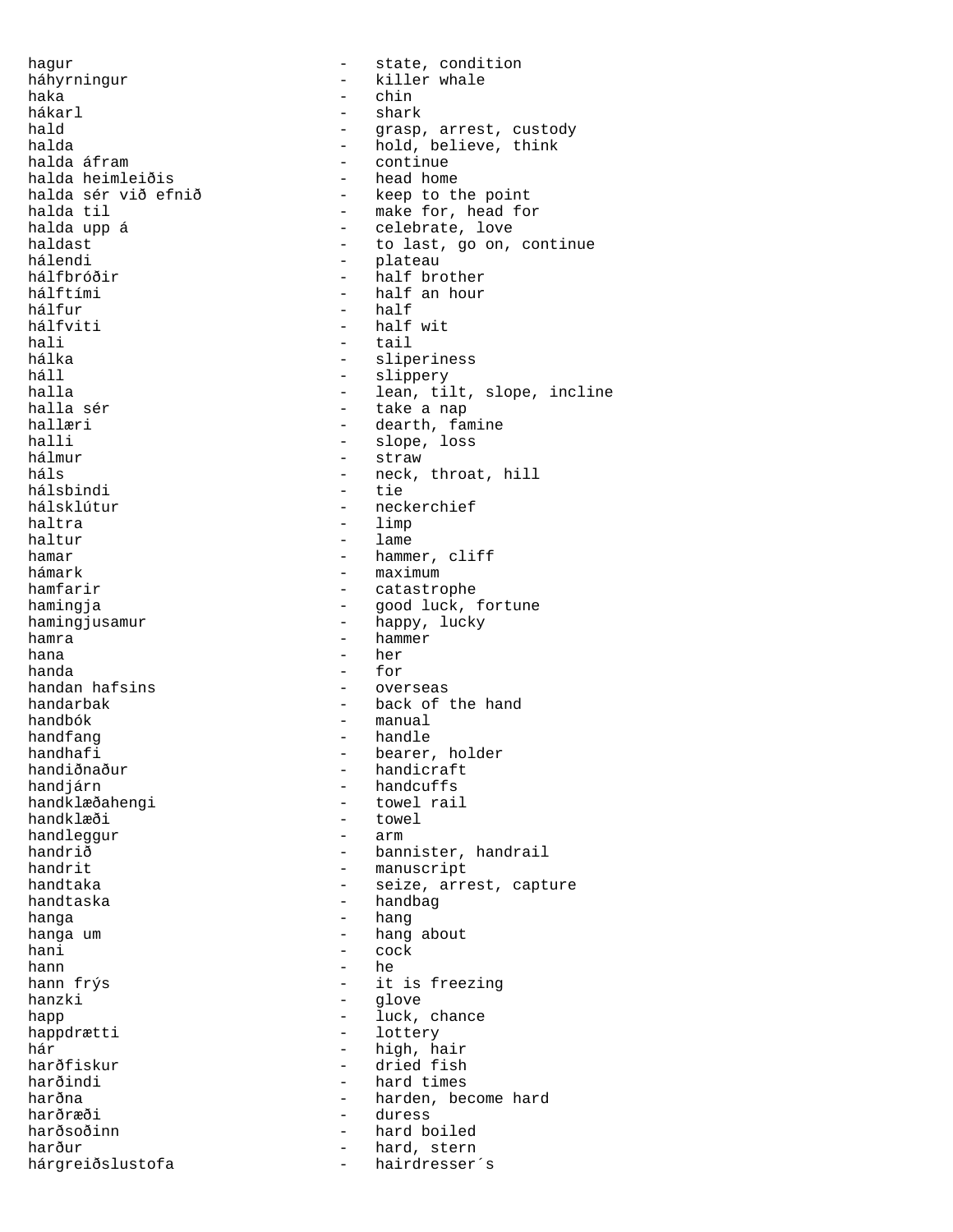harka - severity, harsh frost harka af sér  $-$  bear up harma - lament harmur - sorrow hárnál - hairpin - barber hart - harshly<br>hás - hoarse hás - hoarse hásæti - throne, high seat<br>háseti - deckhand seaman háseti - deckhand, seaman - university háspenna - high tension hata hate hate hate hátalari - speaker hátíð - festival, holiday, feast day<br>hátt - highly - highly hátt - highly - go to bed, arrange, dispose hattur - hat - way, mode hatur - hatred, hate<br>haus - head  $\begin{array}{cccc}\n\text{haus} & & & & & \\
\text{haus} & & & & & \\
\text{haust} & & & & & \\
\end{array}$ - autumn hávaði - noise<br>hávær - noise - noise hávær - noisy havtning  $\overline{a}$  - encouragement<br>héðan - from here héðan - from here - from here - from here - from here - from here - from here - from here - from here - from h<br>hencefortl heðan í frá - henceforth hefðbundinn - traditional<br>hefill - plane hefill - plane - plane<br>hefja - raise - raise<br>- take off hefja sig til flugs<br>hefla hefla - plane - plane - plane - plane - plane - plane - plane - plane - plane - plane - plane - plane - plane - plane - plane - plane - plane - plane - plane - plane - plane - plane - plane - plane - plane - plane - plane hefna - revenge, avenge<br>hefnd - revenge vengea - revenge, vengeance hefnigjarn - revengeful hegðun - behaviour, conduct hegna - punish heiðarlegur - honest, honourable heiðinn - heathen heiðra - honour - honour - honour - honour - honour - honour - honour - honour - honour - honour - honour - honour - honour - honour - honour - honour - honour - honour - honour - honour - honour - honour - honour - honour heiður - honour - honour - honour - honour - honour - honour - honour - honour - honour - honour - honour - honour - honour - honour - honour - honour - honour - honour - honour - honour - honour - honour - honour - honour heil - complete heilagur - holy, sacred<br>heilbrigð skynsemi - common sense heilbrigð skynsemi - common sense<br>heilbrigði - health heilbrigði - health<br>heilbrigður - health heilbrigður - healthy<br>heildsala - wholesa heildsala - wholesale<br>heildsali - wholesale heildsali - wholesaler<br>heili - brain - brain heili - brain<br>heilla - charm - charm heillandi - charming heilræði - good advice heilsa - greet, good health heilsugóður - well, in good health heilsulaus - in poor health<br>heim - home, homewards heim - home, homewards<br>heima - at home heima - at home heiman - from home<br>heimasæta - from home - heimasæta - unmarried girl living at home heimastjórn - home rule<br>heimhoð - invitation heimboð - invitation, party<br>heimila - allow heimila - allow - authority, source, permission heimildaskrá - bibliography heimili - home<br>heimilisfang - home<br>- address heimilisfang heimilishagur - domestic affairs<br>heimill - allowed permiss heimill  $-$  allowed, permissible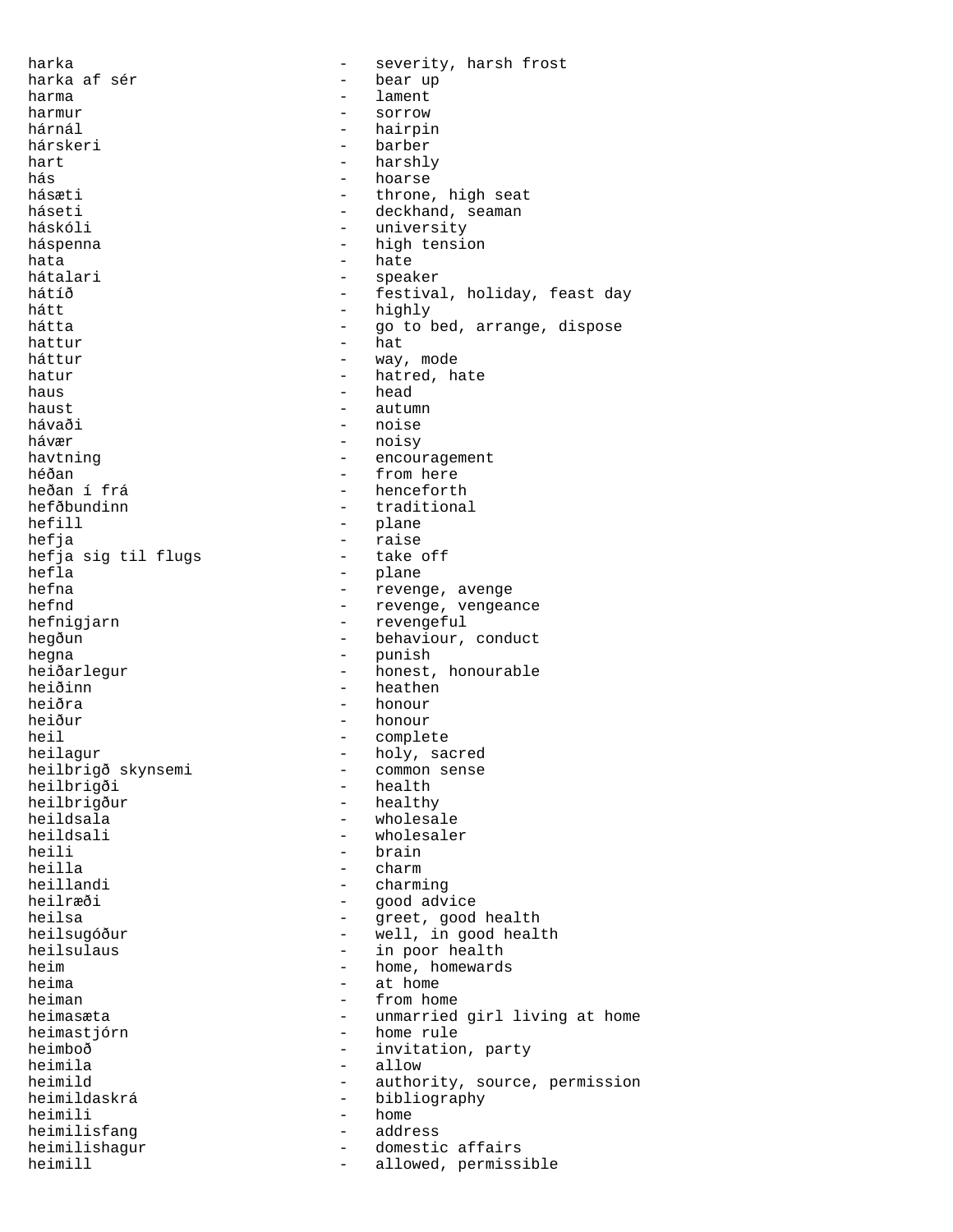heimkoma - homecoming heimsækja – visit<br>heimskaut – pole – pole heimskaut heimsmet - world record<br>heimsókn - visit heimsókn – visit<br>heimspeki – bhilos heimspeki - philosophy<br>heimta - demand - demand heimur - world heinsækja - call on heitt vatn  $-$  hot water heitur - hot, warm<br>heldur - rather, fa helgidagur - holiday<br>hella - flat sto hellast úr lestinni<br>hellir helmingur heltast - become lame<br>helztur - chief. most hemill - brake hending  $-$  chance  $\begin{tabular}{ccc} hendur & \hspace{1.5cm} & - & hands \end{tabular}$ hengja - hang hennar - her, hers heppnast - succeed heppni - good fortune her - army hér - here hér um bil<br>hérað herbergaþjónusta - room service<br>herbergi - room - room herbergi - room - room<br>herbúðir - army herbúðir - army camp herbúnaður - armamnet<br>herða - harden i herðar - shoulders<br>herðatré - shoulders herforingi - officer hergögn - arms herja - ravage herkví - blockade herma  $\frac{1}{2}$  - relate, tell<br>herma eftir  $\frac{1}{2}$  - ape, imitate hermaður - soldier<br>hermálaráðherra - - ministei hérna - here hernaður - war, warfare herra  $-$  Mr., sir hersveit - troops, regiment<br>hesthús - stable hesthús - stable

heimskur - stupid, foolish<br>heimsmeistari - world champion heimsmeistari - world champion<br>heimsmet - world record - demand heita - be called, promise<br>heiti - hame, term - name, term heldur  $-$  rather, fairly heldur stór  $-$  pretty large - pretty large helga - hallow, dedicate<br>helgidagur - holiday - holiday - flat stone, pour out<br>- drop out - cave<br>- half helst - most of, preferably<br>heltast - become lame - chief, most important henda - happen, throw, fling henni brá - she was startled henta - suit, be convenient<br>hentuqur - suitable, convenien - suitable, convenient heppinn - lucky, fortunate hérað - country, district<br>herbergaþjónusta - - room service herða - harden, temper<br>herðar - harden, temper<br>- shoulders herðatré - clothes hanger<br>herdómur - court martial - court martial herfang  $-$  booty, plunder herma eftir  $\qquad -$  ape, imitate, mimic<br>hermaður - soldier - minister of war - on this side herráð - council of war - general herskip - naval vessel, warship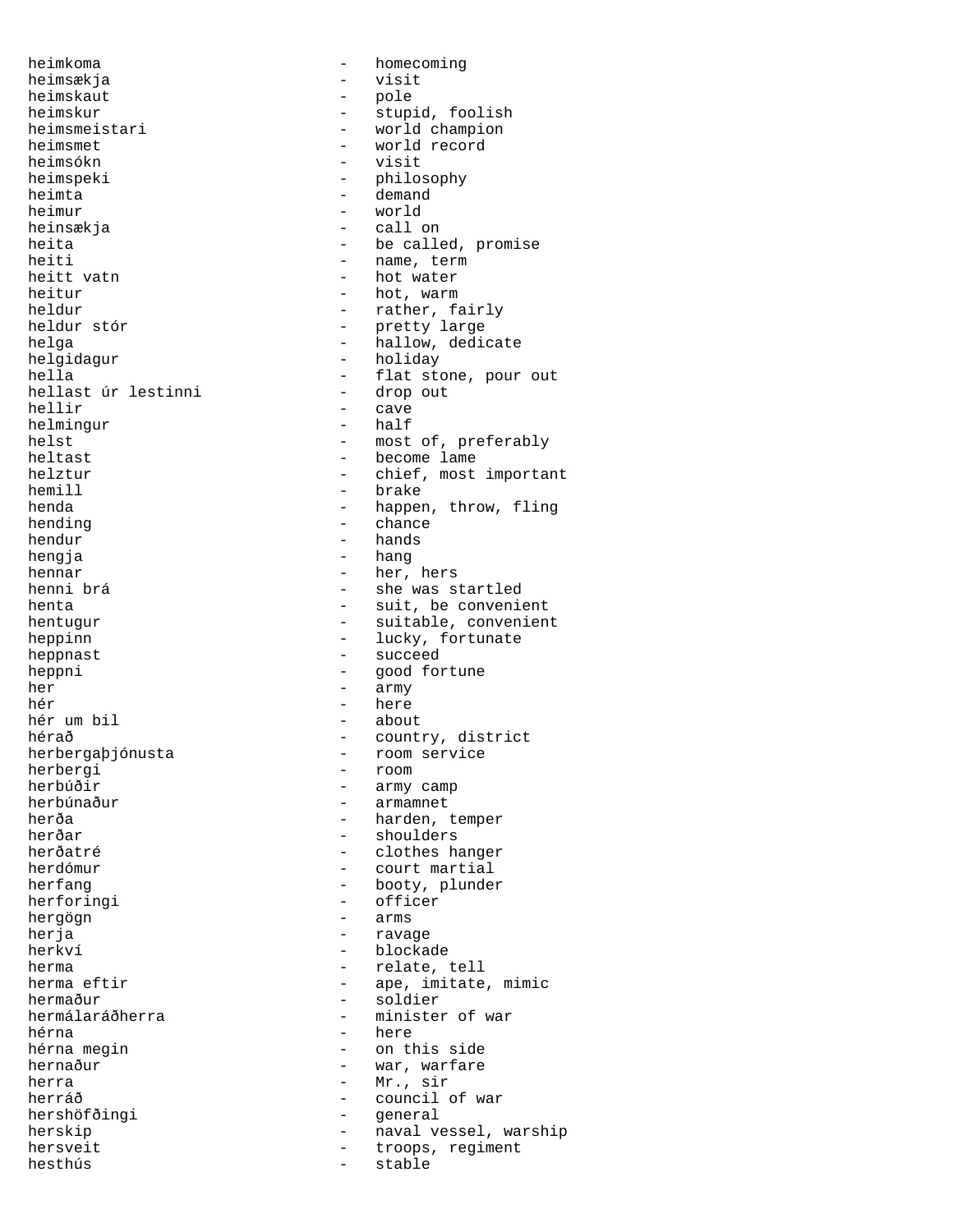hestur - horse, stallion hetja - hero hettusótt - mumps hey - hay heyja - make hay heyra  $-$  hear, listen<br>heyra til  $-$  belong - belong<br>- hearing heyrn - hearing heyrnarlaus - deaf heyrnarleysi heysláttur – mowing<br>hið – the hið - the - the old saying high street  $-$  aðalgata hik - hesitation<br>hika - hesitate - hesitate - hesitate hiklaust - without hesitation<br>hilla - shelf - shelf hilla - shelf - shelf - shelf - shelf - shelf - shelf - shelf - shelf - shelf - shelf - shelf - shelf - shelf - shelf - shelf - shelf - shelf - shelf - shelf - shelf - shelf - shelf - shelf - shelf - shelf - shelf - shelf himinn - heaven, sky<br>himnaríki - heaven, kino himnaríki - heaven, kingdom of heaven<br>hind - doe hind - doe - prevent, hinder, impede hingað - here, hither hinn - that, the hinsvegar and the other hand hinum megin  $\qquad \qquad$  - on the other side hinumegin - on the other side hirð - court - not to care hirðulaus - careless hissa - surprised, astonished<br>hita - heat - heat hita - heat hitabrúsi - thermos<br>hitamælir - thermome - thermometer hiti - hea, warmth<br>hitt og annað - this and th hitt og annað  $\qquad \qquad -$  this and that hitt og þetta - odds and ends<br>- alter ego hitt sjálfs mann hitta  $-$  find, hit, come across, visit hixta - hiccup hixti - hiccup hjá - beside, at, with, near hjákona - mistress hjálmur - helmet hjálp - help, aid, assistance hjálpa - help hjálpsamur - helpful hjarta - heart - heart attack<br>- kind hearted hjartagóður - kind hearted hjartahreinn - pure of heart hjartarkjöt - venison hjól - bike, bicycle hjóla - cycle hjólbörur - wheelbarrow hjón - married couple hjónarúm - double bed hjör - hinge hjörð - herd hjú - servant hjúkra - nurse - nurse hjúkrun - nursing hjúkrunarkona hlað - farmyard hlaða - load, charge, build, barn hlaðborð - buffet hlaðinn - charged, built of bricks hlægilegur - ridiculous, laughable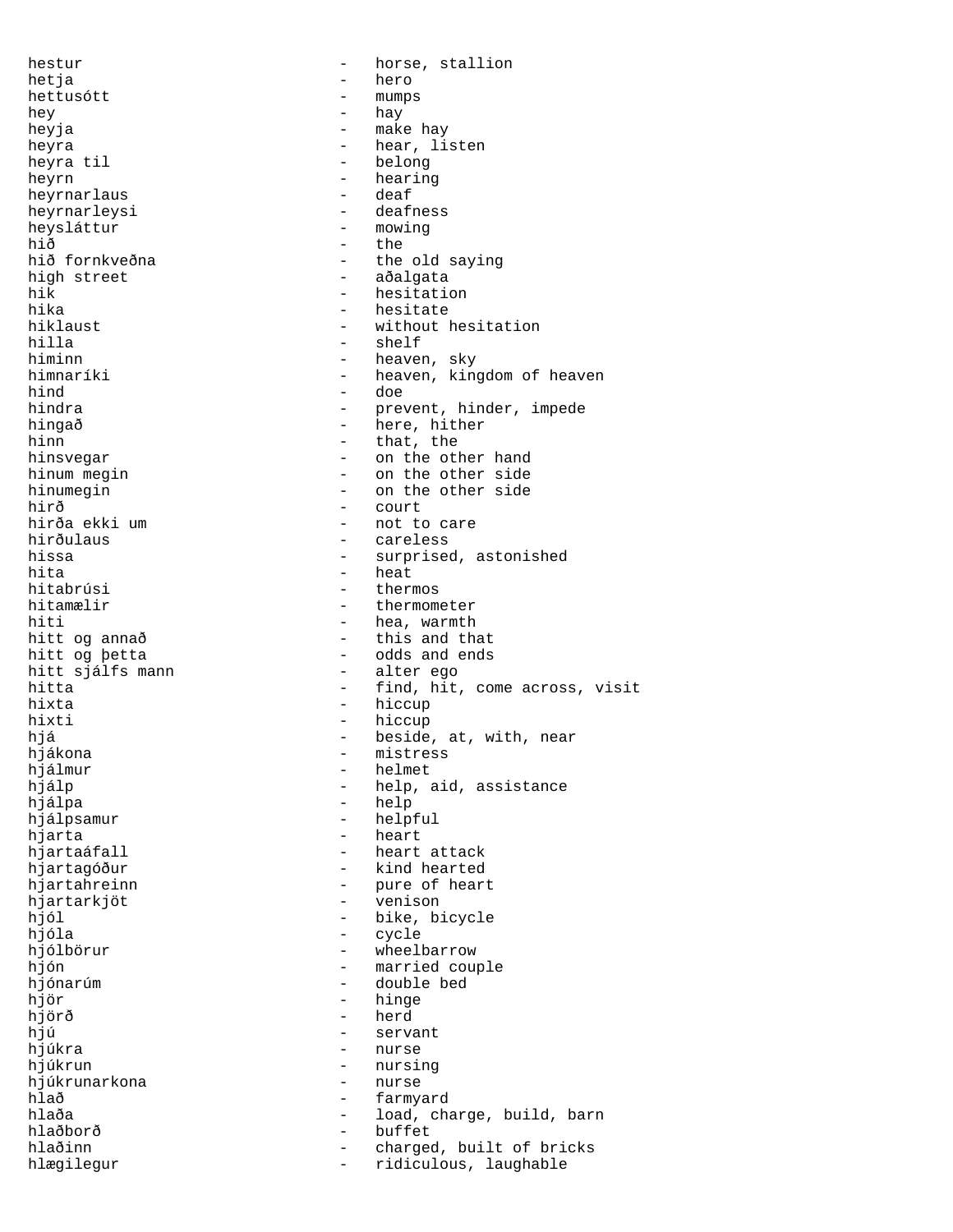hlæja - laugh hlaipabretti - skateboard<br>hlakka til - look forwar hlakka til - look forward to hland - urine<br>hlátur - laugh, hlátur - laugh, laughter hlaupa - run hlaupa af sér hornin - sow one´s wild oats<br>hlaupa burt - run off hlaupa burt  $\begin{array}{ccc} - & run \text{ off} \\ - & run \text{ off} \end{array}$ nlaupár - leap year<br>hlaupareikningur - current a hlaupari - runner hlekkur - link hlemmur - lid, cover hleypa - run hlið - side, gate<br>hlíð - slope, hil hlíð - slope, hillside hliðstæður - parallel, comparable<br>hlífa - shelter, protect hlífa - shelter, protect hljóð - sound, hearing hljóða - scream, cry out hljóðlaus - silent hlióðstafur - silent - silent - silent - silent - silent - silent - silent - silent - silen hljóðstafur hljómflutningstæki<br>hljómleikar hljómleikar - concert, music<br>hljómplata - record hljómplata - record<br>hljómsveit - orchest hljómsveit - orchestra<br>hljóta að - have to, m hljóta að  $\begin{array}{ccc} - & \text{have to, must} \\ - & \text{five to} \\ \end{array}$ hlóðir - fireplace hlusta á  $\overline{a}$  - hear, listen<br>hlustendur - audience hlutabréf  $-$  share, stock hlutafélag  $-$  limited company hlutavelta - lottery hlutdrægur - partial - partial - partial - partial - partial - partial - partial - partial - partial - partial - partial - partial - partial - partial - partial - partial - partial - partial - partial - partial - partial hlutur - thing<br>hlutverk - task, hlutverk - task, role hlýða - obey hlýðinn - obedient hlýðinn - obedient hlýðni hlýna - become warm  $h\overline{15r}$  - warm, mild hnakkur - saddle hnappagat - buttonhole hnappur - button, stud hnattbreidd - latitude hnattlengd - longtitude hné <sup>-</sup> knee - knee - knee - knee - knee - knee - knee - knee - knee - knee - knee - knee - knee - knee - knee - knee - knee - knee - knee - knee - knee - knee - knee - knee - knee - knee - knee - knee - knee - knee - knee hnefi - fist<br>hneigja - bow - bow hneppa - button up hnerra - sneeze hnetur - nuts hnífur - knife hníga - sink hnot - nut hnöttur - ball, globe hnúi - knuckle hnútur - knuckle hnútur - knuckle - knuckle - knuckle - knuckle - knuckle - knuckle - knuckle hnýta  $-\text{tie}$ , bind  $-\text{tie}$ , a kno $\text{tr}(t)$  a kno $\text{tr}(t)$ hnýta hnút  $-$  tie a knot

hlæja dátt - have a good laugh, laugh hear - run after - current account hleri - lid, shutter, trap door hliðstæða - counterpart, parallel - musical instrument hljóma - sound, ring out, ring hljómflutningstæki - stereo - audience hluti - part, lot, share, portion<br>hlutlaus - - - - - - - neutral - neutral - obedience - bow down - knot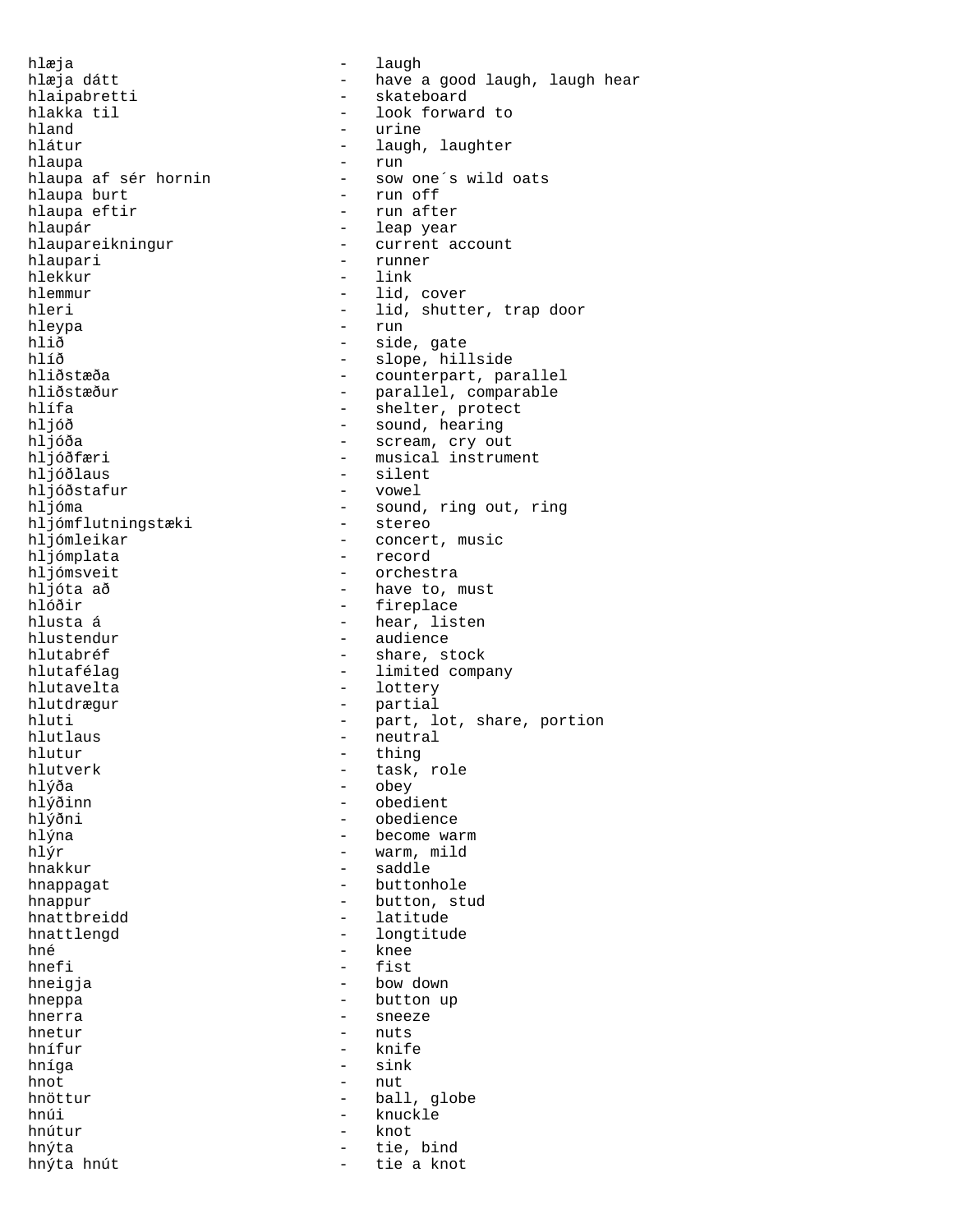hof - temple hóf - celebration, party clatter of hoofs<br>chief höfðingi - chief - chief - chief - chief - chief - chief - chief - chief - chief - chief - chief - chief - chief - chief - chief - chief - chief - chief - chief - chief - chief - chief - chief - chief - chief - chief - chi hofgyðja - priestess hóflegur - moderate höfn - harbour, port<br>hófsamur - harbour, port hófsamur - temperate - head höfuðborg - capital höfuðverkur - headache - headache - headache - headache - headache - headache - headache - headache - headache - headache - headache - headache - headache - headache - headache - headache - headache - headache - headache höfundur - author - hoof högg  $-$  hit, blow, stroke höggva - hew, strike hol - cavity, hole<br>
hol - flattery, pr hól - flattery, praise hola - hollow out - flesh<br>- carnal holdlegur<br>hóll hóll - hillock höll - palace - wholesome, good<br>- duel hólmganga<br>holur holur - hollow hand honum - to him hoppa - jump hópur - group, crowd horaður - lean, emaciated<br>horfa - look - look horfa - look horfa á  $\overline{a}$  - look at horfinn  $\overline{a}$  - look at horfinn horfinn - disappeared, out of sight<br>horfur - prospect, outlook horfur - prospect, outlook<br>hörgull - scarcity, dearth - scarcity, dearth horn - corner, angle, horn - corner, angle, horn - corner, angle, horn - corner, angle, horn - corner, angle, horn - corner, angle, horn - corner, angle, horn - corner, angle, horn - corner, angle, horn - corner, angle, ho hörund - skin cough hósti - cough hóta - threaten hótel - hotel hótun - threat hraða - hasten hraði - speed, haste<br>hræ hræ - carcass<br>hræða - carcass - carcass hræða - frighten, scare<br>hræðast - fear bea fraid hræðast - fear, bea fraid<br>hræðdur - fear, bea fraid hræddur - afraid, frightened<br>hræðsla - fear terror hræðsla - fear, terror - raw material hræra  $-$  stir, move hræsnari - hypocrite hræsni - hypocrisy hráolía - crude oil hrapa - fall, tumble down<br>hrár - raw - raw hrár - raw hrasa - stumble<br>hraun - lava hraun - lava<br>hraustur - brave - brave, valiant, healthy hreiður - nest hreindýr - reindeer hreinlæti - cleanliness hreinn - clean hreinn hagnaður - pure profit hreinsa - clean, dry clean<br>hreinskilni - sincerity sincerity hreppsnefnd - parish council hreppstjóri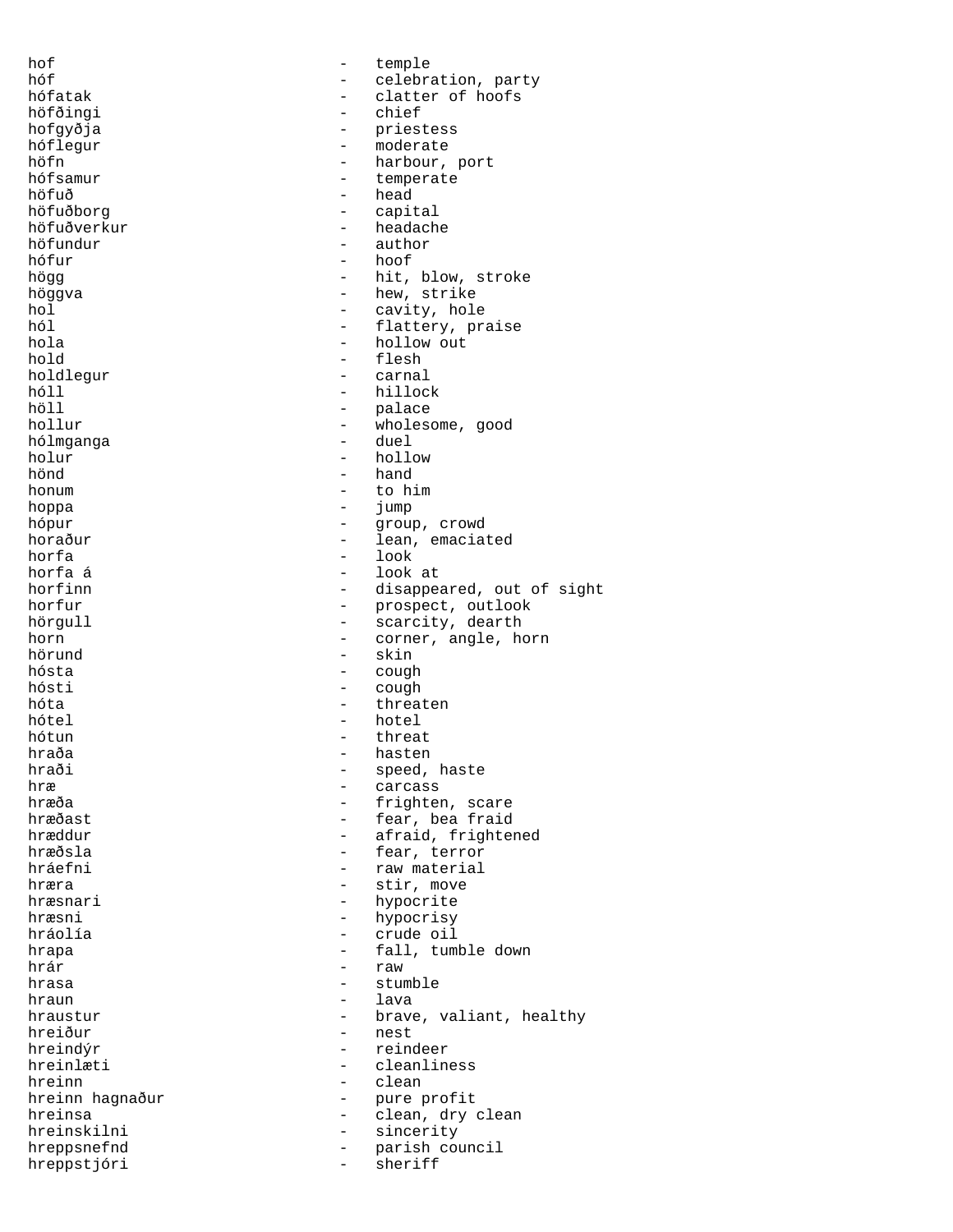hreppur - parish, district hressa - refresh hressast  $\qquad \qquad -$  cheer up, be refreshed hressing  $-$  refreshment hrey - proud<br>hreyfa - move hreyfa - move hreyfast hreyfing  $-$  movement, motion<br>hreysti - bravery, valour - bravery, valour hríð - snowstorm<br>hrífa - rake cari hrífa - rake, carry away, come into effect<br>hrím - hoarfrost hrím - hoarfrost - push hringja - ring, phone, call, telephone hringja af  $-$  ring off hringja upp - ring up hringur - ring, lap hrís - brushwood hrísgrjón<br>hrísla hrísla - branch, twig - shake<br>- stony hrjóstrugur hrjóstur - rough, stony place hrjóta - snore hroðalegur - horrible hróðugur - proud hrófa upp  $-$  knock up hróka - castle (chess)<br>hrokafullur - castle (chess) - arrogant hroki - arrogance, insolence<br>hrokkinn - curly - curly hrokkinn - curly<br>hrökkva - break hrökkva - break, fly, ricochet hrókur - castle - shiver, thrill hrönn - wave hróp - call, shout hrópa  $-$  call out, shout hrópandi - shouting hróplegt - scandalously hrós - praise hrósa - pay a compliment, praise hross - horse, mare hrota - spell, snoring hrufóttur - uneven hrúga - heap, pile - heap, pile - heap, pile - heap, pile - heap, pile - heap - heap - heap - heap - heap - he<br>- heap - heap - heap - heap - heap - heap - heap - heap - heap - heap - heap - heap - heap - heap - heap - heap hrukka - wrinkle, crease hrukkóttur - wrinkle, crease - wrinkle, crease - wrinkled - wrinkled hrun - collapse, ruin, downfall<br>hrútaber - stone bramble berry - stone bramble berry hrútur - ram, Aries hryðja - hawk hryðjuverk - atrocity hryggbrot - rejection hryggð - affliction, grief, sorrow hryggja - distress, grieve hryggjast - become sad hryggur - back, spine, backbone hrygla - death rattle - shudder, abhor hryllilegast - most horrible hryllilegri - more horrible hryllilegt - horribly hryllilegur - terrible hryllingur - horror, dread, revulsion hrynja - fall in, tumble hryssa the matrix of the matrix  $\sim$ húðarrigning - downpour húðlaus - skinless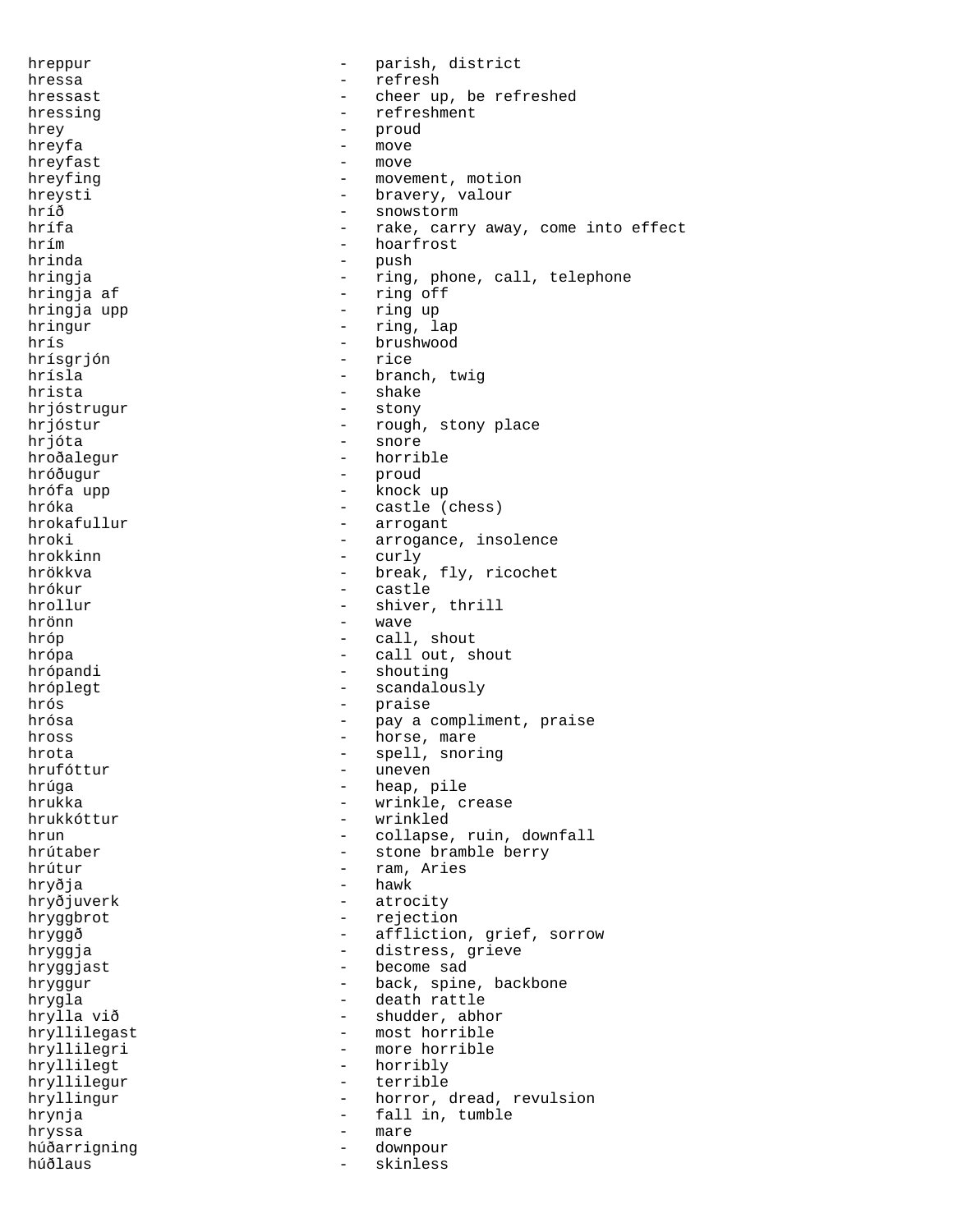húðskamma - abuse húfur - bilge, hull huga að - see to hugaður - brave hugarburður hugarhægð - compacency hugarstríð - mental strife hugarþel - frame of mind - despair hugboð - anticipation, inkling hugða - interest hugfallast - despond hugfastur - steadfast hugga - comfort, console huggast  $-$  be comforted, comfort oneself huggun - comfort, relief, consolation hughreystandi - reassuring hughreysting  $-$  comfort, solace hughreystingarorð - words of reassurance hugleiða - brood on, contemplate - meditation hugmaður - brave man hugmynd<br>
hugmyndabanki<br>
- brains trust<br>
- brains trust - brains trust hugmyndafræði - ideology<br>hugmyndafræðilegur - ideologi - ideological, ideologist, philosopher, idealist hugmyndaheiti - abstract noun hugmyndaríkur - imaginative, prolific hugmyndasnauður - dull, unimaginative hugnast - please, like hugprýði - courage, valour hugrakkur - brave hugrakkur - brave - brave hugraun - brave - brave - brave - brave - brave - brave - brave hugraun - trial, sorrow<br>hugrekki - courage - courage - courage hugrenning extending the meditation hugró - peace of mind hugsa - think hugsandi - thoughtful hugsanlegur - conceivable, imaginable hugsjón - ideal, vision, idea hugsjónamaður - idealist<br>hugsjúkur - - anxious, - anxious, despondent, melancholic hugskot - mind, soul, heart hugsun - thought hugsunarháttur - way of thinking hugsunarlaus - thoughtless<br>hugtak - idea, notio - idea, notion hugur - mind, courage hugvekja - exhortation hugvilla - delusion hugvit - ingenuity húka - squat hulda - cover, secrecy huldufólk - elves, fairies<br>huldumál - elves, fairies huldumál - secret language, mysterious language hulinn  $-\text{hidden}$ húm - dusk humma fram af sér - evade hún - she - honey hundagey - barking<br>hundheiðinn - complet hundheiðinn - completely heathen<br>hundrað - hundred hundrað - hundred hundraðfaldur - hundredfold hundruð - hundred hundruð - hundred hundred - dog - dog - dog - dog - dog - dog - dog - dog - dog - dog - dog - dog - dog - dog - dog - dog - dog - dog - dog - dog - dog - dog - dog - dog - dog - dog - dog - dog - dog - d hundur - dog hungraður - hungry hungur - hunger - hunger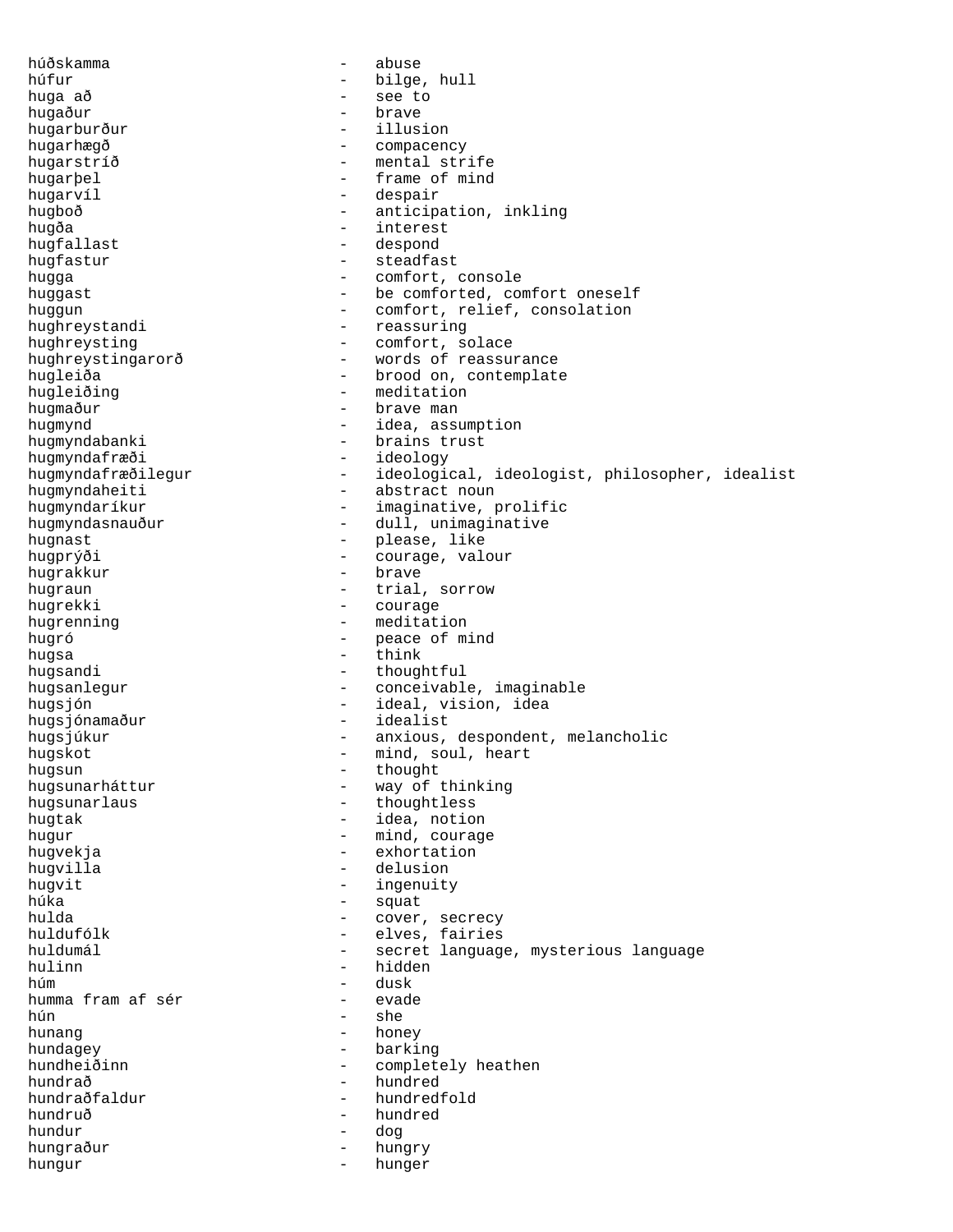hungurmorða - famished húnn - knob, handle hurð - door hurðarás - door beam hurðarlaus - without doors<br>hús - house - house hús - house húsagerð - architecture - lodgings<br>- rent húsaleiga<br>húsbíll húsbíll - caravan húsbóndi - master of the house<br>húsbrot - hurglary húsbrot - burglary - burglary - burglary - burglary - burglary - burglary - burglary - burglary - burglary - burglary - burglary - burglary - burglary - burglary - burglary - burglary - burglary - burglary - burglary - bur - domestic animals húsdýr - domestic animal húsfreyja  $-$  mistress of a house, mistress húsgangur - beggar húsgögn - furniture húskarl - man servant húslestur - family prayers<br>húsmæðraskóli - - school which t húsmæðraskóli - school which teaches domestic science<br>húsmóðir - housewife húsmóðir<br>húsnæði - housewife<br>- lodgings húsnæði - lodgings húsrúm  $\begin{array}{ccc} - & \text{accommodation} \\ - & \text{wech} \end{array}$ hvað - what hvað annað - what else - what is the time hvað gengur að? - mindandir við hvað líður stært - mindandir hvað líður stært - how are things comin hvað líður - how are things coming on<br>hvað varðar - - - - - - - - - - - as regards - as regards<br>- what hvaða - what hvaðan - whence hvalreki - drifting ashore of a whale<br>hvalskurður - - - - - - - - - flensing a whale hvalskurður - flensing a whale<br>hvalur - whale hvalur - whale hvammur - dell hvar - where<br>hvarf - disam - disappearance hvarvetna hvarvetna - everywhere hvass  $\qquad \qquad -$  sharp, acute hve  $-$  how  $$ hveiti - wheat hvenær - when hver  $-$  each, who, which, every, hot spring<br>hver annan  $-$  each other hver annan - each other hver og einn andre større everyone blever og einn andre større everyone blev en som en som en som en som en so<br>Also blever en som en som en som en som en som en som en som en som en som en som en som en som en som en som hverfa - disappear - neighbourhood, district hvergi - nowhere - what is the meaning of this?<br>- how hvernig hvers - whose hvers konar and the set of what kind hvers vegna  $-$  for what reason hvert to where the set of the set of the set of the set of the set of the set of the set of the set of the set o hvessa <br/> - sharpen, increase hvíla - rest hvílast - to rest hvíld - rest hvílik heimska - what nonsense<br>hvílíkur - what sort of hvílíkur - what sort of<br>hvísl - whisper hvísl - whisper - whisper hvítasunnudagur - whitsunday hvíti dauðinn <br />
- tubercolosis hvítur - white hvor  $\begin{array}{ccc} - & \text{who, which} \\ \text{hvor annan} & - & \text{one another} \end{array}$ one another hvorki ... né  $-$  neither ... nor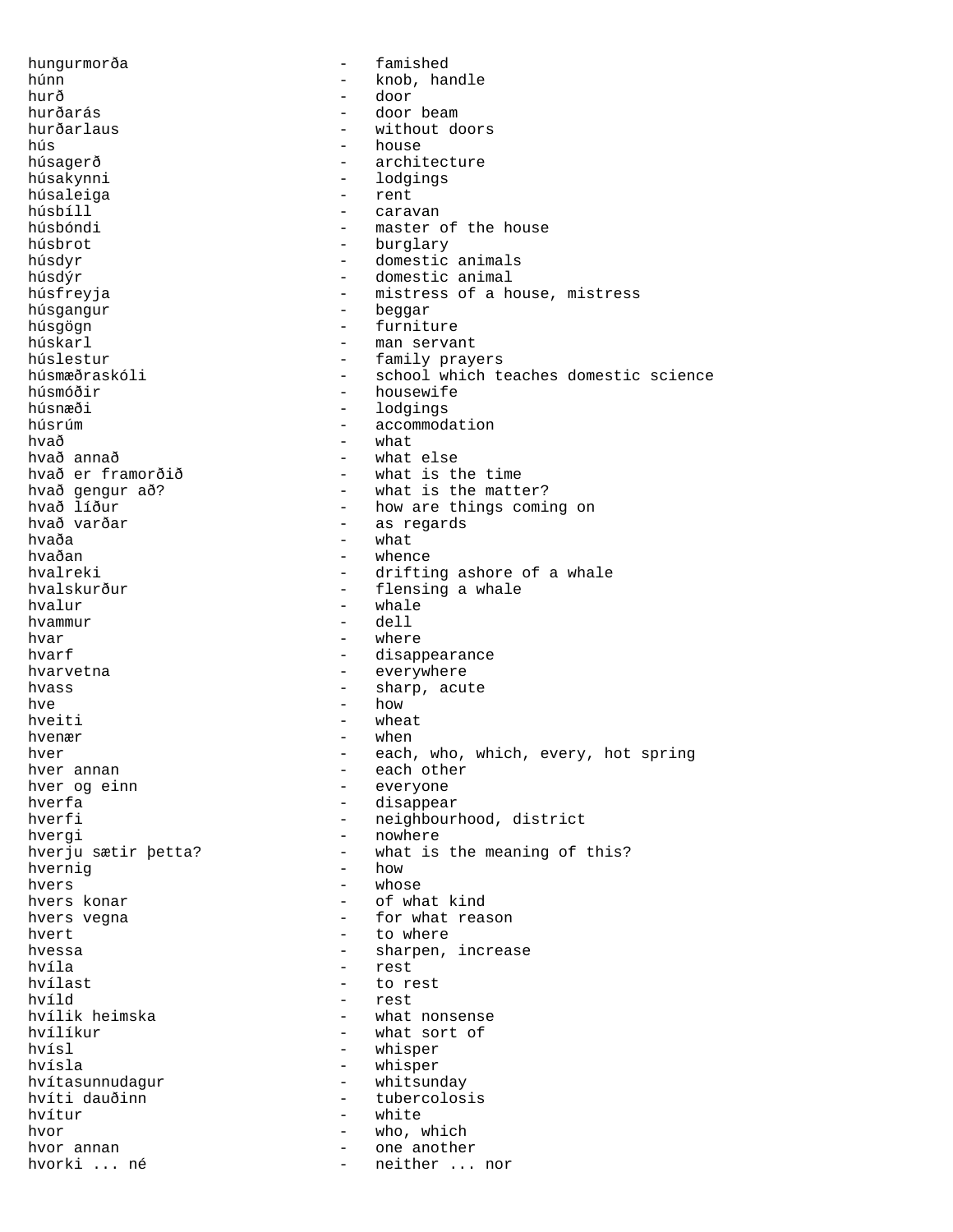hvorki .... né  $-$  neither .... nor hvort - if, whether hvortveggja hvorugur - neither hyggilegur - prudent hyggindi - prudence hygginn - prudent, wise hyggja - think, consider, be of the opinion hyldjúpur - very deep hylja - conceal, hide hýsa  $-$  house, lodge hyygja - think í - in, into, during í áföngum - by stages í anda<br>1 bak og brjóst - in spirit<br>1 behind and í bak og brjóst - behind and in front í bakaleið - on the way back í bíli  $\frac{1}{2}$  - for the moment for  $\frac{1}{2}$  - for the moment for  $\frac{1}{2}$  - in the short run in the short run in the short run in the short run in the short run in the short run in the short run in the short run in th í bráð - in the short run í breyttum myndum - in a different form<br>í dag - today í dag - today í fjarska - in the distance í fyrra  $\frac{1}{2}$  fyrra dag  $\frac{1}{2}$  fyrra dag  $\frac{1}{2}$  fyrra dag  $\frac{1}{2}$  fyrra dag  $\frac{1}{2}$  fyrra dag  $\frac{1}{2}$  fyrra dag  $\frac{1}{2}$  fyrra dag  $\frac{1}{2}$  fyrra dag  $\frac{1}{2}$  fyrra dag  $\frac{1}{2}$  fyrra dag  $\frac{1}{2}$  fyrr í fyrra dag - day before yesterday i fyrra sumar and the last summer<br>i fyrradag and the day bef - the day before yesterday í gær - yesterday í gærkvöldi - last night í gamni - in fun, in jest, jokingly - under way<br>- through í gegnum - through í hag - for the good of í hrönnum - in waves í kring - around í laumi - furtively<br>í mesta lagi - at most í mesta lagi - at most í nauðum - in need, in distress - in fact í reyndinni - in reality í ró - at rest í sama bil  $-$  at that moment, at once<br>
í sama bili  $-$  at the same moment í sama bili - at the same moment<br>í samanburði við - in comparison with í samanburði við - in comparison with í senn - at the same time í sömu andránni - in the same moment - instead<br>- instead of í staðinn fyrir<br>í varnarstöðu í varnarstöðu - on the defensive í vinnslu - under construction - privy to íbúar - population, inhabitants íbúð - flat, appartment íbúðablokk - block of flats íbúðarhús - block of flats íbúi - inhabitant - diligent<br>- work, ta iðja - work, task<br>iðjalaus - menni - vidle iðjalaus<br>iðjuleysi - idleness iðjusemi - industry iðnaðarmaður - artisan, craftsman<br>iðnaður - - - - - - - - - - industry iðnaður - industry<br>iðni - diligence - diligence, industry iðnskóli - technical school iðrast - repent of<br>iðrun - repentance - repentance íhald - conservatism íhaldsflokkur - conservative party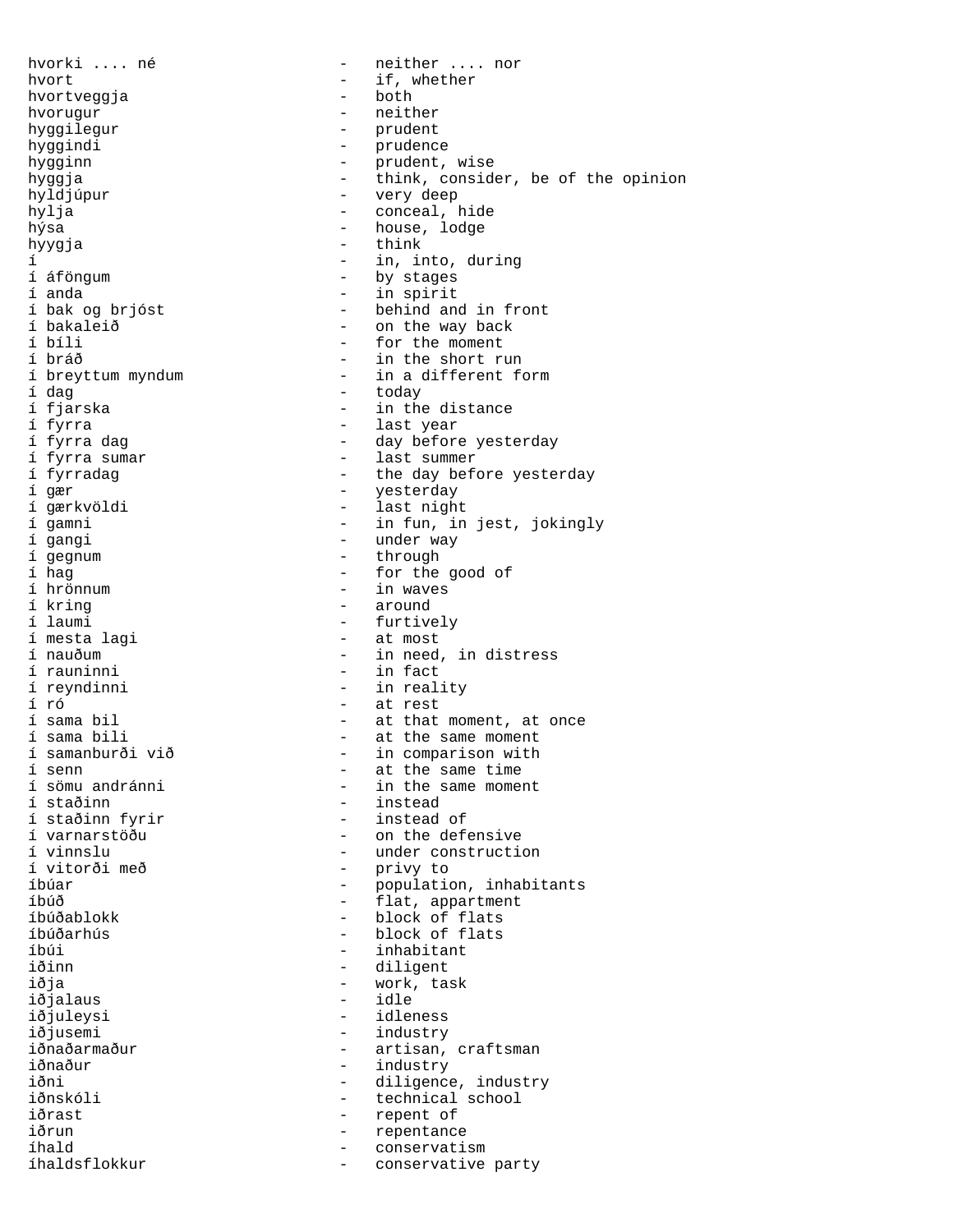íhaldssamur - conservative íhlutun - interference il - sole ildi - oxygen ill nauðsyn - necessary evil illa - badly illgjarn - malicious<br>illmenni - wicked.c: illt - badly illverk - evil deed illviðri - bad weather illvirki - ill doer<br>illyrmislegur - - - - - - - base, vil illyrmislegur - base, vile<br>ilmur - fragrance, ilmvatn - perfume ímynd - image indæll - delightful inn - in<br>innan - ins innan - inside innanlands - internal innanríkisráðuneyti<br>innansríkisráðherra innansríkisráðherra - Home Secretary<br>innar - further in innar - further in innblástur - inspiration innbrotsþjófur<br>innfæddur innfæddur<br>innflutningsleyfi<br>- import - import inni - inside, within<br>innifalinn - included - included innifalinn - included<br>
innihald - contents innihald - contents innkaup - purchase innræti - character innri - inner innrita sig<br>innsæi innsær - intuitive innsigla - seal innsigli - seal innspýting - injection innstur - innermost<br>innsýn - insight - insight innsýn - insight<br>inntekt - insight - insight inntekt - takings<br>innvortis - takings - takings innvortis - internally Írland - Ireland ís - ice, ice cream isbjörn - polar bear ískaldur - ice cold Ísland - Iceland Íslendingur - Icelander íslenzka - Icelandic

íhaldsmaður - conservative íhuga - consider, think about il - consider, think about il - sole ílát - vessel, receptacle illdeilur - quarrel(s), quarrel<br>illgiarn - - - - - - - malicious illmenni - wicked, cruel peson<br>illt - badlv - badlv - bad, evil, ill ilmur - imagrance, odour<br>ilmvatn - fragrance, odour<br>- perfume - flu, influenza - before long - burglary<br>- burglar - import licence innflutningur - import, importing innganga - entrance, enrollment inngangur - way in, entrance innheimta - collect, collection innledur - domestic, native innlendur - domestic, native<br>innræti - character - invasion - intuition - Irish - cold storage Icelandic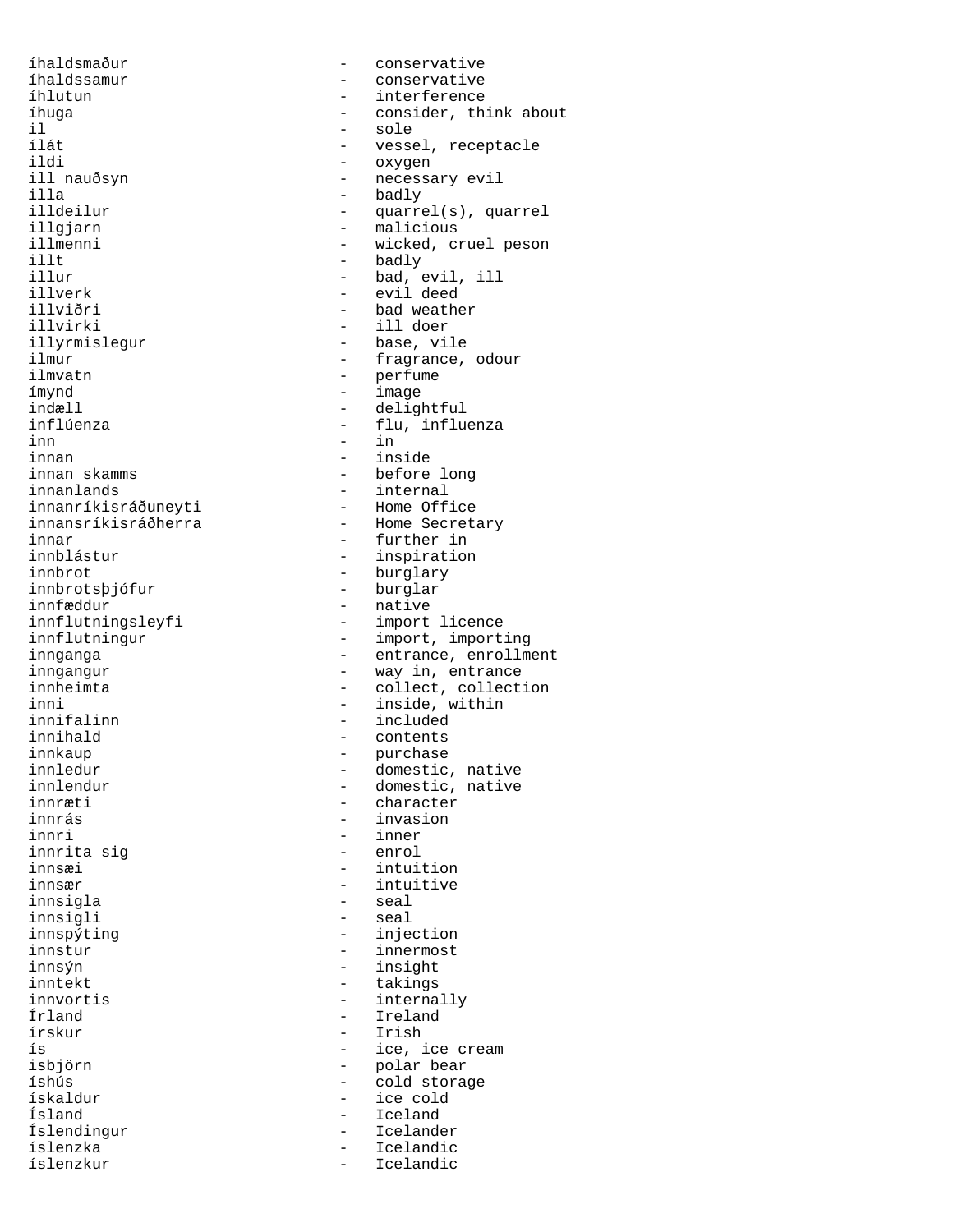Ítalía - Italy ítalskur - Italian ítarlegur - detailed íþrótt - sport íþróttir - sport - sport - sport - sport - sport - sport - sport - sport - sport - sport - sport - sport - spo já - yes jæja - well -<br>jafnaðarmaður - socialist<br>jafnan - always, co jafndægur - equinox jafningi - equal jafnt - equally jafnvé - even japanskur - japanese jarðarber - strawberry<br>jarðarför - strawberry - strawberry jarðeigandi - landowner jarðfall - landslide jarðneskur - earthly jarðskjálfti - earthquake jarðvegur - ground jarðýta - bulldozer jarl - earl jarma - bleat, baa<br>járn - - - - - - - - - - - - - iron járnbraut - railway<br>iárnbrautarlest - rain - rain iárnbrautarlest járnplata - iron plate járnsmíður - blacksmith járnvara - hardware játing - confession jaxl - collar jökull - glacier Jól - Christmas jötunn – giant – giant – giant – giant – giant – giant – giant – giant – giant – giant – giant – giant – giant – giant – giant – giant – giant – giant – giant – giant – giant – giant – giant – giant – giant – giant – giant jú - yes júli - July jurt - herb, plant

ítarlega - fully, in detail íþróttamaður - sportsman, athlete<br>íþróttavöllur - sportsground, stad íþróttavöllur - sportsground, stadium<br>íþróttir - sport - sport - repeat jaðar - edge, border jafn - even, equal jafna  $-$  level, make equal jafna sig  $\qquad \qquad$  - pull oneself together jafnaðargeð - even temper jafnan - always, constantly<br>jafnar tölur - even numbers jafnar tölur - even numbers<br>jafnast - be equal to, jafnast  $\frac{1}{1}$  - be equal to, match  $\frac{1}{1}$  - equinox - on an equal footing jafnframt  $-$  at the same time jafnlyndi - even temper - at the same time - just as well<br>- jacket, coat<br>- japanese jakki - jacket, coat jarða - bury, inter<br>jarðarber - bury, inter - funeral jarðeign - landed property<br>iarðfall - landslide - landslide - geology jarðsetja - inter, bury jarðyrkja - agriculture - iron járnbrautarvagn en megalem - railway carriage járniðnaður **-** iron industry játa - say yes, consent<br>játing - say - confession - Christmas day jólakaka - Christmas cake<br>jólatré - Christmas tree jólatré - Christmas tree - midsummer day jörð - farm, ground, earth<br>jötunn - siant - siant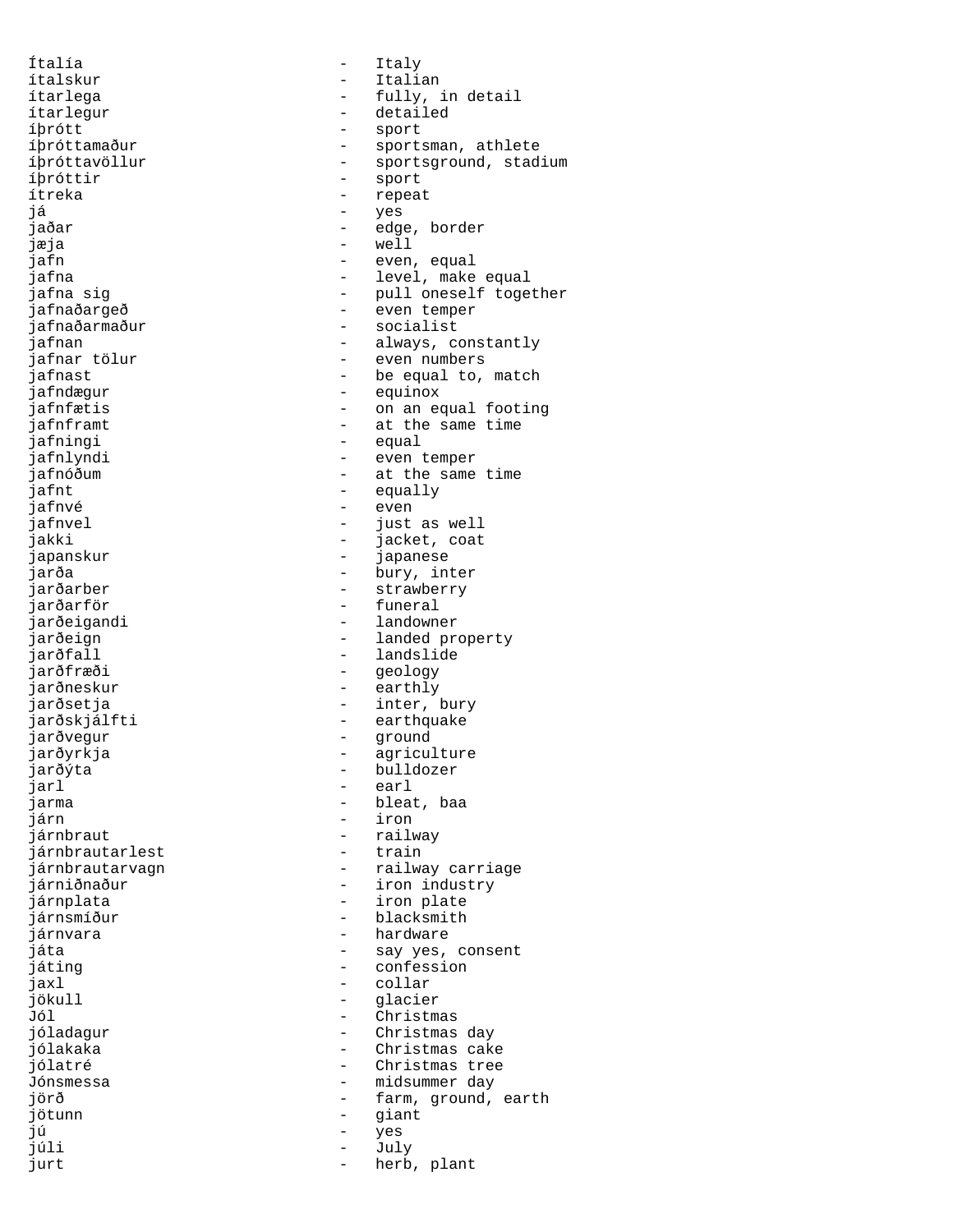jurtaæta - vegetarian kaðall - rope, cable kær - dear kafa - dive kafari - diver kafbátur - submarine kaffi - coffee<br>kaffibolli - coffee kaffibolli - coffe cup - café<br>- coffee kaffikanna kafli - part, chapter, section<br>kafna - suffocate be suffocate - suffocate, be suffocated, choke kaka  $-$  cake kál - cabbage kaldi - light breeze<br>kaldrifjaður - - cold-hearted, - cold-hearted, cunning<br>- cold kaldur - cold - calf of the leg<br>- calf kálfur - calf kálgarður - kitchen garden, vegetable garden<br>kalinn - frost bitten kalinn - frost bitten<br>
kall - frost bitten<br>
- call, cry kall - call, cry kalla  $\begin{array}{ccc} \text{kalla} & - & \text{call, call out, name} \\ \text{kalla saman} & - & \text{convoke. convene} \end{array}$ kalla saman  $\begin{array}{ccc} 1 & - & \text{convoke, convene} \\ 1 & - & \text{colled} \end{array}$ kallaður - called<br>kallturn - - minaret minaret kalt vatn  $\qquad \qquad -$  cold water kambur - leddge of rock, comb kampavín - champagne Kanada  $\qquad \qquad -$  Canada  $\qquad \qquad -$  Canada  $\qquad \qquad \qquad \qquad \qquad \qquad \qquad$ kanna  $-$  jug, coffee pot kannske - maybe, perhaps<br>kána - maybe, perhaps<br>coat cloak kápa - coat, cloak<br>kapella - chapel - chapel - chapel kapp  $\begin{array}{ccc} \text{kapp} & - & \text{contention, real, ardour} \\ \text{kapphlaup & - & \text{race, running} \end{array}$ - race, running kappi - champion, hero kappleikur - match, game kappreið - horse race kappróður  $\overline{\phantom{a}}$  - boat race kappsigling - yacht race kappur - small vessel karfa - basket karfi haddock - karl karl - man karlmaður - man - man kartafla - man - man - man - man - man - man - man - man - man - man - man - man - man -- potato kassi - box kast  $\qquad \qquad -$  cast, throw kasta  $\qquad \qquad -$  throw, cast kasta mæðinn - get one's breath<br>kabólskur - catholic kaþólskur - catholic<br>
katliós - spotlight katljós - spotlight kátur - cheerful, happy<br>
kaup - cheerful, happy<br>
- business deal, when the business deal, when the chemical control of the chemical control of the chemical control of the chemical control of the chemical control of the che kaup - business deal, wages, purchase, bargain<br>
kaupa - business deal, wages, purchase kaupa - buy, purchase kaupandi<br>kaupmaður kaupmaður - merchant - market town kaupsýsla - business kaupsýslumaður - businessman kaypfélag - kaupmaður keðja - chain keðjuverkun - chain reaction<br>
keiksvið - stage keiksvið - stage keila - cone - cone keisair - emperor keisari - emperor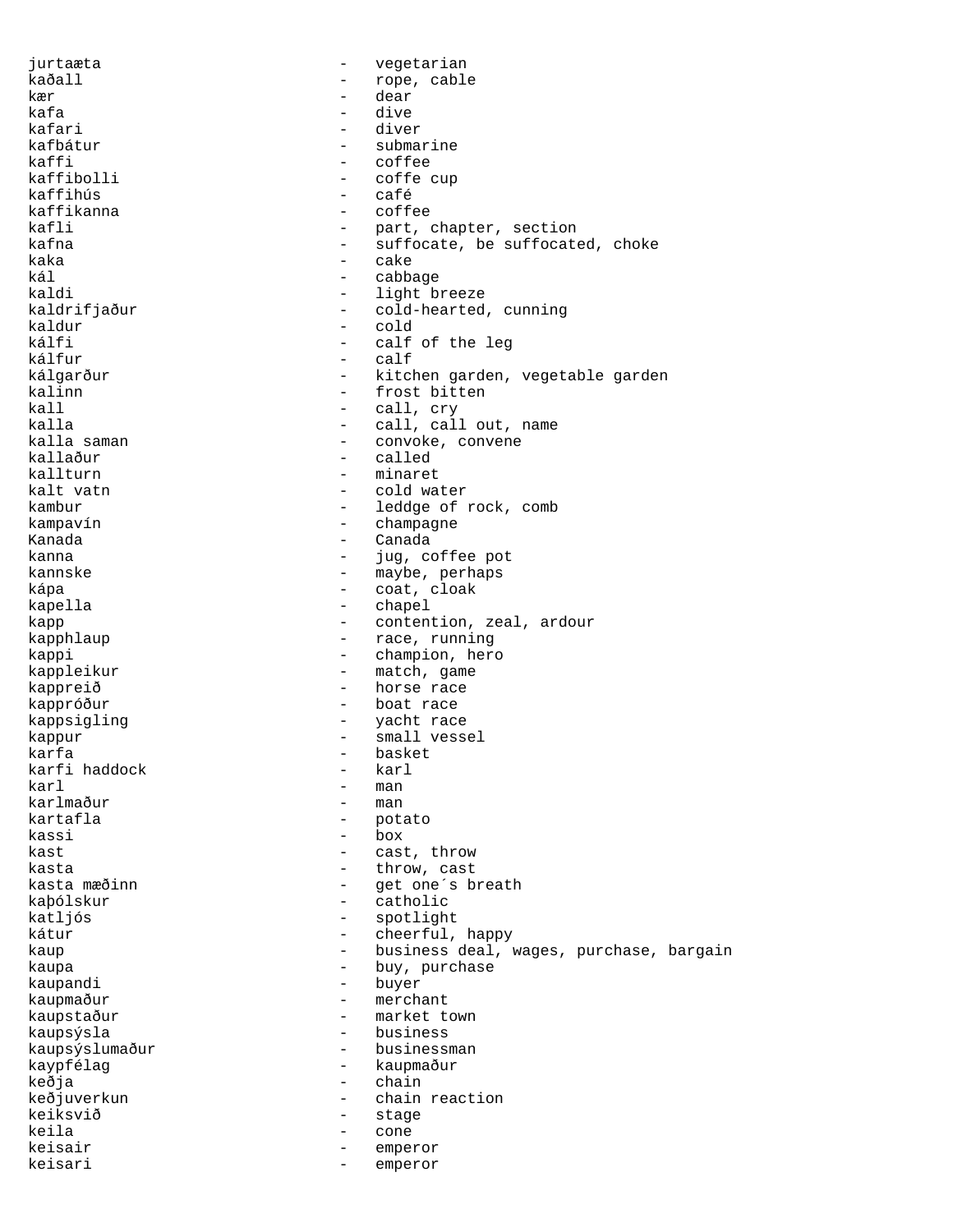kengúra - kangaroo kenna - teach<br>kennaraskóli - teach kennaraskóli - teachers´ training college kennari - teacher kenndur - tipsy<br>kennsla - teach kennsla - teaching, instruction<br>
kennslubók - textbook - textbook kennslubók - textbook - female teacher keppa - contend, compete <br> keppinautur - rival - rival keppinautur keppni - competition, match ker - tub<br>kerfi - svst - system, network kerling  $-$  old woman kerti - candle ketill  $-$  kettle, boiler, cauldron kettlingur - kitten<br>kex - hiscuit kex - biscuits keyra - drive keyra úr hófi - go too far kíghósti - whooping cough<br>kíkir - field glasses. kíkir - field glasses, binoculars kilja - paperback kíló – kilo<br>kílómetri – kilo kílómetri – kilometre<br>kind – sheep - sheep kindakjöt - mutton kingja - swallow kinn - cheek kirkja - church - church<br>kirkjugarður - - church - churchyard cemetery kirna - tub - tub - tub - tub - tub - tub - tub - tub - tub - tub - tub - tub - tub - tub - tub - tub - tub - tub - tub - tub - tub - tub - tub - tub - tub - tub - tub - tub - tub - tub - tub - tub - tub - tub - tub - tub kisa - cat - chest, coffin, box kitla - tickle kjaftur - muzzle, mouth<br>kiálki - iaw - iaw kjálki - jaw kjallari  $-$  cellar, basement kjáni - fool kjarkmikill - courageous kjarkur - guts, balls, courage kjarnahvarf - nuclear reaction kjarni  $\qquad \qquad$  - nucleus, core kjökra - sob, whimper kjóll - dress, dress coat, frock kjör - election, choice, circumstanc<br>kjördæmi - constituency - constituency kjörgengi - eligibility kjósa  $-$  choose, elect, vote  $k \overrightarrow{0} t$  - meat kjötkaupmaður - butcher klæða - dress klæða sig - dress klæði - clothes klappa - pat, clap klaufalega  $\qquad \qquad - \qquad \qquad \text{clumsily, awkwardly}$ klaufalegur - awkward, clumsy<br>klaufaskapur - clumsiness klaufaskapur - clumsiness<br>klaufi - fool, clums - fool, clumsy man klaustur - monastery<br>klefi - cabin klefi - cabin<br>kleif - ridge - ridge of cliffs klerkur - priest, clergyman klettur - cliff, rock klífa - climb klippa - cut, shear klipping - haircut - split, cleave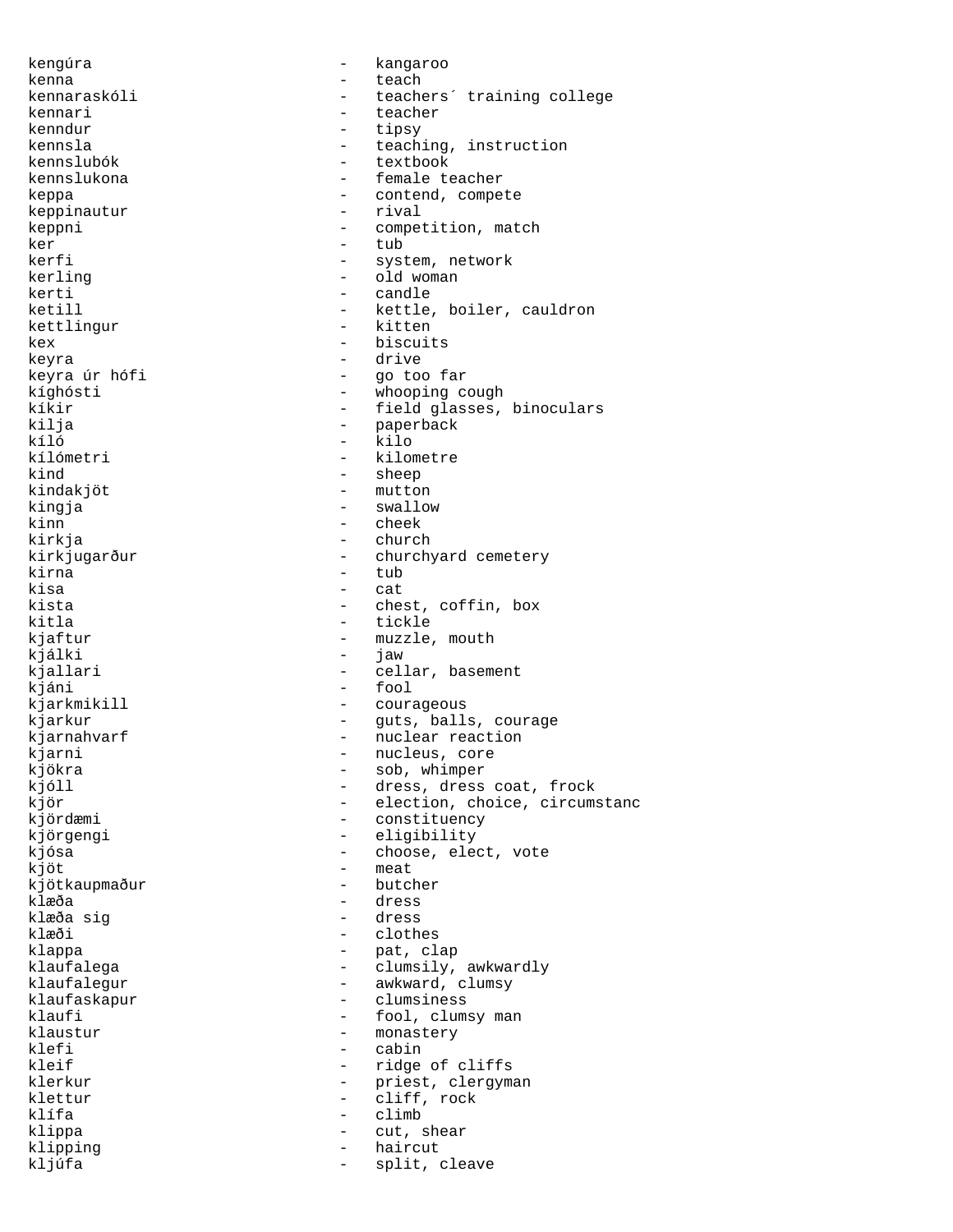kló - claw klukka - bell, clock<br>klukkuturn - belfry - belfry klukkuturn - belfrywer klungurber - loganberry klútur - handkerchief<br>
knapi - jockey<br>
- jockey knapi - jockey kné - knee koddaver - pillow case koddi - pillow koks - coke koma - come - come - come - come - come - come - come - come - come - come - come - come - come - come - come - come - come - come - come - come - come - come - come - come - come - come - come - come - come - come - come koma á fót - establish koma að - come up koma að óvörum<br>koma aftur koma aftur<br>koma auga á samada en la return<br>- catch s koma í ljós - appear koma til  $\sim$  - arrive, come koma við - touch. affect komast - come, reach komast í hann krappan komdu blessaður<br>kommóða konungur - king kopar - copper kósi - eyelet kosningar - elections koss - a kiss kosta - cost köttur – cat kraftalaus kraftlaus - powerless kráka - crow - crow kramur - half-melted<br>krani - tap - tap krani - tap - tap - tap - tap - tap - tap - tap - tap - tap - tap - tap - tap - tap - tap - tap - tap - tap - tap - tap - tap - tap - tap - tap - tap - tap - tap - tap - tap - tap - tap - tap - tap - tap - tap - tap - tap krefja - demand Krít - chalk, Crete - chalk, Crete - chalk, Crete - chalk, Crete - chalk - chalk - chalk - chalk - chalk - cha kroppur - body krossgáta - crossword kuldi - cold weather<br>
kulna út - cold weather<br>
- qo out kulna út - go out kumbaldi - hovel kúnni - customer kunnugur - well-known kurteis - polite kveðja - say goodbye kveinstafir - lamentations kveljast - be tortured kvenhetja

klofna - split, be divided<br>klukka - split, be divided - kneel kol - coal - be of use<br>- surprise koma auga á - catch sight of - touch, affect komast að raun um  $-$  come to learn<br>komast að samkomulagi  $-$  reach agreeme - reach agreement<br>- get into straits komast upp  $\begin{array}{ccc} & -1 & -1 & -1 \\ & -1 & -1 & -1 \\ & -1 & -1 & -1 \\ & -1 & -1 & -1 \\ \end{array}$  hello - chest of drawers kona  $\qquad \qquad -$  lady, woman, wife - howler, big mistake krafa - demand, claim<br>kraftalaus - weak - weak kraftur - power, strength<br>
kráka - crow - crow - narrow - winding króna á dag  $\qquad \qquad$  - one crown a day kross = cross, crucifix<br>krossa sig = cross oneself - cross oneself kunna - know, know how to - know off by heart kveikja - light, ignite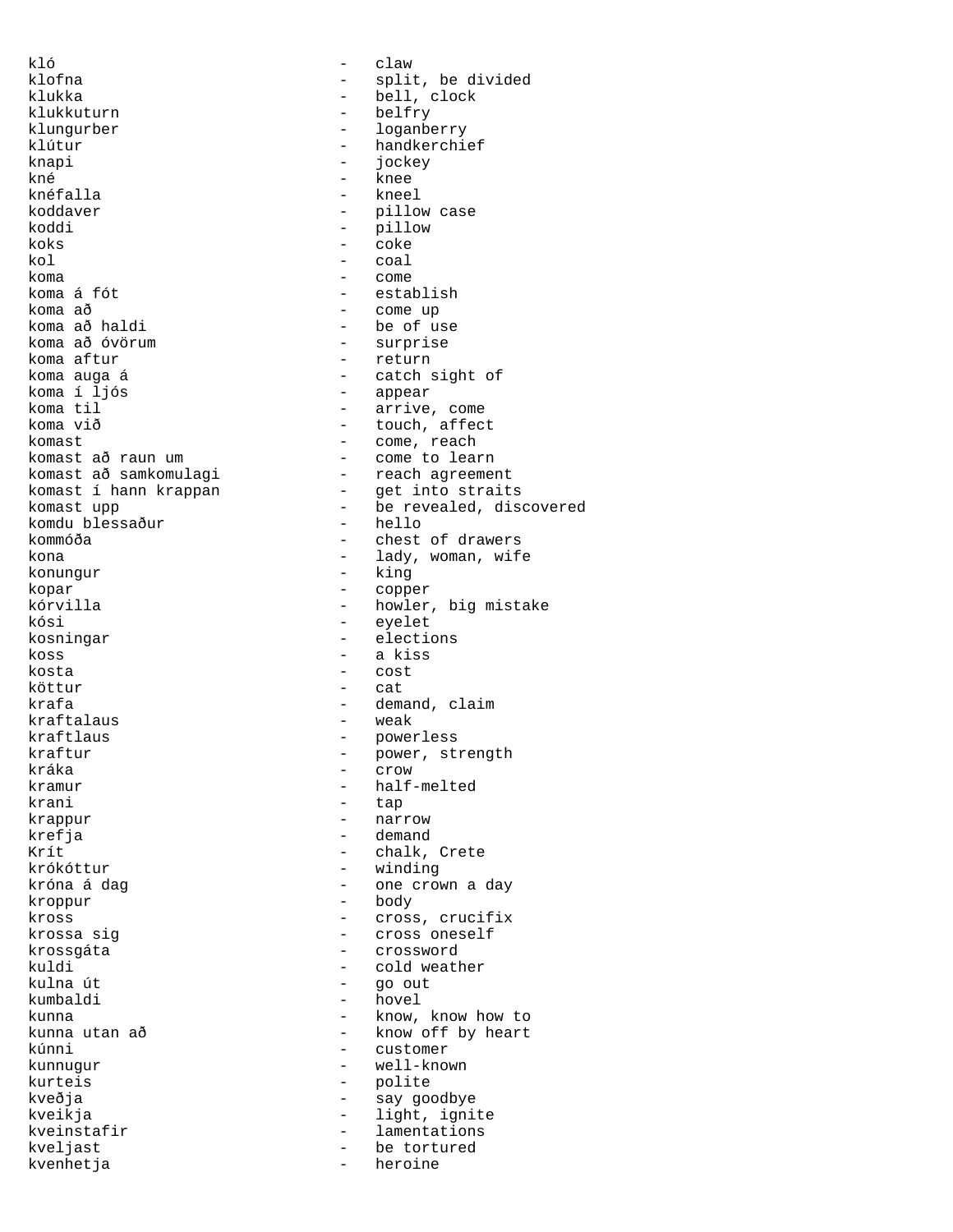kver en band af begynne i begynne i begynne i begynne i begynne i begynne i begynne i begynne i begynne i begynne kvísl – branch kvistur - branch kvittur - hearsay, rumour kvöld - night, evening kyn sex, sexuality, gender kynblanda - cross breed kynlegur - odd, weird - introduce me to kynning  $-$  introduction, presentation  $k\circ r$  - cow kyrr - quiet, still, calm kyssa - kiss kyssast - kiss lá - blame - skorta<br>- allure laða að sér<br>læðast læðast - creep lækka - lower, reduce, fall<br>læknir - doctor - doctor læknir - doctor læra - learn - learn by heart læri - thigh<br>læti - fuss læti - fuss, commotion - repair, put right lagaskylda - legal duty lager 1.1 and 1.1 and 1.1 and 1.1 and 1.1 and 1.1 and 1.1 and 1.1 and 1.1 and 1.1 and 1.1 and 1.1 and 1.1 and 1.1 and 1.1 and 1.1 and 1.1 and 1.1 and 1.1 and 1.1 and 1.1 and 1.1 and 1.1 and 1.1 and 1.1 and 1.1 and 1.1 and laginn - handy, skilful lágu verð - at a low price lágur - low lak - linen, blanket<br>laktósi - lactose - lactose laktósi - lactose <br>lamast - lecome p lamast - become paralysed lampi - lamp lán - loan lána - lend land  $\qquad \qquad -$  country, ground, land landa - unload, land<br>- map landakort landganga  $-$  disembarkation landgola - offshore breeze landkrabbi - landlubber landstjórn - government langs með - along langt<br>
langt að baki<br>
- far behin - far behind<br>- far away langt í burtu langur - long láta - let, put - hand over<br>- chatter on láta dæluna ganga - chatter on láta ekki á sér kræla - not to show up láta ekki á sér standa - be only too ready to láta falla - drop láta gera e-ð - - - have something done<br>láta illum látum - - - behave badly láta illum látum - behave badly láta sér lynda - resign oneself to láta sig - give in - dead latur - lazy laug bath - bath Laugardagur - Saturday laum - secrecy laumast - slink, sneak laumspil - hanky panky laumufarþegi - stowaway laumulegur - stealthy<br>launast bort - slink aw launast bort  $-$  slink away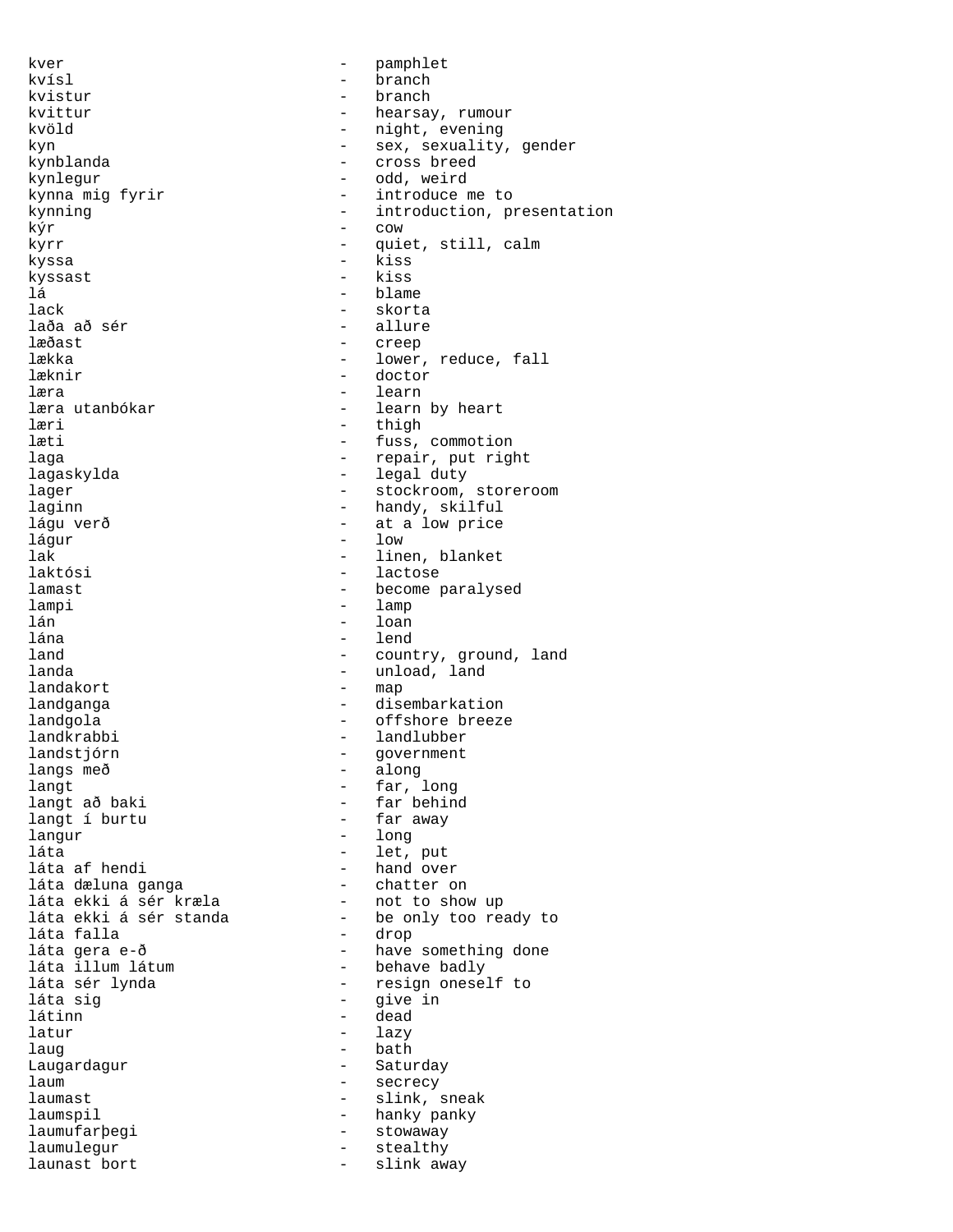launþegi - employee lax - salmon leggja  $-$  lay, put, place - January<br>1997 - Leggja niður - Henriks - discontinue<br>1997 - Set faith by - set faith by, give credence t leggja út - translate leggja út í - take the plunge leggur<br>leið - way leiða - lead<br>leiða til lykta - hring - bring to an end leiðangur - expedition<br>leiðbeinandi verð - recommended - recommended price leiðinlegur - boring leiðrétta - correct, amend leiðrétting  $-$  correction, amendment leiðsaga - Gregoriann - guidance leiðtogafundur - summit meeting leiðtogi - leader leiga - a hire, rental, hire, rent, (noun) leigja  $-$  to rent, hire leika - play leika á píanó  $-$  play the piano leikari - actor leikfang extensive to the top of the top of the top of the top of the top of the top of the top of the top of the top of the top of the top of the top of the top of the top of the top of the top of the top of the top of th leikur - game leirsteinn - shale leita  $-$  search, look for leita á  $-$  hit on, make passes at lenda - land lending  $-$  landing lengd - length lengra  $-$  farther lesa - read lesa fyrir  $-$  dictate lesa sig upp - shin up lesa undir próf<br>lesminni - swot - ROM lesminni lest - train lesta - load letur - type, print leyfa - allow, let leyfi - permission, permit, licence --<sub>2---</sub><br>leynast - hide, lurk<br>leyndardómsfullur - mysterious leyndardómsfullur leyndur - hidden, latent leysa (1999) - loose, untie leysa (1999) - loose, untie leysa (1999) - loose en van Somme John State (1999) - loose en van Somme John State (1999) - loose en van Somme John State (1999) - loose en van Somme John State (199 - ransom leyti - part, time lið - team líða <br/> - tolerate - tolerate <br/> - tolerate <br/> - tolerate <br/> - tolerate <br/> - tolerate <br/> - tolerate <br/>  $\,$ liðaður - curly liðast - wind, meander, snake liðinn - past<br>liður - poin liður - point, item, generation<br>líf<br>- life líf - life líf mitt liggur við - my life is at stake lifa - live - live - live - live - live - live - live - live - live - live - live - live - live - live - live lifandi - alive - life liggja - lie, be liggja í augum uppi<br>lík - corpse líka  $-$  also, like, enjoy líkami - body líkjast - be like líklegur - probable líkur - like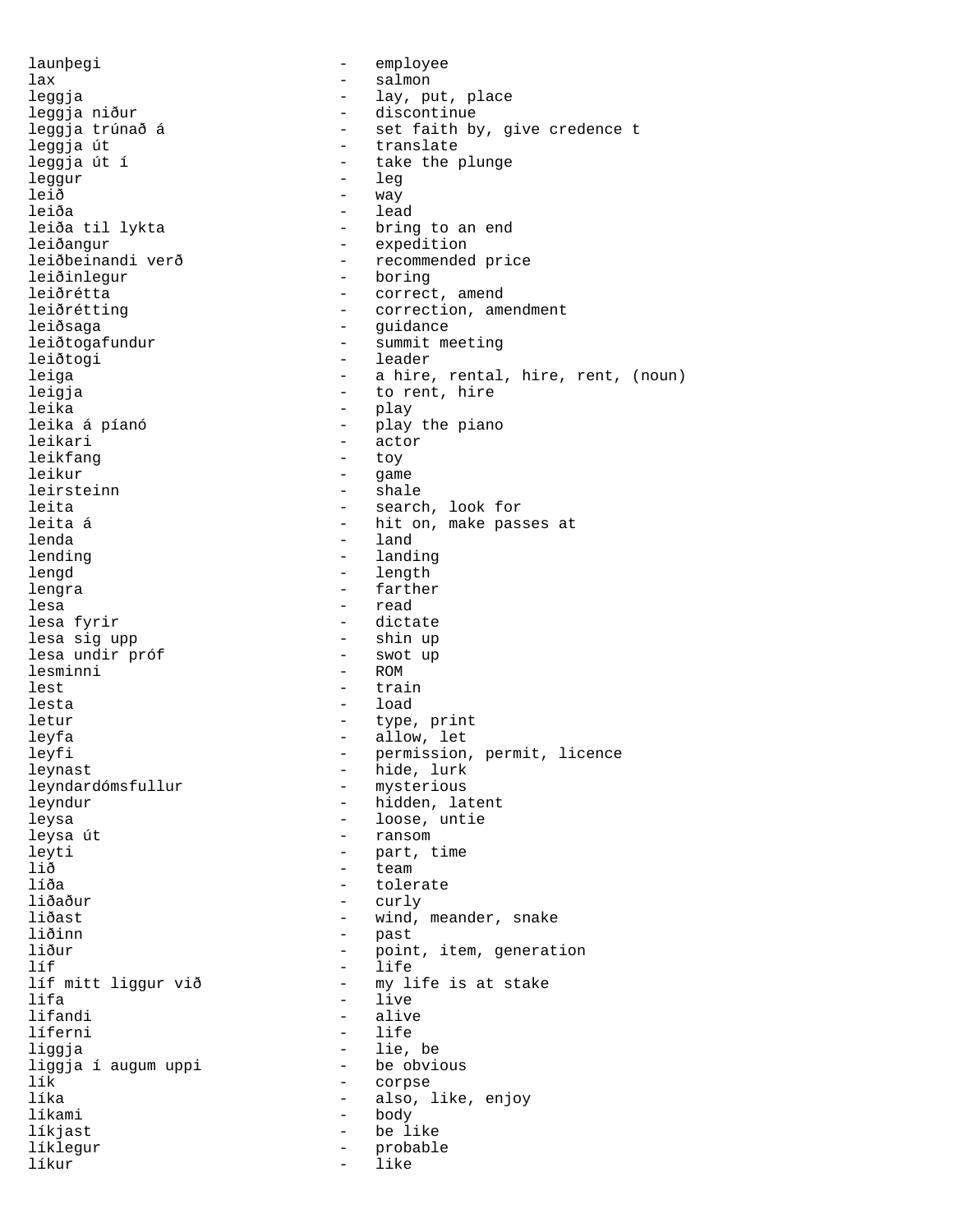list - art listamaður - artist<br>líta á - look a líta á - look at lítið - little litur - colour ljóð - poem - poetry ljóðskáld - poet<br>ljóma - shin - shine ljómandi - shiny ljómi - splendour ljón - lion, Leo ljós - fair, light, bright ljósakróna - chandelier ljósapera  $-$  light bulb ljósmynd - photo ljósmyndavél - camera ljótur<br>ljúga ljúga - lie - finish<br>- cowardly löðurmannlegur<br>lof lof - praise<br>loft - air loft - air<br>loft í húsi - cei - ceiling loftskip - airship lögregla - police lögreglustöð - police station lögregluþjónn - policeman lögskráning - registration lok - lid, cover, end lök - sheets loka - to bar loks - finally - finally lýðræði - democracy lýður - the people - republic lyfjabúð - chemist's, pharmacy lyfta - raise lygari - liar<br>lygi - liar<br>lygi - lie lygi - lie lygn - calm<br>lykill - key lykill lykilorð - keyword lykt - smell lykta - smell - end lymska - cunning lymskur - cunning, sly lýsa - describe, light, whiting lýsa yfir - proclaim, declare lýsingarorð - adjective lyst - appetite - appetite - appetite - appetite - appetite - appetite - appetite - appetite - appetite - appe lystarlaus - having no appetite<br>má  $m$ á  $-$  may  $-$  may maður - man, person<br>mæði - exhaustion mæði - exhaustion<br>mæli - voice - voice mæli - voice - instrument, gauge máfur - gull magna  $-$  amplify mágur - brother in law main course  $-$  aðalmatur, aðalréttur main door - aðaldyr main element - aðalþáttur main livelihood <br />  $\qquad \qquad$  - aðalatvinningur main role - aðalhlutverk main street - aðalgata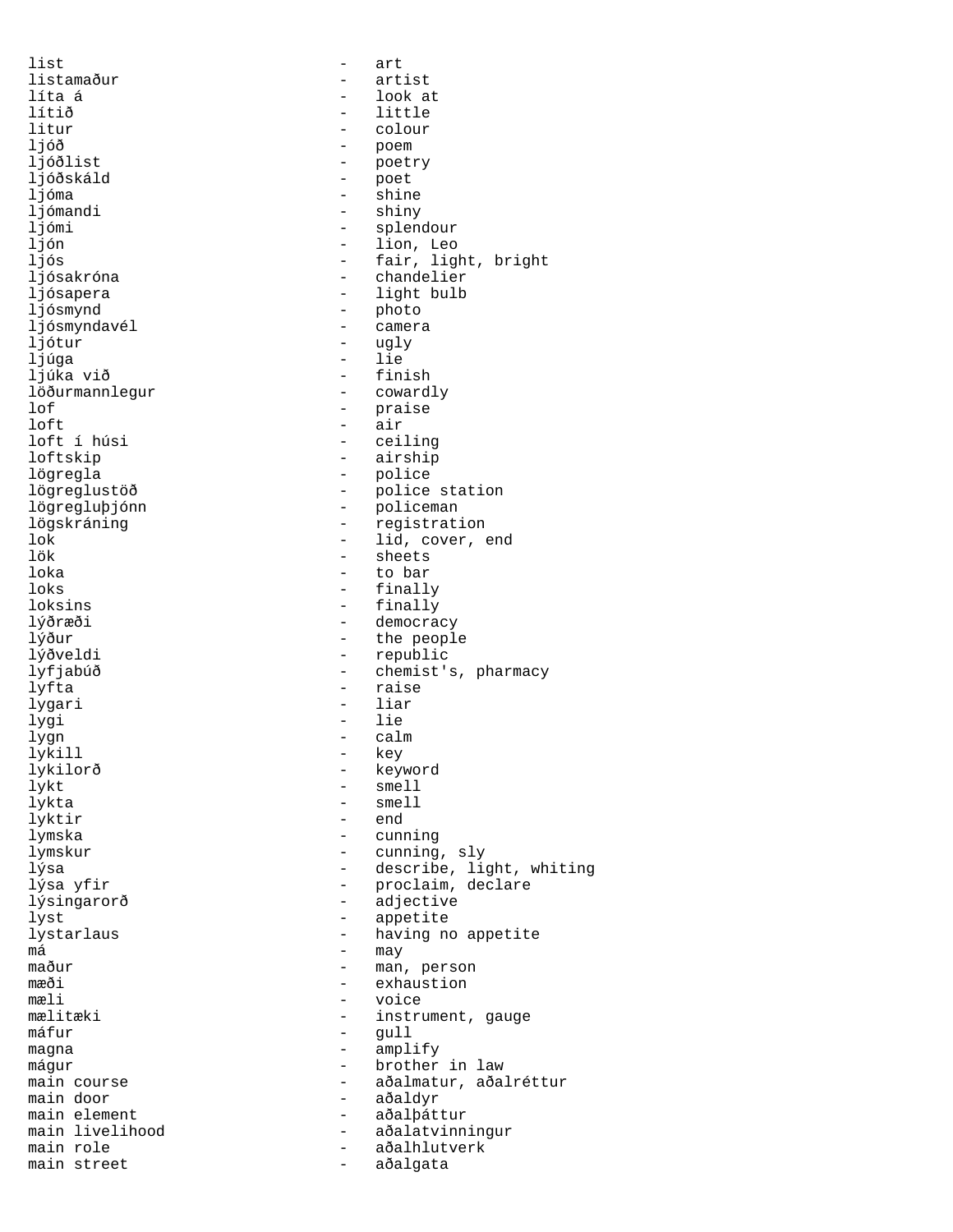main valley  $-$  aðaldalur main weapon - aðalvopn mainly  $-$  aðallega maki - spouse mál - language, case, speech málefni - matter, things, subject, issu<br>málmbræðsluofn - blast furnace - blast furnace manna - to man, staff - Monday mánuður - month mara - nightmare - multiply margfalt - many times margir - many margur - many marka - earmark markaðsbúskapur - market economy marr - creaking marra - creak mása - pant matarlyst - appetite - cook máti - way, manner<br>matreiðsluko - cook - cook matreiðsluko - cook<br>matreiðslumaður - cook matreiðslumaður<br>máttur - might matur  $\qquad \qquad -$  food<br>mávur  $\qquad \qquad -$  qull - gull með - with með afbrigðum - exceptionally með annari hendi - vith the other með annari hendi - with the other hand<br>með hálfum hug - hesitantly með hálfum hug - hesitantly með lögum - by law<br>með réttu - by rigl með réttu  $-$  by rights, rightly  $-$  considering með tillit til - considering<br>með tilstyrk - by means of með tilstyrk - by means of<br>meðal - among meðal - among<br>meðaltal - avera - average meðan - while meðganga - confess, acknowledge mega - be allowed, may, must, have to megabæti - megabyte megin - bigger part megna - be capable of meiða - injure - injure - meiða - meidur meiddur - injured<br>mein - harm, d - harm, damage meina - mean - wicked meinsæri - perjury meira - more meiri - more<br>melta - dige melta - digest menga - pollute mengun - pollution, contamination<br>mengunarský - smog<br>- smog  $m$ engunarský menning extending the culture, civilisation mennta<br>mennta sig<br>
- get an example and the set of the set of the set of the set of the set of the set of the set of the set of the set of the set of the set of the set of the set of the set of the set of the set of the se - get an education menntun - education, culture menntunarleysi - illiteracy mér batnar - I´m on the mend, I´m recovering from - I am bleeding mér býður við - abhor, loathe mér er kalt - I am cold mér er raun að - it pains me to mér er sama - it is all the same to me it seems to me, I feel, I think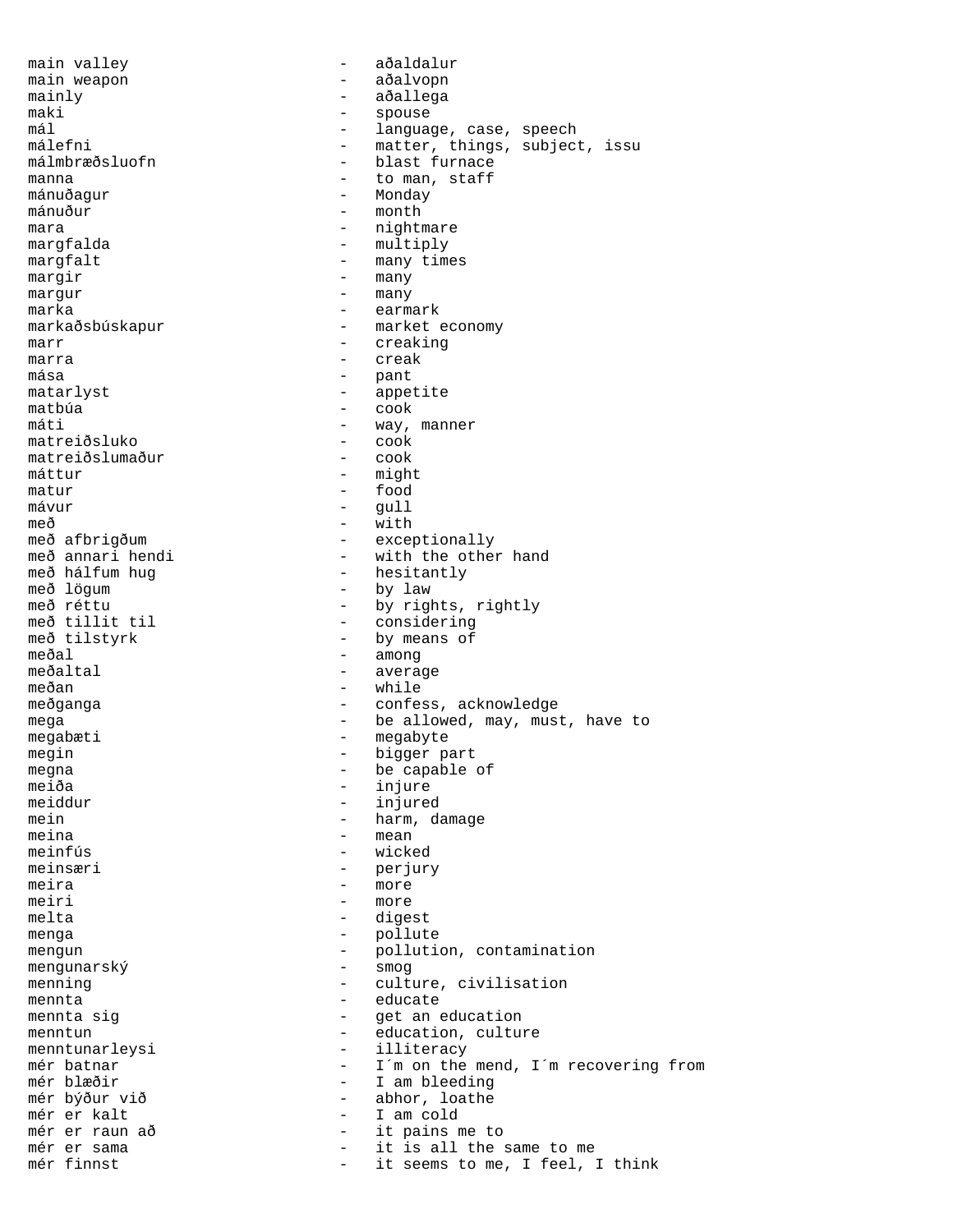mér ofbýður  $-$  I am shocked merchant - kaupstaður mergur - marrow<br>mestur - most, *k* - most, biggest meta - evaluate - proud, ambitious<br>- virgin maiden mey - virgin, maiden mið - slip of paper<br>miða - slip of paper miða - point at miða að - aim for miðað við - compared with miðaldir - Middle Ages<br>miðaldra - - Middle-aged - middle-aged miðdegisverður - dinner miði - ticket<br>miðja - centre miðja - centre Miðvikudagur - Wednesday<br>mig dreymir - T dream mig dreymir<br>mig fýsir - I dream<br>- I desire mig fýsir<br>mig grunar - I desire<br>- I suspec mig grunar  $-$  I suspect mig hryllir  $-$  I shudder mig hryllir - I shudder<br>mig hungrar - I am hung mig hungrar - I am hungry<br>mig kelur - I am cold mig kelur  $-$  I am cold<br>mig lystir  $-$  I long mig lystir  $\begin{array}{ccc} - & 1 \text{ long} \\ - & \text{it seen} \end{array}$ mig minnir  $\begin{array}{ccc} \texttt{mig} & \texttt{minmin} \\ \texttt{mig} & \texttt{mung} \\ \texttt{mig} & \texttt{mung} \\ \end{array}$  - it makes a dif - it makes a difference mig órar  $-$  I have a feeling that mig skortir  $-$  I lack mig skortir<br>mig svimar mig svimar - I am dizzy - I get sleepy<br>- I want mig þrýtur<br>mig þyrstir mig þyrstir  $\begin{array}{ccc} \n\text{mig pyrstir} \\
\text{mig uggir} \\
\end{array}$  - I am thirsty mig uggir  $\begin{array}{cccc} \text{mig } \text{uggir} \\ \text{mig } \text{undrar} \end{array}$  - I am afraid that - I am amazed<br>- I need mig vantar míga - piss  $miki\delta$  - a lot  $miki\mathbb{1}$  - much. - much, large mikill á lofti stuck up miklu - much - much - much - much - much - much - much - much - much - much - much - much - much - much - much miljón - million milli - between - adapter minn  $\overline{\phantom{a}}$  mine, my  $\overline{\phantom{a}}$  mine, my  $\overline{\phantom{a}}$  mine,  $\overline{\phantom{a}}$  mine,  $\overline{\phantom{a}}$  my  $\overline{\phantom{a}}$ minna - less minnast - remember - less<br>- minor minniháttar minnistap - amnesia minnstur - least mínúta - minute misgóður - heftir - partly good, partly bad misheyra - mishear misjafna - disproportion<br>miski - offence miski - offence<br>miskunn - mercy miskunn - mercy<br>miskunna sig yfir - take miskunna sig yfir - take pity on misnota - take pity on misnota misnota - misuse - misprint misrétti - injustice missa  $\frac{1}{2}$  - drop, lose missa vitið  $\frac{1}{2}$  - lose one's - lose one's reason mistök – mistake mistur – mistake mistur – mist - mist mjög - much, very mjólk - milk móða - haze móðir - mother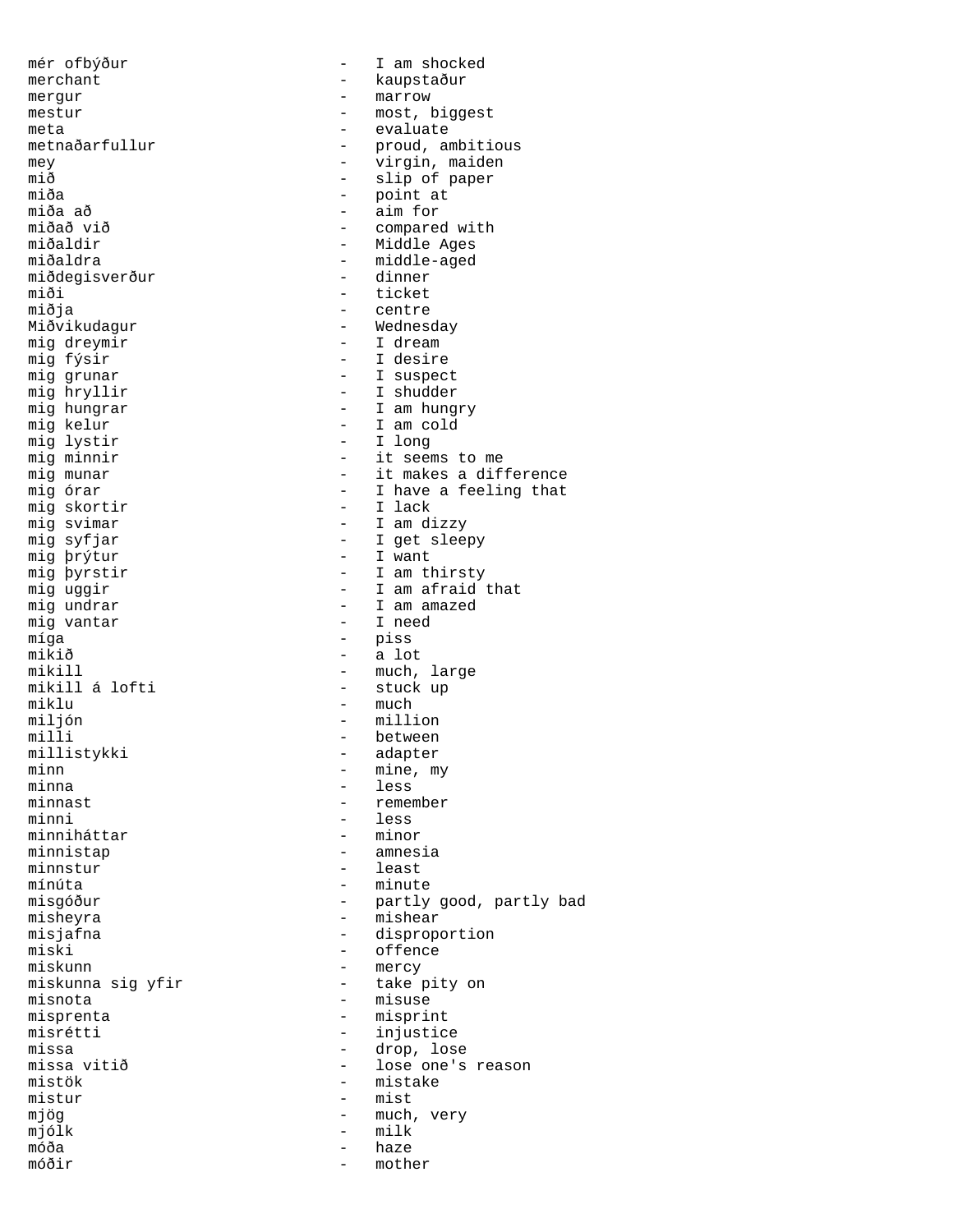móður - out of breath móðursystir - aunt mögnun - amplification<br>mögulegur - possible - possible mögulegur - possible moka - shovel away mont - conceit, vanity montandi - boastful - boastful<br>morqunn - morning morgunn - morning<br>mosi - moss - moss mosi - moss<br>mótald - mode mótald - modem - modem - modem - modem - modem - modem - modem - modem - modem - modem - modem - modem - modem - favourable mótgangur - adversity<br>
móti - against i - against, towards mublerað - furnished muna - remember<br>muna eftir - remember - remember muna eftir  $\begin{array}{ccc} - &$  remember<br>munni - mouth munni - mouth - mouth - mouth - mouth munnur – mouth  $m\circ$  – mouth  $m\circ$  – midge mý - midge mýkt - softness mynd<br>myndarlegur - photo<br>- hands - handsome, industrious myndavél - camera myrkur - dark ná - reach, get ná í - reach ná tökum á - catch hold of - grace, mercy  $n$ ær - nearly  $-$  nearly  $-$  nearly  $-$  nearly  $-$  nourist næra - nourish<br>nærri - near a nærri - near, almost<br>
næst - next<br>
- next næst - next - next - next - next - next - next - next - next - next - next - next - next - next - next - next - next - next - next - next - next - next - next - next - next - next - next - next - next - next - next - next næstum - almost - next nafn - name nafn á - name of - noun nagnari - amplifier nágrenni - neighbourhood náinn - close nákominn - close - close - close - close - close - close - close - close - close - close - close nákominn - closely related, near<br>nákvæmlega - - - - - - - - - - - - exactly, precisely nákvæmlega - exactly, precisely<br>nákvæmni - exactly, precisely nákvæmni - precision, accuracy nákvæmnismaður - precisionist, stickler for details nákvæmur - exact, precise, thorough, accurate nál - needle náladofi - pins and needles<br>nálægt - close - close nálægt - close nálægur - near - dot matrix printer nálaprilla - pincushion nálgast - approach nám - study náma - mine, pit<br>námskeið - mine, pit námskeið - course nánar - more fully nánd - vicinity nár - corpse nári - groin<br>náttborð - bedsid - bedside cabinet nauð - need - rape nauðsyn - need nauðsynlegur - necessary náungi - neighbour<br>nautakiöt - heef - beef nautakjöt - beef né - nor neðan - below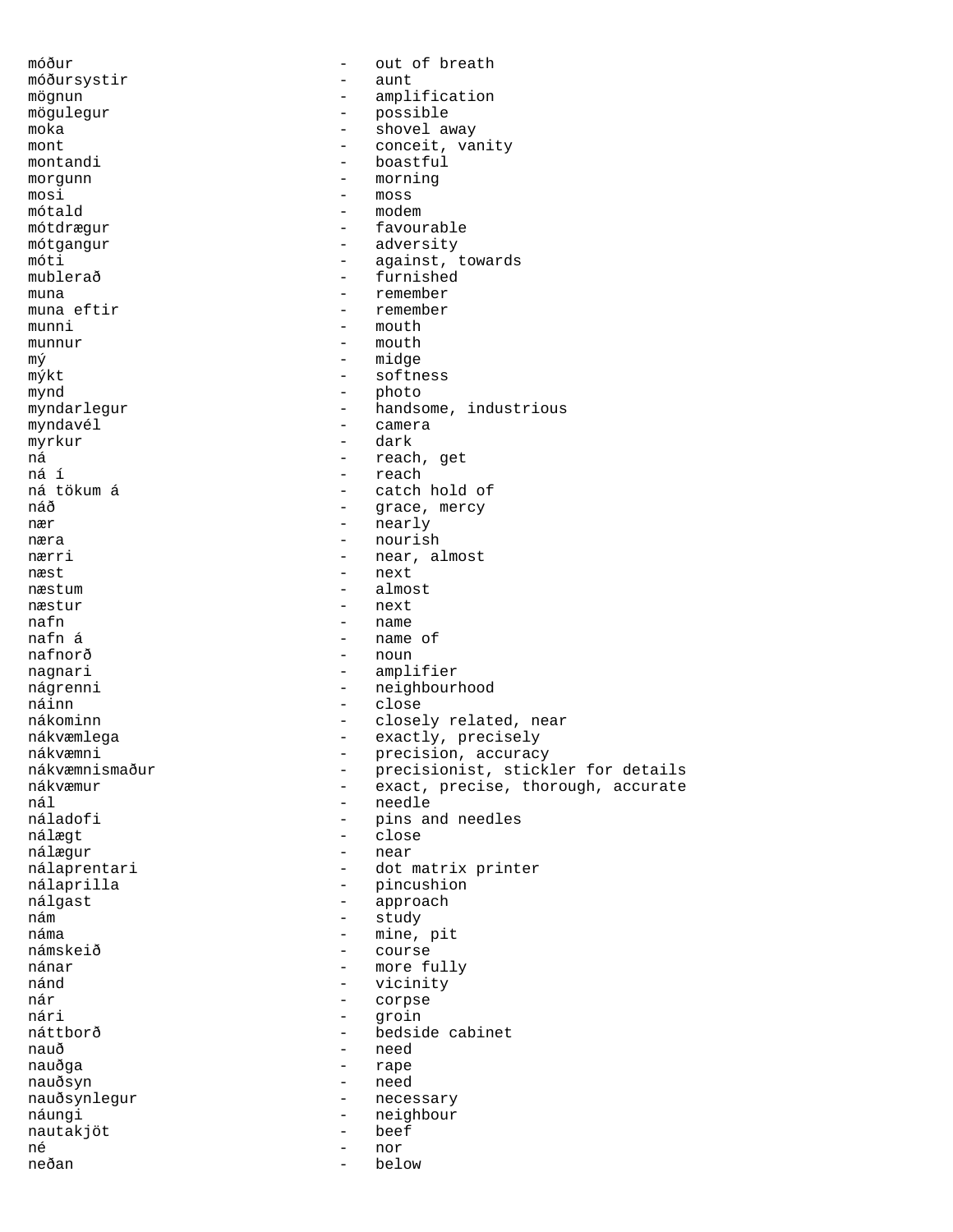nef - nose nefnd - committee nefndarálit - committee report nei - no neita - deny, refuse<br>
- deny, refuse<br>
- nothing neitt - nothing<br>nema - but exc nema  $-$  but, except, unless nenna have a mind to nes  $-$  cape, point neyð - need, dire need niðri - below, downstairs<br>niður - down drone murm niður - down, drone, murmur<br>niðurbæling - suppression, repres - suppression, repression niðurlæging - humiliation niðurlot - exhaustion<br>niðursoðnar vörur - - exhaustion<br>- canned good niðursoðnar vörur - canned goods niðursuða á sild - canning of herrings<br>nístur - cut, pierced nístur - cut, pierced<br>níu - nine - nine níu - nine - nine - nine - nine - nine - nine - nine - nine - nine - nine - nine - nine - nine - nine - nine nógu - enough nógur - enough<br>nokkrir - few nokkrir - few nokkuð - anything, something, somewhat<br>
- anyhody any somehody nokkur - anybody, any, somebody<br>nokkurn veginn - more or less - more or less<br>- anvwhere nokkurstaðar norðan - from the North norður - north Noregur - Norway norn - witch<br>norrænn - Scand norrænn  $-$  Scandinavian norskur - Norwegian not - use - use, make use of notaður - second-hand notandi - user<br>notkun - use notkun notkunarreglur - instructions nótt - night nú - now - already núll - zero nútíðar- - modern nýlegur - recent nýliði - recruit<br>nýr - recruit nýr - new - discontent óbeit - disgust, aversion<br>
oddur<br>
- point tip oddur - point, tip - obtain öðlast gildi - take effect öðru hverju - occasionally, now and then óður – mad – mad – mad – mad – mad – mad – mad – mad – mad – mad – mad – mad – mad – mad – mad – mad – mad – mad – mad – mad – mad – mad – mad – mad – mad – mad – mad – mad – mad – mad – mad – mad – mad – mad – mad – mad – ódýr - cheap of - too ofan - down - down - down óféti - wretch ofjarl - more than a match for<br>
oft - often oft - often<br>oftar - more c oftar - more often<br>oftar en - more than  $\alpha$ - more than once oftast - most often<br>
ofursti - colonel<br>
- colonel - colonel ófús - unwilling ofvæni - suspense ofviti - genius og - and og svo framvegis - etc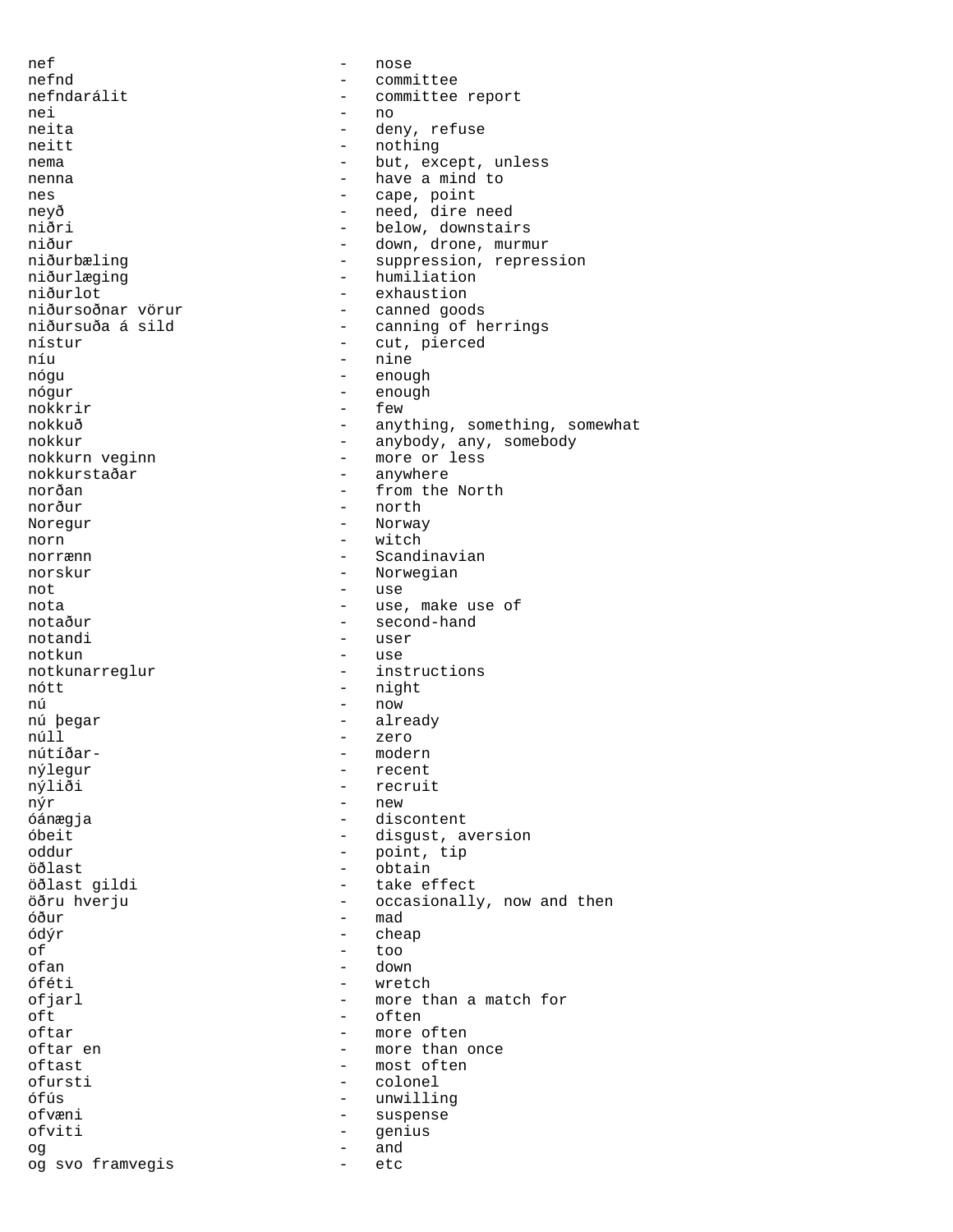ógætni - carelessness ógn - terror, a lot of ögn - bit, pinch ógna - threaten ógnandi - mencaing ögra - tease ógreinilegur ógurlega - terribly – independent<br>- dirt óhreinindi óhreinn - dirty ok - yoke - our, us okkur - us október - October okur - usury - usury ókyrrð - unrest öl - beer olbogi - elbow - elbow - elbow - elbow - elbow - elbow - elbow - elbow - elbow - elbow - elbow - elbow - elbow - elebow - elebow - elebow - elebow - elebow - elebow - elebow - elebow - elebow - elebow - elebow - elebow - e öld - age olía - oil ólifnaður - debauchery<br>ólíkur - debauchery - different ólíkur - different<br>öllum stundum - all the t - all the time ólmur - wild, keen on ömurlegur - dismal, dreary ónáða - annoy only - aðeins - useless thing op - gap, opening opinberlega - publicly<br>
opinn<br>
- open opinn - open<br>opinskár - outsj - outspoken, frank<br>- open opna - open oppunartími - business times, opening hours ör - scar orð<br>orð á hvers manns vörum household word orð á hvers manns vörum orð fyrir orð  $-$  verbatim, word for word orðabók - dictionary örlæti - generosity örlátur - generous örn - eagle örsjaldan - once in a blue moon orsök - cause, reason örtröð - crowd, throng öruggur - safe, confident - safe and sound öskubakki - ashtray öskur - yell ostra - oyster ostur - cheese ótal - no end of, umpteen ótaminn — untamed<br>Ótemia — unbroker — unbroker ótemja - unbroken colt ótrúlega - incredibly, unbelievably ótt og títt - rapidly and repeatedly óvani - bad habit - inattentive, unaware óvinur - enemy pabbi - dad pappír - paper partur - part peningar - money pennastöng - penholder penni - pen persóna - person piltur - boy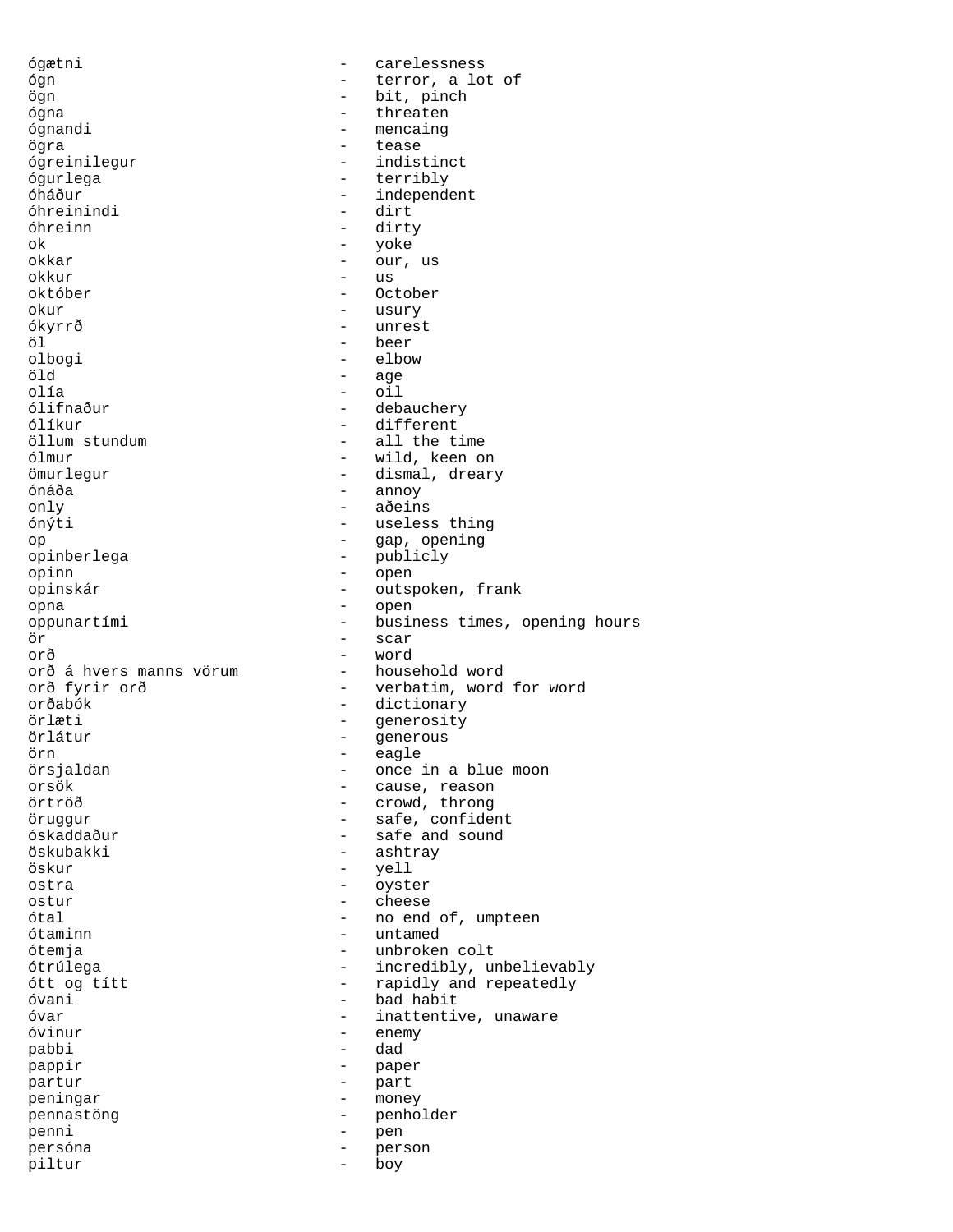plokka - pick poki - bag pollur - pool, puddle pöntun - booking port - courtyard posi - small bag póstur - post prenta - print printed papers prentari - printer -<br>prentfrelsi - freeom of the press prenthæfur - printable prentmyndabúð - printshop prentsmiðja - printing office prentsverta - printing ink<br>prentvél - printing pre prentvél - printing press prentverk - printing<br>
prentvilla - misprint prentvilla - misprint pressa – iron in the set of the set of the set of the set of the set of the set of the set of the set of the set of the set of the set of the set of the set of the set of the set of the set of the set of the set of the set prestur - priest, minister<br>
prestur - deep provect prófastur - dean, provost prúðbúinn - dressed up púði - cushion ráð - piece of advice, advice, council, plan ráða - advise, command, decide - plan ráðast á **- attack** ráðgáta - enigma, puzzle ráðgera - plan raðtölur - ordinal numbers ráðunautur - adviser, consultant ráðuneyti - ministry - ministry<br>ráðvandur - honest ráðvandur - honest - discuss rækja - shrimp ræna  $-$  rob, pillage ræningi  $-$  plunderer ræpa - diarrhea ræsa  $-$  start, activate ræskja sig en medlear the throat rafmagns- - electric rafmagnskló - plug raka - shave - shave - shave - shave - shave - shave - shave - shave - shave - shave - shave - shave - shave rakvél - razor blades rán - robbery rándýr - very expensive ranka við sér  $-$  come to one´s senses, come to rányrkja - exploitation rass - arse rauður - red raula - hum raun - trial raunsæi - realism raunsæismaður - realistist raunsær - realistic<br>rauntími - realistic rauntími - real time<br>raunverulequr - real time<br>- real raunverulegur - real rausn - generosity reglugerð - directive reglusemi - regularity regn - rain regnhlíf - umbrella - raincoat reið - riding, ride reidhjól - bicycle reiði - anger reiðigjarn - hot-tempered reiðubúinn - ready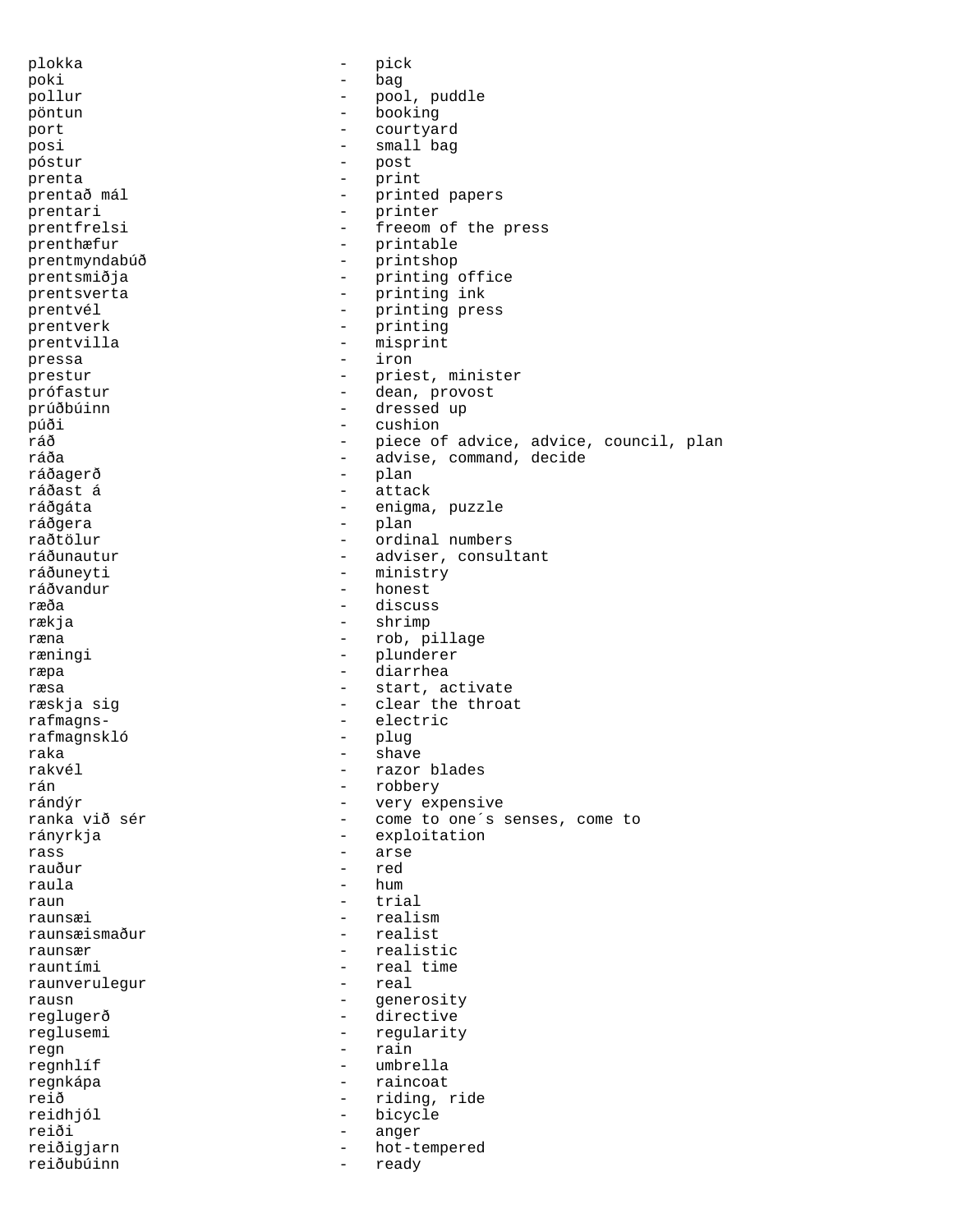reikna - calculate, reckon reikna með  $-$  expect, reckon on reikningsmaður  $-$  accountant - accountant reikningur - account reipi - rope - rope - rope - rope - rope - rope - rope - rope - rope - rope - rope - rope - rope - rope - rope - rope - rope - rope - rope - rope - rope - rope - rope - rope - rope - rope - rope - rope - rope - rope - rope reiprennandi<br>reisa reisa - raise reka á eftir  $\begin{array}{ccc} 1 & - & - \\ - & - & \end{array}$  wrge on reka sig á  $\begin{array}{ccc} - & - \\ - & \end{array}$  bump ag. - bump against rekkja - bed - management renna - glide renta  $-$  interest resitur - straight, erect rétt - right, fold, pen rétta - adjust réttindi - rights - justice<br>- just réttlátur - just - dish, right<br>- no smoking reykingar bannaðar reyktur - smoked reykur - smoke reyna  $-$  try, attempt reynd - experience reyndur - experienced reynsla - experience, practice reyta - pick - ride<br>- rib rifbein<br>rigna rigna - rain<br>rigning - rain - rain rigning  $\overline{r}$  - rain<br>ríki - king - kingdom<br>- citizen ríkisborgari<br>ríkisréttur ríkisréttur - public law<br>ríkisstjórn - - cabinet, qu - cabinet, government ríkja - rule, prevail<br>ríkur - rich, powerfu - rich, powerful rím - rhyme rísa upp - rise risi - giant rjómaís - ice cream rjúpa - ptarmigan - ptarmigan<br>ró - rest ró - rest roam - eigra roð - fishskin<br>rödd - voice - voice rödd - voice rógur - slander rökkur - dusk rólegur - calm róma - speak well of rönd - edge rós - rose röskur - clever rót - root rota - stun<br>
rótgróinn - a deep rótgróinn - deep rooted, inveterate<br>
rótlaus - rootless rótlaus - rootless - rat<br>- blinds rúllugluggatjöld<br>rúm rúm - bed, space<br>rúma - contain rúma - contain<br>rúmlestir - tonnage - tonnage rumska - stir rúmteppi - bedspread<br>rúsína - raisin rúsína - raisin s veit  $-$  district sá  $-$  that one, sow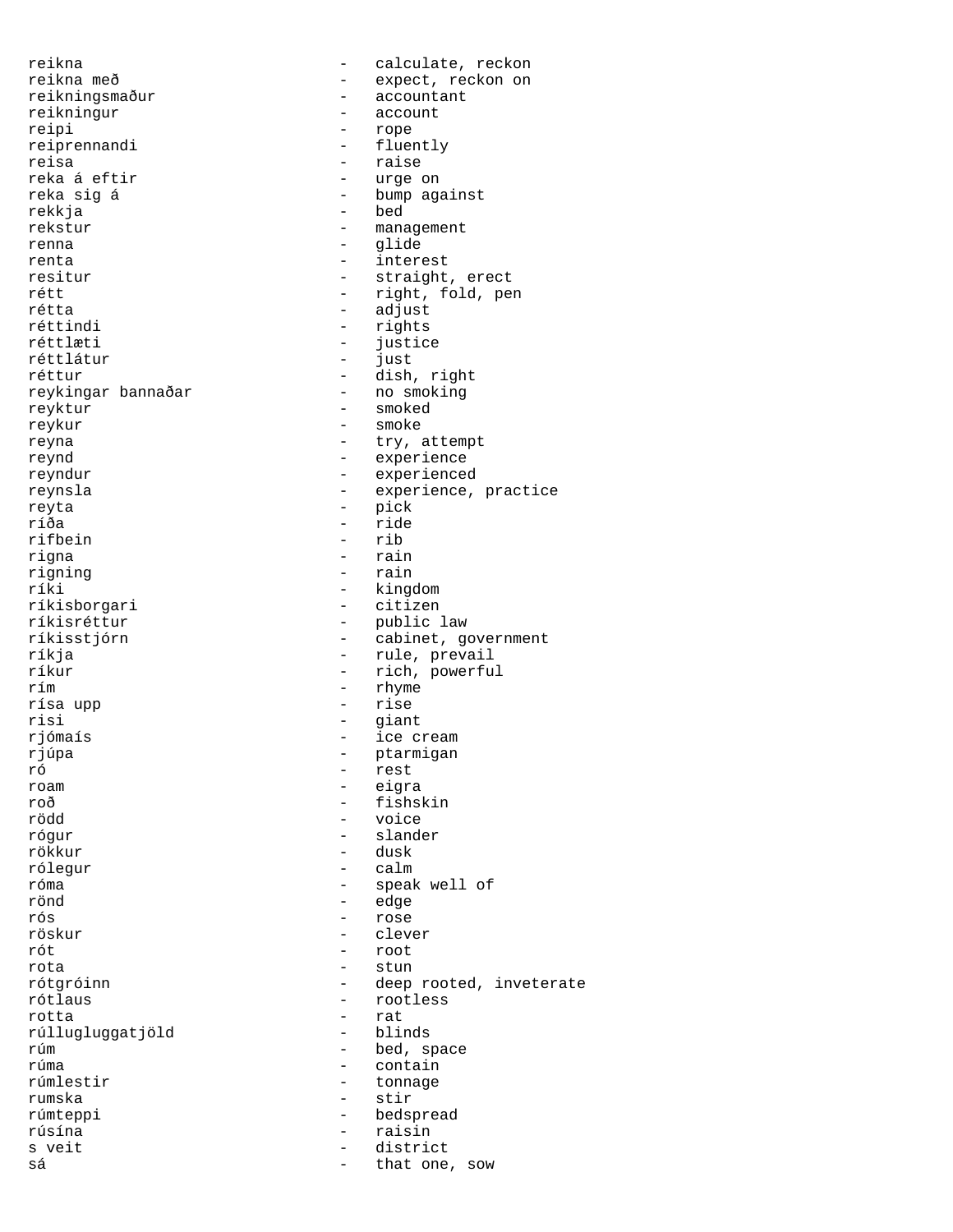sá sem  $-$  he whom saddur - satisfied sækja - fetch, go to sæll – happy sær - ocean, sea - wound, hurt, aggrieve<br>- cutting, hurtful særandi - cutting, hurtful<br>særður - cutting, hurtful - aggrieved særing  $-$  exorcism sæta en andergo - undergo sætavísir  $-$  usher sæti - seat, position<br>safnari - collector - collector saft - fruit juice saga  $-$  to saw, story, history sagnaorð - verb - it is said<br>- miss sakna - miss sál - soul sala - sale<br>salerni - toil - toil salerni - toilet sálrænn - mental, psychic<br>saltur - salt - salt saman - together sambadslög - Act of Union sameign - joint ownership samfélag  $-$  civic community samhæfa - coordinate samhæfing  $\sim$  - coordination samheiti - synonym<br>samhengi - context samhengi - context Sami - Lapp, Laplander samjafna - compare samkomulag - accord, agreement samkvæmislíf - social life - according to samningur - agreement, pact, convention samræma - conform samt - yet, still samt sem áður  $-$  nevertheless samtal - conversation samtenging  $\overline{\phantom{a}}$  - conjunction<br>sambykki - consent samþykki - consent samþykkja<br>samtíða samtíða - contemporary<br>samtíðarmaður - contemporary samtíðarmaður - contemporary<br>samúð - sympathy - sympathy samur - same<br>samvinna - colla - collaboration, cooperation samvirkur - joint, collective  $\begin{tabular}{ccc}  $\texttt{sandur} & \texttt{--} & \texttt{sand} \end{tabular}$$ sannarlega - really sannleikur sannorður - veracious sannur - real, true<br>sána - soap sápa - soap sátt - agreement, reconciliation<br>sáttmál - agreement - agreement sauma - sew saur - filth, dirt, excrement, faece saurga - defile, tarnish - defilement, sullying saurlát - defecation, bowel movement saurlífissegur - lecher saurlífnaður - lechery, debauchery<br>saurlífur - lecherous - lecherous - lecherous sef - reed sefa - calm, appease, soothe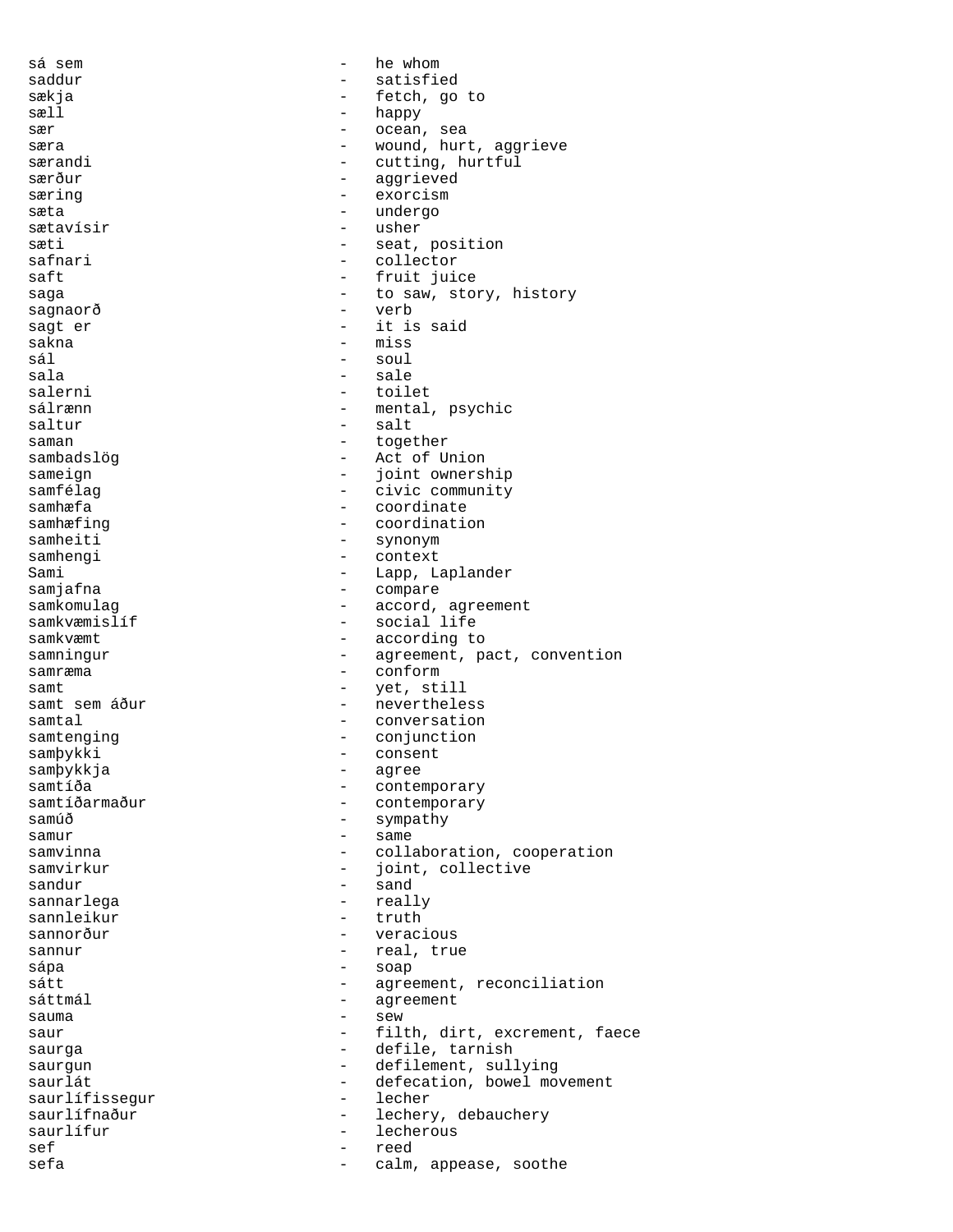segja - say segja frá de component de component a report, mention segja frá anyon a report, mention segja frá anyon a report a report of the sail segl - sail seglun - magnetization<br>seiða - enchant, char seiða - enchant, charm, put a spell o<br>seiði - spawn seiði - spawn - spawn<br>seiðkarl - sorcei seiðkarl - sorcerer<br>seiður - magic, so seiður - magic, sorcery<br>seinn - late - late seinna - later seint - late, slowly sem  $-$  which, that, who sem betur fer  $-$  luckily sem betur fer sem eftir er - the rest sem fyrst - as soon as possible - in question semja - compose sendiráð - embassy, legation sér - oneself sér í flokki - in a class by oneself<br>séra - the Reverend séra - the Reverend - vowel sérhver - every one sérstaklega  $-$  especially sérstakur - particular sérviska  $\qquad \qquad \qquad -$  eccentricity sérvitur  $\qquad \qquad -$  eccentric setja - lay, put setja á fót<br>setja bréf í ábyrgð - establish<br>- register setja bréf í ábyrgð - register a letter<br>setja í gang - activate - activate sex - six siða - bring up, civilise<br>síðan - ben, since then síðan - then, since then<br>síðar - then, since then - later on, later síðastur - last sígaretta - cigarette sigla - to sail sigra  $-$  beat sigur - victory simi - telephone sín - oneself sinn  $-$  time, occasion, his, her, their sitja – sit sívinnandi  $\qquad \qquad -$  continually working sjá - see - see from sjá bregða fyrir  $-$  catch a glimpse of, catch a f sjáanlegur - to be seen, visible sjálfsagt  $-$  of course, surely, no doubt sjálfstæðisbarátta - fight for independence sjálfstjórn - self rule sjálfur - self sjampó - shampoo sjávarútvegsráðherra - minister of fisheries sjö - seven - fisherman sjóða - boil sjófugl - seabird sjómaður - sailor sjón - eyesight sjónarmið - point of view sjónvarp  $-$  television sjötti - sixth sjúkrahús - hospital sjúkur - ill skaði - harm skafa - scrape - scrape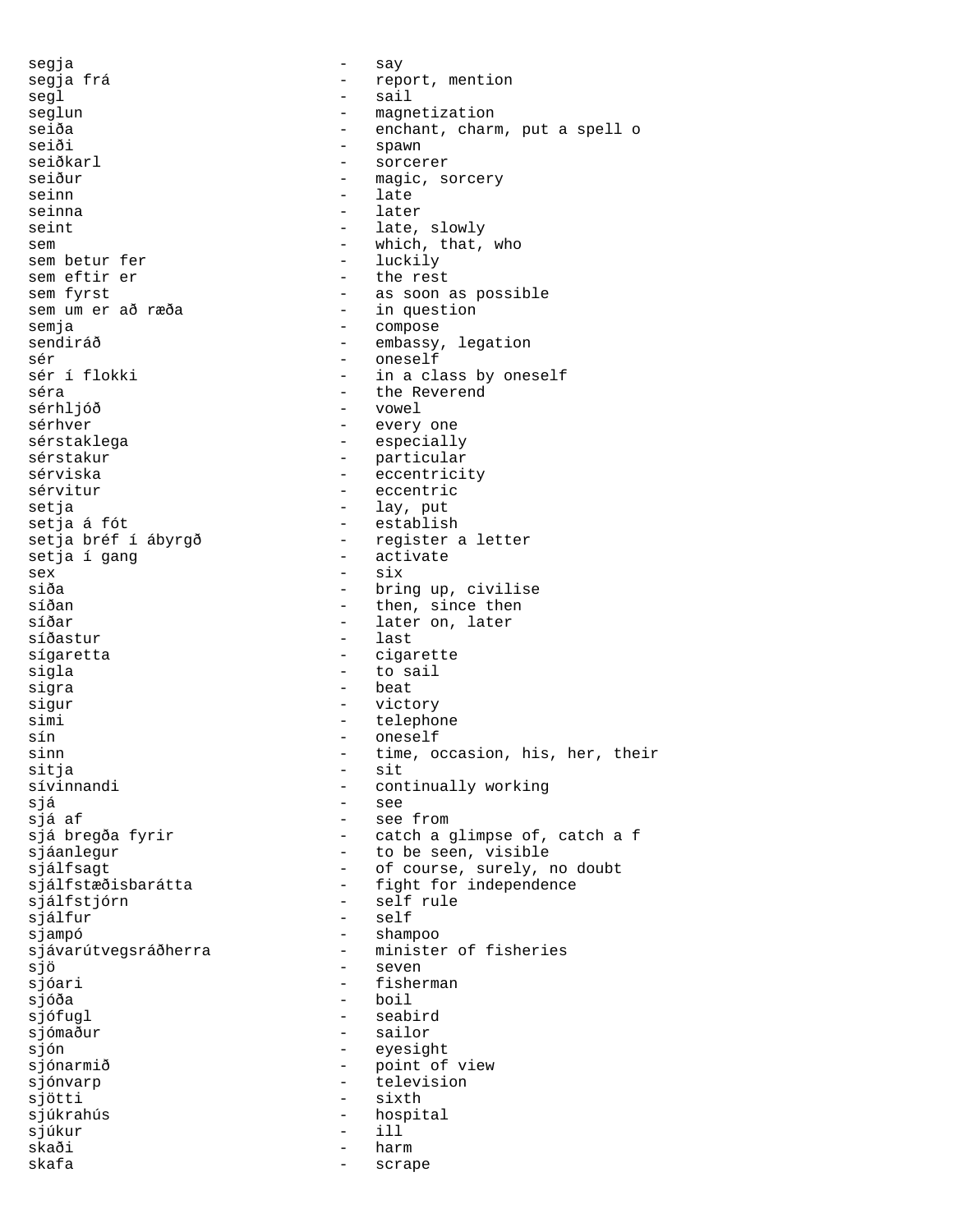skaft - handle skáldsaga - novel skamma - abuse - abuse - abuse - abuse - abbre - abbreviations skammtur - portion, dose skandinaviskur - Scandinavian skap - temper, mood skapa - create - create - create - create - create - create - create - create - create - create - create - create - create - create - create - create - create - create - create - create - create - create - create - create - character skattaafsláttur - tax rebate skattur - tax skegg - beard - appalling, frightful skemmtilegur - interesting, nice skemmtistaður - pleasure ground sker - rock - rock skera - cut<br>skerast - cro: - cro: - cro: - cross skeyta - care about skeyta um - regard skeyti - telegram - telegram - telegram - telegram - telegram - telegram - telegram - telegram - telegram - tel skil - division skila - return - return<br>skilaboð - message skilaboð - message - message - message - message - message - message - message - message - message - message -- understand, separate<br>- leave skilja eftir skilja við - part from skilningsríkur - understanding, sympathetic skilyrði - condition skip - ship skipa sér í biðröð<br>skipan skipan - order<br>skipstjóri - order<br>skipstjóri - capta - captain, skipper skipta - to change skipta um skoðun - change one's mind skipti - exchange - exchange - exchange - exchange - exchange - exchange - exchange - exchange - exchange - exchange - shield<br>- quick skjótlegur skola - rinse skólakennari - schoolteacher skóli - school sköllótur<br>skolun - rinse sköp - genitals<br>sköpun - creation - creation sköpun - creation<br>skör - creation<br>- shoe skór - shoe - prop up skorsteinn - chimney skortur - absence skortur á skoskt viskí - Scotch skotspónn - target skott - car boot skozkur - Scottish - checked baggage skref - step, pace<br>skrifborð - step, pace - desk<br>- funny skringilegur<br>skrokkur - carcass skuld - debt skuldunautur<br>skurðlæknir - surgeon skutla - harpoon - harpoon - harpoon - harpoon - harpoon - harpoon - harpoon - harpoon - harpoon - harpoon - h - harpooner sky - loft ský - cloud - visibility<br>- duty skylda - duty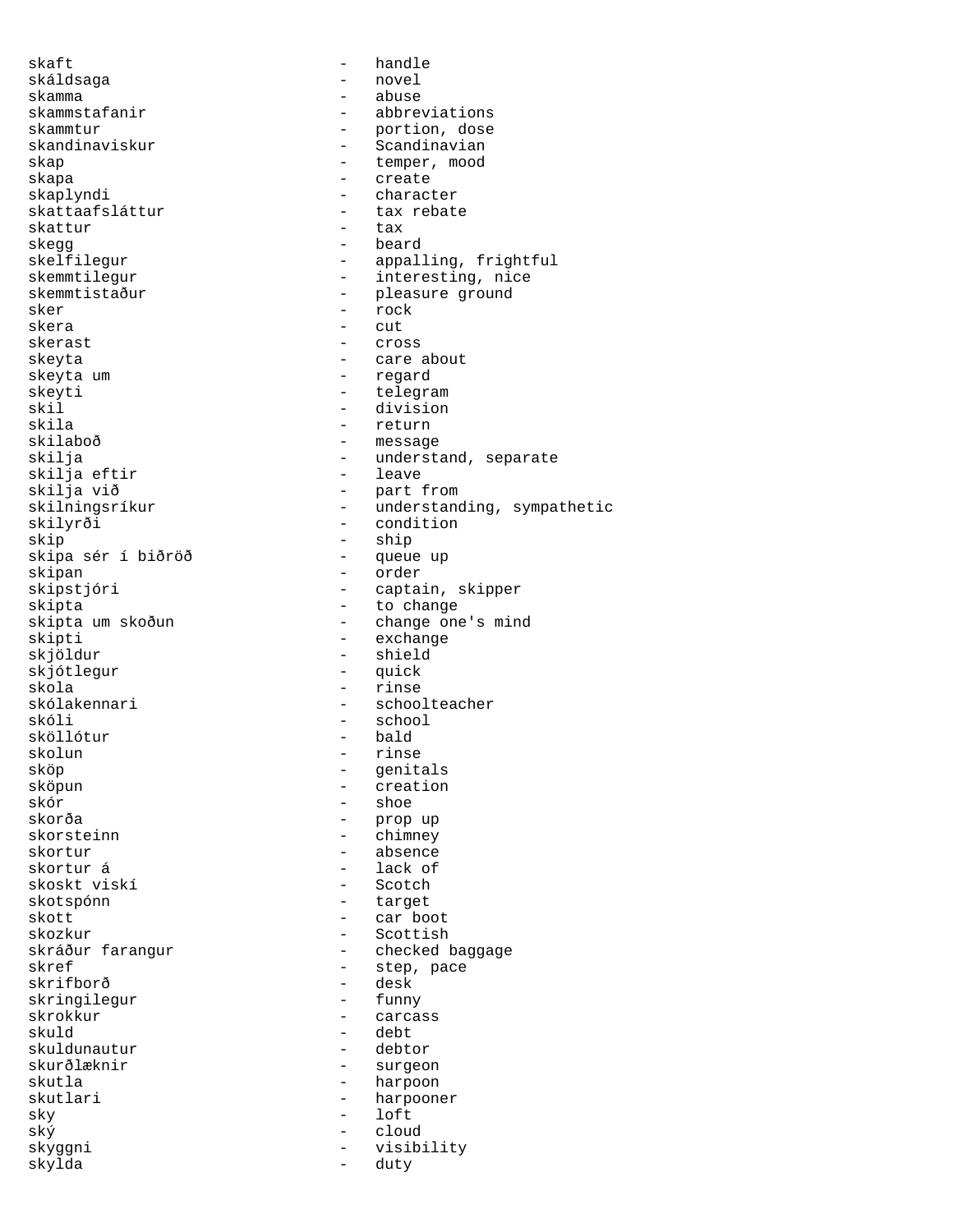skyldunám - compulsory education skyldur - obliged skyn - sense, understanding<br>skynugur - intelligent - intelligent<br>- explain skýra - explain skyrpa - spit skýrsla - report slá - hit, knock slá saman - combine - bad slag - blow, stroke<br>slakur - slack<br>- slack slakur - slack - butcher slétta - plain sléttur - even, plain slíkur - such slóð - path sloðir - area slokknaður - extinguished<br>slökkva - - extinguished<br>- put out the slökkva - put out the light, extinguish<br>slökkvari - light switch slökkvari - light switch<br>slys - accident - accident smáeyja - islet smám saman - bit by bit smámsaman - bit by bit smán - bit by bit smán - affront - affront smápeningar  $-$  change smásaga - anecdote - anecdote smella - click, clap smjör - butter snagi - hook - hook - hook - hook - hook - hook - hook - hook - hook - hook - hook - hook - hook - hook - hook - snake snara - catch in a snare, translate - translate into Icelandic snarka - crackle, splutter snemma - early snerta  $-$  touch, move snjór – snow – snow – snow – snow – snow – snow – snow – snow – snow – snow – snow – snow – snow – snow – snow snoðklippa snögglega - abruptly - abruptly snöggvast - just for a moment snotur - pretty snúa <sup>-</sup> turn snúa aftur  $-$  return snyrta sig  $-$  tidy up snytilegur  $-$  neat, the neat, the snake show  $-$  neat, the snake snake snake snake snake snake snake snake snake snake snake snake snake snake snake snake snake snake snake snake snake snake snake s snytilegur - neat, trim, tidy<br>sofa - sleep<br>- sleep sofa - sleep<br>sofandi - sleep<br>sofandi - asleel sofandi - asleep<br>sofi - asleep sofi - couch - couch - couch - couch - fall and - fall and - fall and - fall and - fall and - fall and - fall and - fall and - fall and - fall and - fall and - fall and - fall and - fall and - fall and - fall and - fall an - fall asleep sögn - verb sögulegur - historical, interesting<br>sök - case, offence sök - case, offence - sun<br>- song söngur - songur - songur - songur - songur - songur - songur - songur - songur - songur - songur - songur - so sonur - son<br>soraleaur - sad<br>- sad sorglegur sótugur - sooty spakur - quiet spara - save - save - save - save - save - save - save - save - save - save - save - save - save - save - save sparneyti - frugality spegill  $\begin{array}{cccc} - &$  glass, mirror<br>spenna  $\begin{array}{cccc} - &$  buckle, clasp - buckle, clasp, voltage spil - game spila á spil - play cards spila um peninga - play for money spilla - blight<br>spons - blight<br>- bung spons - bung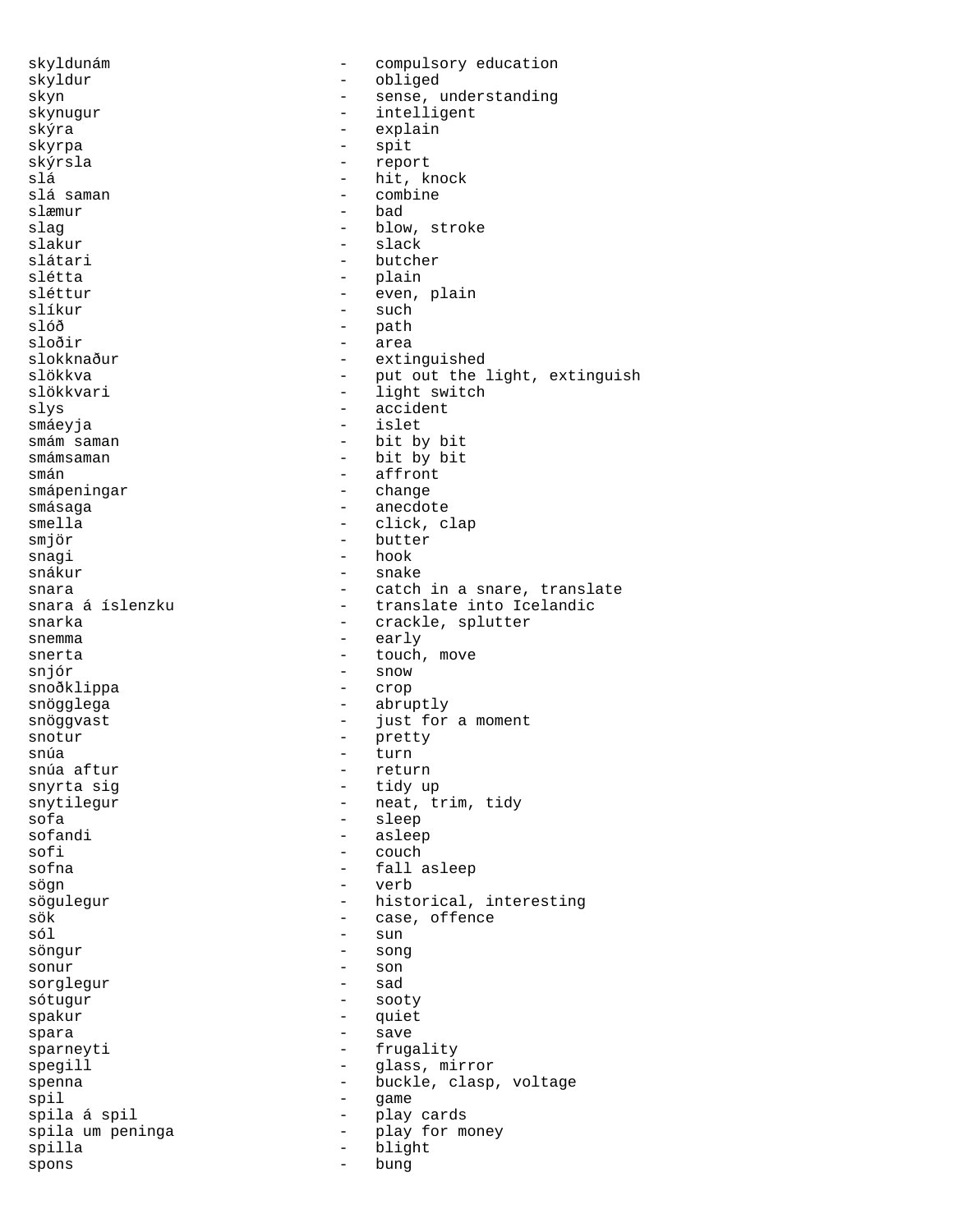spurning extending the state of  $\sim$  different properties of  $\sim$  different properties of  $\sim$  different properties of  $\sim$  different properties of  $\sim$  different properties of  $\sim$  different properties of  $\sim$  different p spyrja - ask spyrja spurningar staða - position, situation staddur - situated staðfesta - confirm<br>staðna - confirm staðna - stagnate - stagnate - stagnate - stagnate - stagnate - stagnate - stagnate - stagnate - stagnate - sta stærð - size - maths stafsetning extending the spelling stál – steel<br>stampur – tub – tub stampur stand  $\qquad \qquad - \qquad \qquad \text{condition}$ standa  $-$  stand, last standa á sér<br>standa e.m fyrir þrifum - stand in - stand in the way of someone's<br>- flourish standa í blóma - flouristanda u standa u<br>standast standast - pass an exam standast<br>standast á - stand opposite each other<br>standast próf - pass an exam standast próf - pass an exam - stand the test standast raunina  $-$  rise to the occasion stanga - butt - butt - butt - butt - stop - stop, halt starf  $-$  business, work, job starfmaður - employee, worker starfsamur - active, busy starfslið - personnel starfsmaður - employee, worker starfsmenn - personnel<br>starfsörvggi - iob secur starfsöryggi - job security staur  $\overline{\phantom{a}}$  = pole pole = pole = pole = pole = pole = pole = pole = pole = pole = pole = pole = pole = pole = pole = pole = pole = pole = pole = pole = pole = pole = pole = pole = pole = pole = pole = pole = pole = p stefna  $\begin{array}{ccc}\n \text{step 1} & \text{step 2} \\
 \text{step 3} & \text{step 4} \\
 \text{step 4} & \text{step 5} \\
 \text{step 5} & \text{step 6} \\
 \text{step 6} & \text{step 7} \\
 \text{step 7} & \text{step 8} \\
 \text{step 8} & \text{step 9} \\
 \text{step 9} & \text{step 1} \\
 \text{step 1} & \text{step 2} \\
 \text{step 1} & \text{step 3} \\
 \text{step 1} & \text{step 2} \\
 \text{step 3} & \text{step 3} \\
 \text{step 4} & \text{step 5$ stefna til  $\begin{array}{ccc} - & \text{make towards, head for} \\ - & \text{the accused} \end{array}$ - the accused steinn - stone stela - steal stela frá stela úr vösum - pick pockets<br>steypa - pick pour concret steypa - pour concrete steypast<br>steypast - fall down<br>stiga upp stíga upp stigamenn - bandits<br>stigar - stairs<br>- stairs stigar - stairs stigarið - bannisters stilla<br>stilla sig<br>example - control ones - control oneself stillilega - composedly<br>stillilegur - calm stillilegur stilltur - calm, quiet stinga - prick<br>stjórnaskrá - britannie - prick stjórnaskrá - constitution stjórnmál - politics continuous stöðva - stop, interrupt - platform stofa - living room - living room stofnsetja - living room - living room - living room - living room - living room - living room - living room - living room - living room - living room - living room - living room - living - establish stofnun - establishment stöfun - spelling<br>stofustóll - chaise s - chaise, sunlounger<br>- jump stökk - jump stökkva - jump, to jump stóll - chair stólpi - postaj - postaj - postaj - postaj - postaj - postaj - postaj - postaj - postaj - postaj - postaj - po stoltur - proud stór  $-$  big, large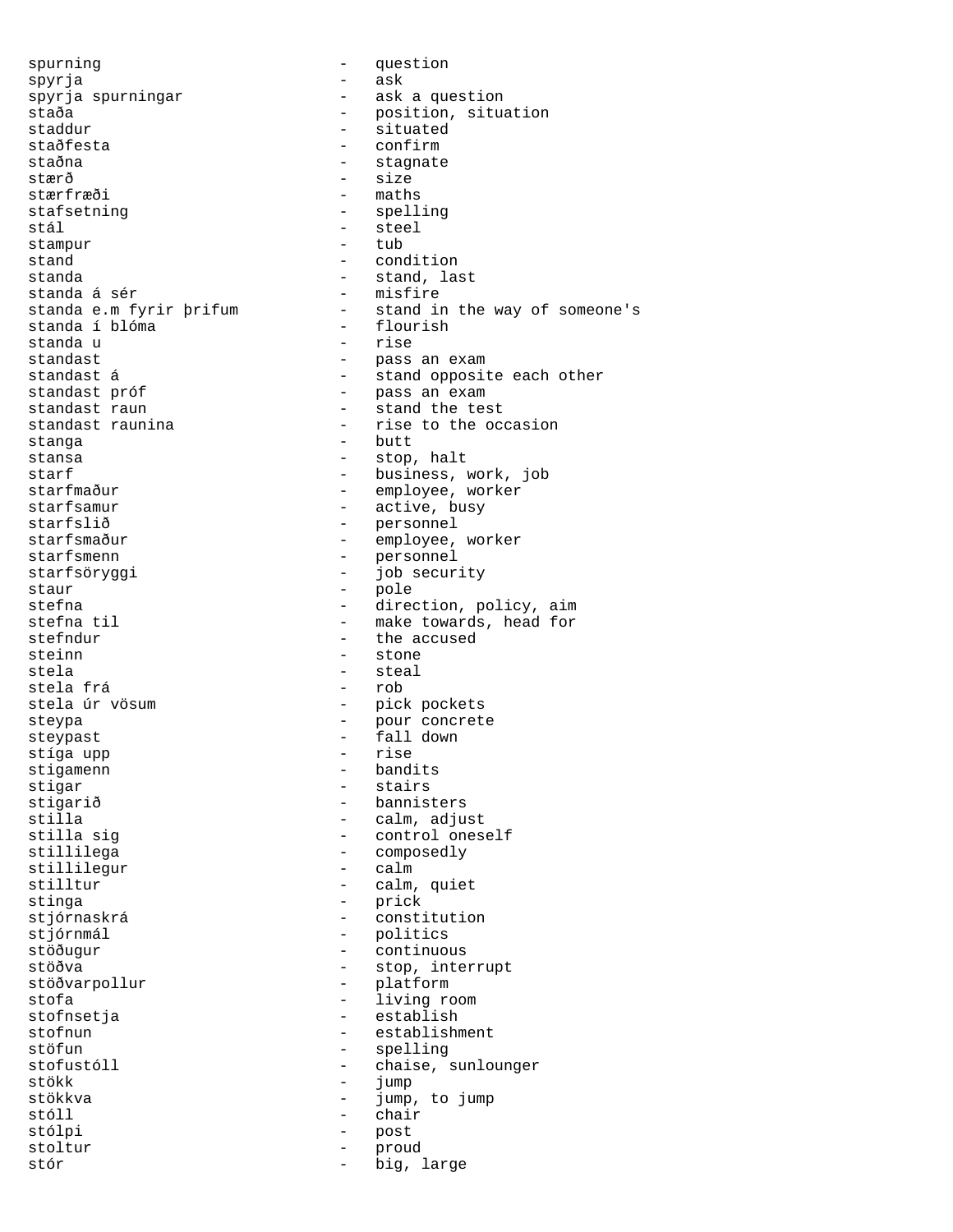stórættaður - high born stórfeglegur - magnificent stórkostlegur - splendid stórum - greatly<br>stórvirki - exploit - exploit - exploit, achievement<br>- cub strákhvolpur strauja - iron clothes strax - at once strax og  $\qquad \qquad -$  as soon as stríð - war strita - drudge strita fyrir and the struggle strjúka - run away strönd - coast, beach stúlka - girl - hour, time stundarhagur - brief advantage stundum - sometimes sturta - shower stuttur - short styðja - support stýri - rudder styrkur - grant suður - south - south - south - south - south - south - south - south - south - south - south - south - south - south - south - south - south - south - south - south - south - south - south - south - south - south - south súld - drizzle - drizzle - drizzle - drizzle - drizzle - drizzle - drizzle - drizzle - drizzle - drizzle - dri - hunger sumaeleyfi - summer holidays sumarbústaður - cottage sumir<br>sumir aðrir - some people<br>sumir aðrir - some others - some others sumpart - partly sumt - partly<br>sundur - apart sundur - apart - diverse sunnan - from the south sunnudagur - Sunday svæði - area svalir  $-$  veranda svar - answer, reply svara  $-$  to answer, reply svaramaður  $-$  best man - best man svartur - black svefnherbergi sveiflast - fluctuate sveinn - boy sveipa - cover sveit - country, district, rural area sveitast - work hard svið - scene<br>Svíi - Swede - Swede svik - betrayal, deceit, treachery svín - pig svipaður - similar svipaður að gerð  $-$  similar in make svipting - deprivation sviptingar - fight svipur - appearance, face, look Svíþjóð - Sweden  $\begin{array}{ccccccccc}\n\text{svo} & & & & & & - & \text{so, then, thus} \\
\text{svo} & \text{se} & & & & - & \text{so} & \text{then, thus} \\
\end{array}$  $-$  so ... as  $\begin{array}{ccc} \text{svo} & \text{a} \delta & \text{b} \\ \text{svo} & \text{a} \delta & \text{b} \end{array}$   $\begin{array}{ccc} \text{svo} & \text{a} \delta & \text{b} \\ \text{svo} & \text{c} & \text{c} \end{array}$ svo af ber - outstandingly - as things stand svo fór að  $-$  it turned out that<br>svo langt sem augað eygir  $-$  as far as the eye can see svo langt sem augað eygir svona - thus, like that sykur - sugar - sugar - sugar - sugar - sugar - sugar - sugar - sugar - sugar - sugar - sugar - sugar - sugar - sugar - sugar - sugar - sugar - sugar - sugar - sugar - sugar - sugar - sugar - sugar - sugar - sugar - sugar sýna - show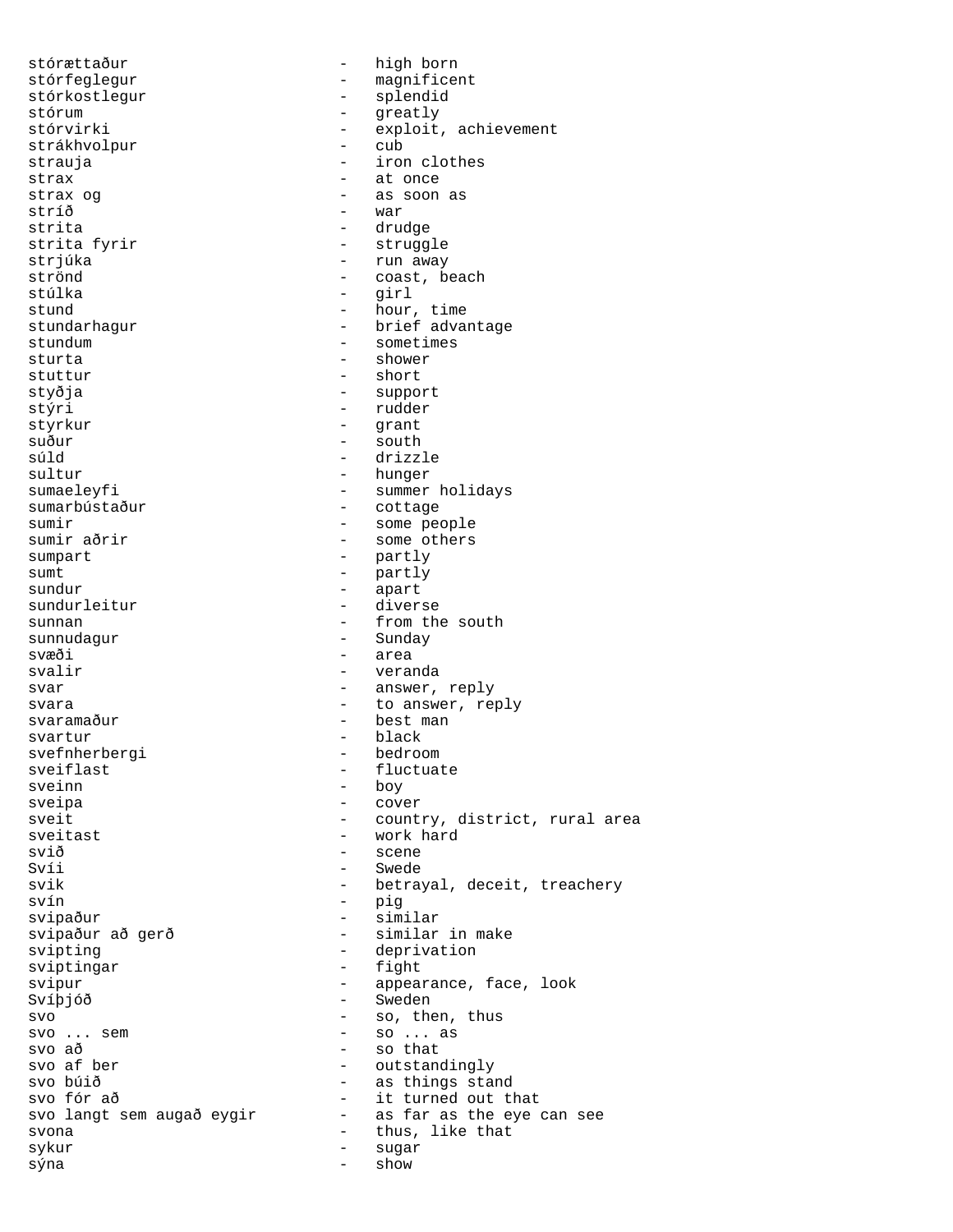sýnast - seem synd - pity, sin synda - swim syndabót - penance syndga - sin syngja - sing sýnilega - apparently sýslumaður systir - sister tá - toe tækifæri - chance tag  $-$  kind taka - take taka á móti - receive taka fram í fyrir<br>taka framförum taka framförum - make progress taka saman - compile taka til fanga - catch taka til fótanna taka upp - pick up taka við - accept takast - manage, succeed<br>takast vel takast vel - succeed takmarka - limit takmörk - limits tákn  $-$  miracle, wonder talsmaður - spokesman talsverður - considerable tanbursti - toothbrush tannbursti - toothbrush<br>tapa - toothbrush - toothbrush tapa - lose, loose<br>taugaveiklaður - - hervous taugaveiklaður tegund - kind teikna - draw Tékki - cheque, Czech telja - count temja - tame tengja - connect tengsl - connection textafræði - philology þá - then það - it, that það er að segja - that is to say það er til lítils að it is not worth það gengur yfir mig - I am astonished **baðan** - from there þægilegur - comfortable þægindi - comfort þagmælska - reticence þak - roof

- sing out of tune - visible<br>- sheriff tak  $-$  hold, grip, grasp - accentuate<br>- interrupt taka öllu fram  $\begin{array}{ccc} - & \text{beggar description} \\ - & \text{compile} \end{array}$ - take part in taka til 1999 - concern, include, censure taka til fanga 1999 - catch taka tillit til  $-$  take into consideration - limitation - nuclear disarmament tala - number, talk, speech<br>talaður - spoken - spoken - chequebook telja á fingrum sér - count on one's fingers - out of sight out of mind það er augljóst að - it stands to reason það skiptir engu - it doesn't matter það varð fótur og fit - there was a great commotion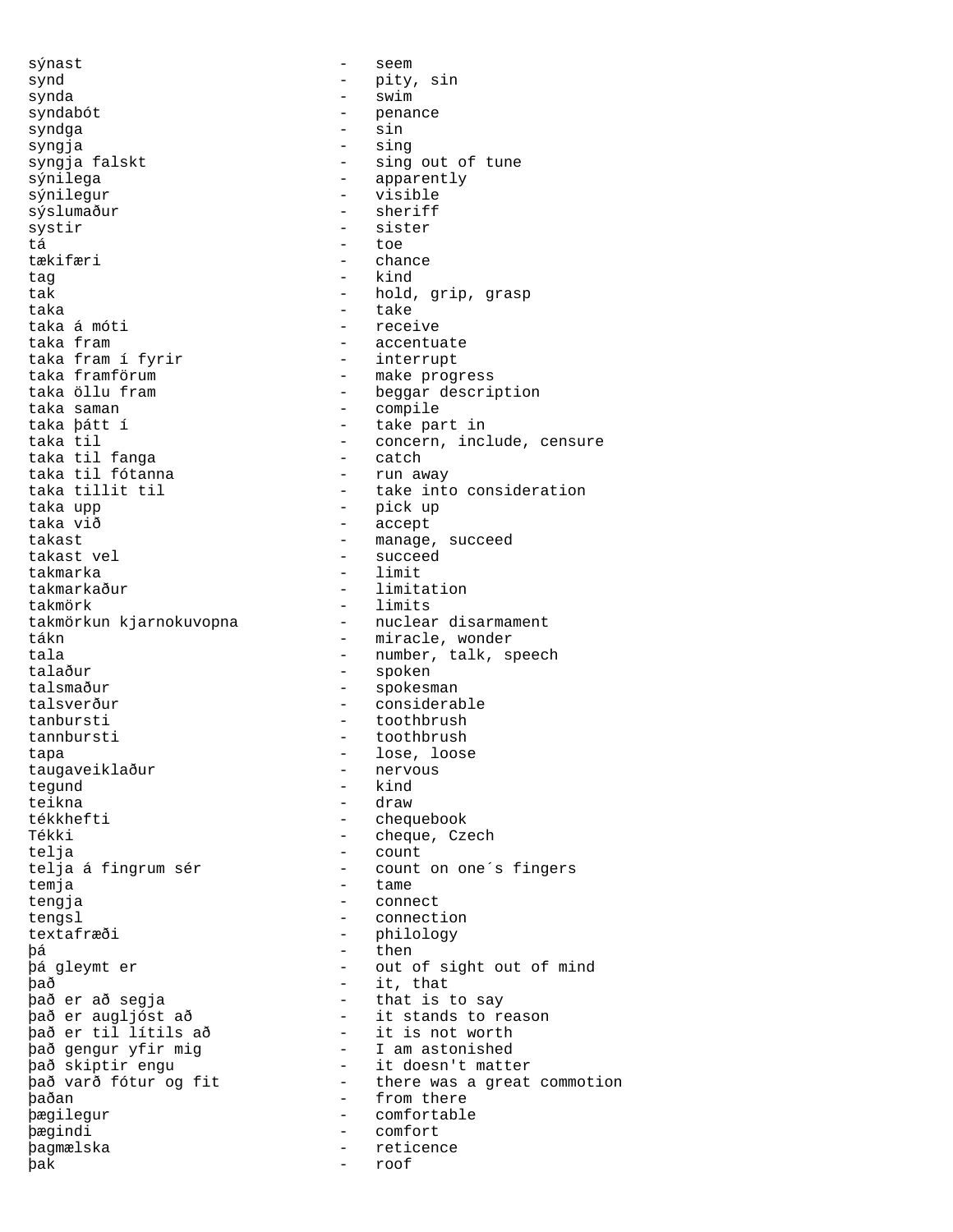þakka - thank þang - kelp þangað - there þannig - by this means, thus þar - there þar að auki - esides that, in addition to that<br>
þar eð - since = since<br>- usele þarflaus - useless þarna þau - they begar  $\qquad \qquad -$  when, immediately<br>begar í stað  $\qquad \qquad -$  right away - right away<br>- silent þegjandi þeir - they - they hurt my toes, they pinch my toes þeirra - their þekking - knowledge þekkja - know - know - know - know - know - know - know - know - know - know - know - know - know - know - know þenja - stretch þér - you þess - its þessi - this, that þið - you þiggja - accept þinn einlægur - yours sincerely þjóð - people þjóðarsál - national spirit, national character .<br>þjóðsaga - folktale þjóðsagnasafn - collection of folk tales þjónn - waiter, servant - bjónn - waiter, servant - bó þó - still, yet þó að - although þófta - thwart - silence þoka - fog þoka fyrir - give way to þokast áfram þökk - thanks þol - endurance þora - dare þörf - need þota - jet þótt - although þrátt - frequently - despite, in spite of<br>- after all þrátt fyrir allt þrátta - bicker þrefa - wrangle<br>þreyja - patience - patience, endurance þriðji - third þriðjudagur - Tuesday þrír - three þróast - develop þröngur - narrow þrot - lack<br>broti - infla þroti - inflammation, swelling þrótmikill - strong þróttlítill - week, feeble þróyn - development þruma - thunder, to thunder þrýsting – pressure – pressure – pressure – pressure – pressure – pressure – pressure – pressure – pressure – pressure – pressure – pressure – pressure – pressure – pressure – pressure – pressure – pressure – pressure – pr þú - you þungur - heavy þurfa - to need, require þurr - dry þurrka á handklæði - wipe with a napkin purrka af  $\qquad \qquad -$  wipe off<br>burs þurs - giant, idiot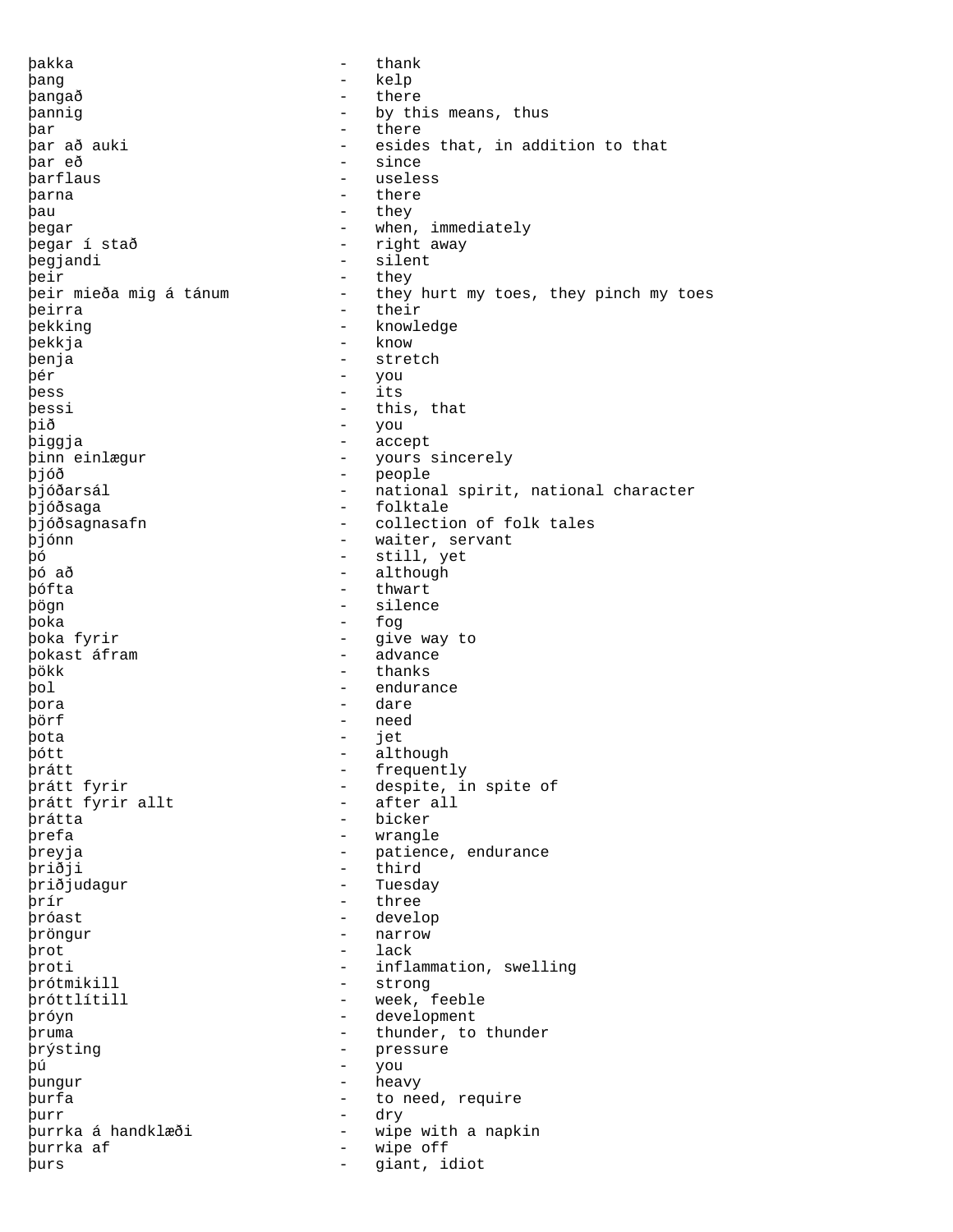því - because því að - for þvo - wash þýða - translate þýðing - translation þykja - feel, like - care for, be fond of, like þykkur - thick, dense þyrill - rotor þyrla - helicopter, chopper, whirl þýskur - German<br>þýzkland - - German - Germany þýzkur - German tíðindi - news, tidings tík - bitch til to to the total to the total to the top of the top of the top of the top of the top of the top of the top o til dæmis - for example til einskis  $\begin{array}{ccc} - & + \text{to no purpose, in vain} \\ - & \text{of old} \end{array}$ - of old<br>- for fun til gamans<br>til hálfs til hálfs<br>til hlítar - by halves<br>- fully<br>- fully til hlítar - fully - for hire<br>- of little use til lítils gagns - of little us<br>til minningar um - in memory of til minningar um<br>til ónýtis - in vain til skiptis - by turns til sölu - for sale til taks - available til þes að  $\qquad \qquad -$  in order that tilbeiðsla  $\qquad \qquad -$  worship tilbeiðsla - worship tilboð - offer tilbúinn - ready<br>tilburðir - ready - ready - gesticulation, behaviour, att tilfinnanlegur - severe, perceptible tilfinningalega - emotionally tilgangur - purpose tilgreina - specify tilheyrandi - appurtenant tilhlökkun - anticipation tilhugalíf - courtship tillit - regard tilraun - attempt, try<br>tilvilium - chance tilviljun - chance<br>tilvitna - chance tilvitna - quote tilvitnun - quotation - have the time to do, have the heart to tími - hour tíu - ten tiald  $-$  tent tjaldmaður - camper töf - delay toga - pull, trawl pull at toga út - extract togast á um eile ann an tight over<br>toil - sveitast toil - sveitast tólf - twelve tólfti - twelfth tollstöð - customs house - customs tölva - computer tölvuvit - artificial intelligence tómati - tomato tómlæti - phlegm tómlátur - indifferent tomma - inch tómur - empty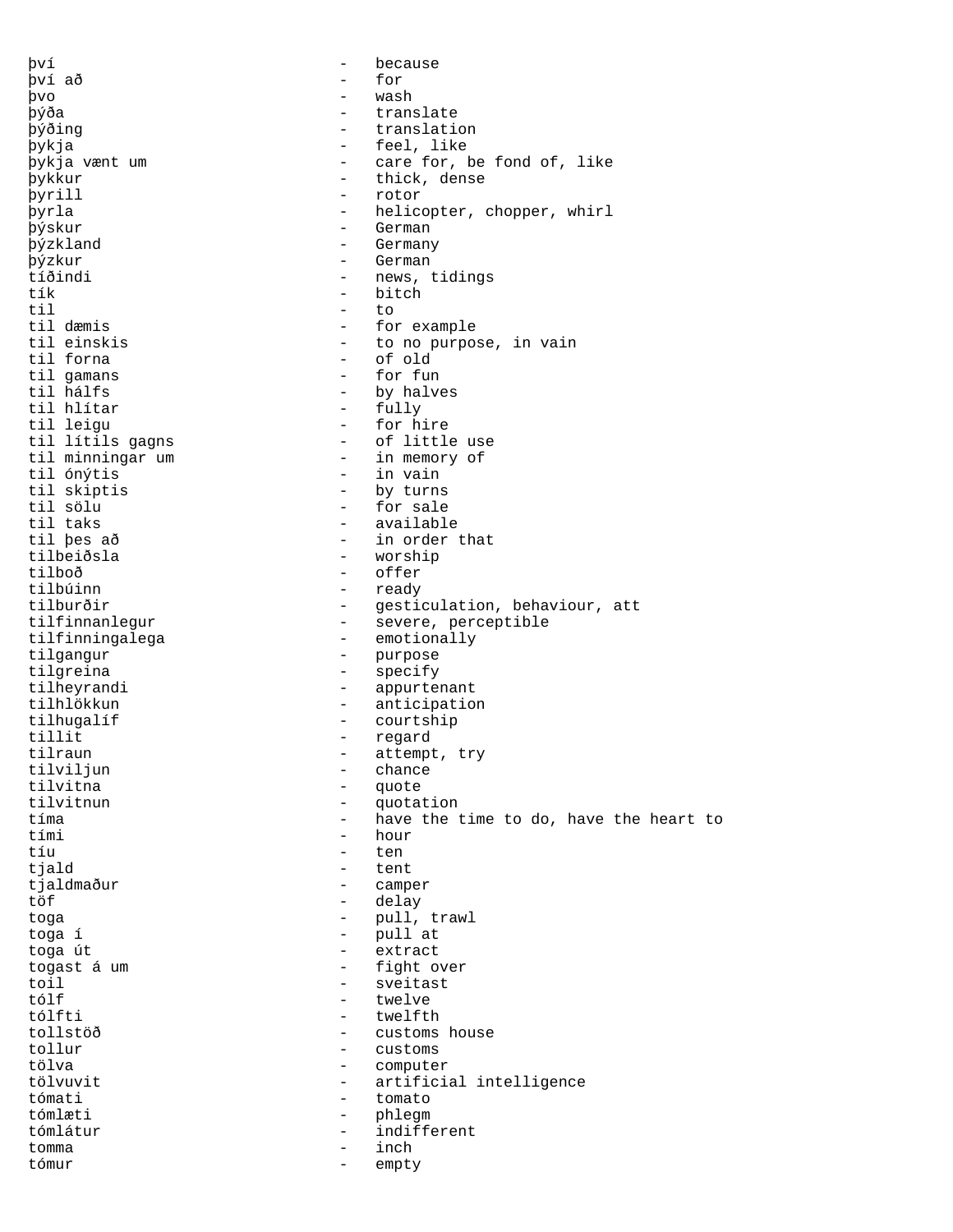tónleikur - concert tónlist - music torf - turf, sod transporting - aðdráttur - aðdráttur trappa trappa - step is the step in the step in the step in the step in the step in the step in the step in the step in the step in the step in the step in the step in the step in the step in the step in the step in the step in t traust - trust traustur – robust – robust – robust – robust – robust – robust – robust – robust – robust – robust – robust – tré - tree tryllingur - frenzy tungl - moon tungumál **a matalaitheoirtí agus ar an t**hanguage tunna - barrel tuttugu - twenty tveir - two tvímála - bilingual tvípunktur<br>tvisvar á dag um borð - aboard umburðarlyndur umfram allt  $-$  above all umhverfis - about umhyggja - care umlukinn - surrounded<br>
umsjón - care umsjón - care undir - under undireins - at once ungbarn<br>ungfrú ungfrú - miss unnblása - inspire  $upp$   $-$  up uppflettiorð

tröll - troll trú - religion, belief, faith<br>trúa - believe - believe tryggur - loyal, devoted<br>trylla - derange - derange - derange tún - field, homefield tunglár  $-$  lunar year - circumflex tvisvar á dag - twice a day - double tylla sér  $-$  perch, sit down týnast<br>týnast - be lost, perish um  $\frac{1}{2}$  um allan heim  $\frac{1}{2}$  - about, around  $\frac{1}{2}$  - all over the v um allan heim - all over the world um borð - aboard um daginn  $\begin{array}{cccc} - & \text{the other day} \\ - & \text{for a while} \end{array}$ um hríð - for a while - for a long time um stund - for a while um það skeið  $\qquad \qquad -$  about that time umboðsmaður  $\qquad \qquad -$  agent - agent<br>- tolerant umsókn - application umtalsverður - considerable - considerable - considerable - considerable - considerable - from under - from under - from under - from under - from under - from under - from under - from under - from under - from under - fr undan - from under - previous undir áhrifum - under the influence<br>undir ein - at once - at once undir eins - immediately undirbúningur - preparation undrandi - puzzled, surprised undrast - be surprised - amazement<br>- baby - teens, adolescence unna <sup>-</sup> love, adore unnvörpum  $-$  in large numbers upp á safn - up to the library upp aftur og aftur - over and over again upp frá því **- ever since** uppeldi - upbringing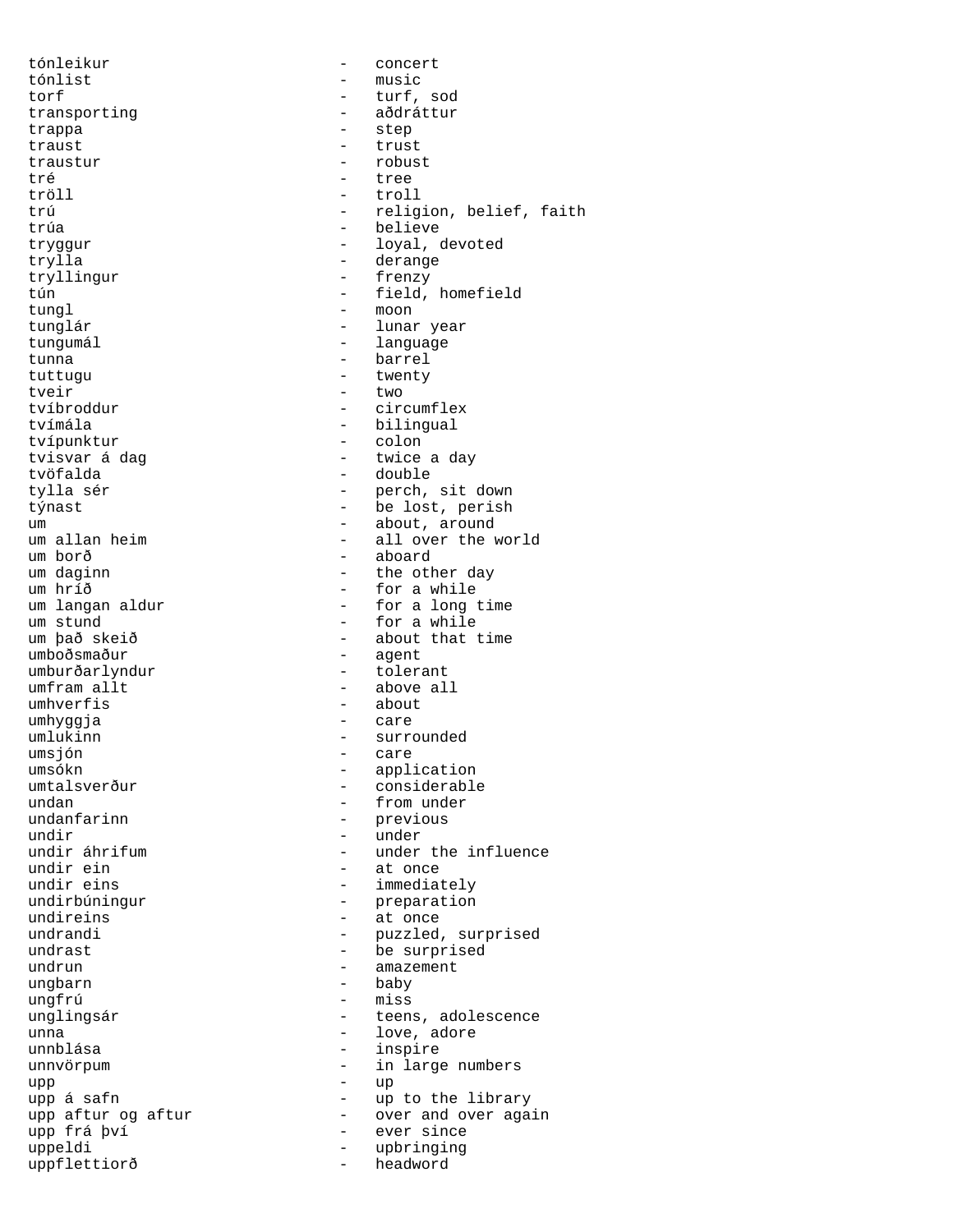uppganga - ascent uppgefinn - exhausted upphæð - sum of money upphaf<br>upphafsstafur - beginning<br>- capital le upphlaup - riot uppi - above, yuppie upplýsingar  $-$  information uppnefna - give a nickname uppruni - origin, source upptekinn - occupied úr - out of, from úrkoma - precipitation úrval - selection út á skip - aboard út í bláinn - far away utanað - by heart utanríkisráðherra - Foreign Minister<br>utburður - event útflutningur - export - export - export - export - export - export - export - export - export - export - export útgangur úti - outside úti á sjó - at sea útkljá - settle útlit - appearance, look útsendingarlisti - mailing list útvarp - broadcast, radio útvarpa - to broadcast vægja en større og en større og en større og en større og en større og en større og en større og en større og vænn  $-$  kind, good vætanlegur - due, future vald - power valur - falcon vandi - custom vandlega - carefully vani - habit vanlaus - hopeless vanta  $\qquad \qquad -$  be missing vanur - used to vara  $\begin{array}{ccc} 0 & \text{var} & \text{var} \\ \text{var} & \text{var} & \text{var} \end{array}$ varða - cairn, concern<br>varða miklu - - - - - - - - - - be very importa varðandi - concerning varla - hardly varla nokkuð  $-$  next to nothing vasi - pocket, vase - vaskur - pocket, vase - vaskur - vase - vase - vase - vase - vase - vase - vase - vase vaskur - brave, sink vatn - water vaxa - grow veðja - to bet

uppgangur - ascent, success, career - capital letter - interjection out<br>aboard - event<br>- export útgerð - outfitting, shipowner - expenditure - transmission, broadcast vægð  $-$  mercy, grace, leniency vægur - mild, slight, lenient væta  $-$  moisture, moisten vakna með sólu - - get up with the sun - usual, common vandræði - quandry, difficulty<br>
vandrataður - hard to follow - hard to follow var  $-$  aware of, conscious of - warn of varast - guard against, protect onesel varða miklu - be very important<br>
varðandi - concerning - look-out vasaorðabók - pocket dictionary<br>vasi - pocket vase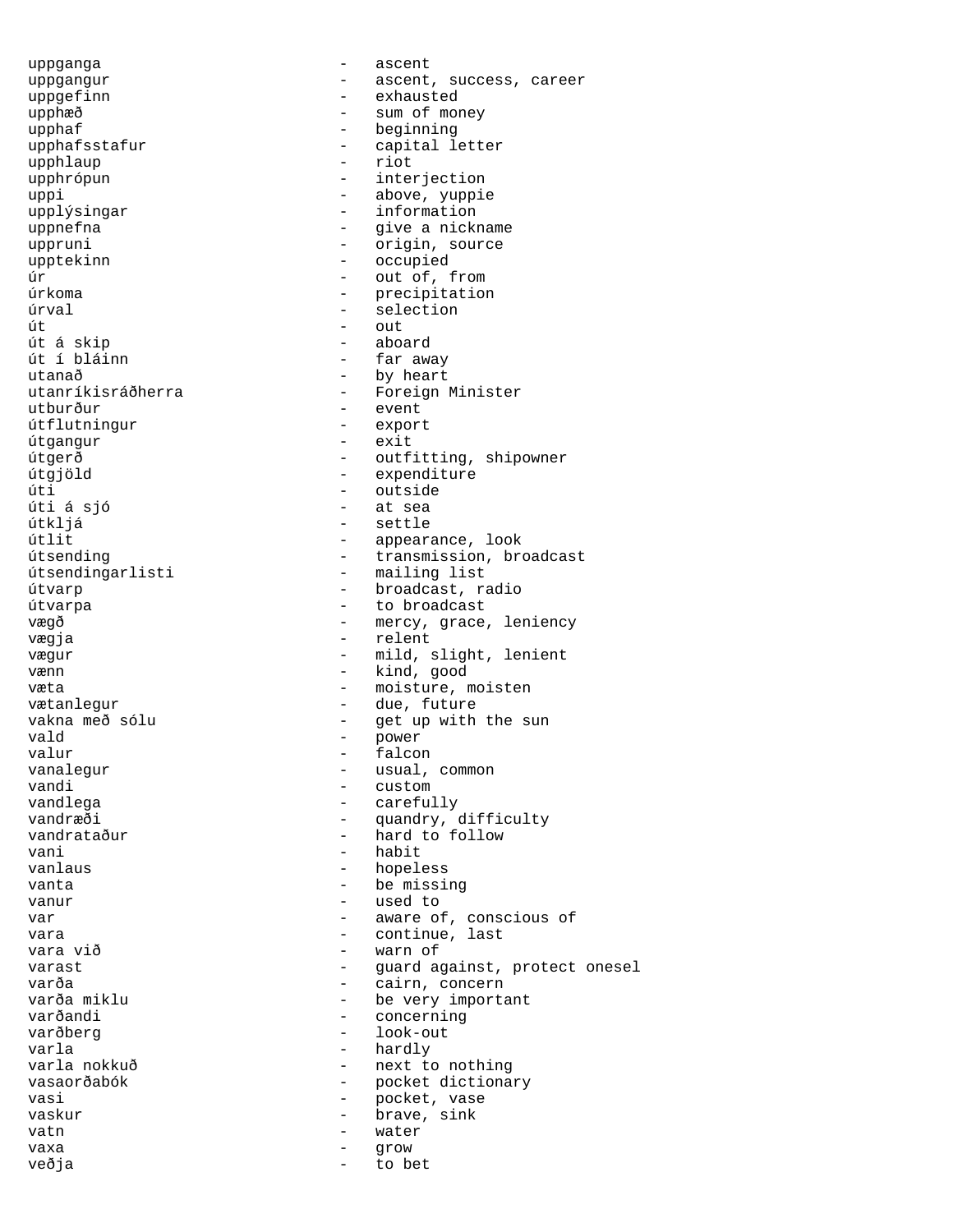veðmál - bet veður - weather veðurlag - climate vefur - web veggur - wall vegna  $-$  because of, come off, get on vegur - way, road veikur – ill<br>veita – sammen – ill<br>eita – grau veiting  $-$  concession, grant<br>veitingaborð - buffet veitingaborð veitingahús<br>
veitingamaður<br>
veitingamaður<br>
2001 - barman veitingamaður veitingar - food and drink veitingasalur - restaurant vekjaraklukka - alarm clock vel - well vél - engine, motor vel á minnst<br>
vel eygður<br>
vel eygður<br>
- with beautiful eyes vel eygður - with beautiful eyes<br>
velja - choose, pick out velta því fyrir sér venja við 1999 - accustom - accustom - accustom - accustom - accustom - accustom - accustom - accustom - accustom - accustom - accustom - accustom - accustom - accustom - accustom - accustom - accustom - accustom - accusto  $v$ ér  $-$  we vera - be vera á förum  $-$  be going away<br>vera á fótum  $-$  be up and abo vera á fótum<br>vera á hreyfingu (1999) - be in motion, b vera á hreyfingu<br>
vera á því reki<br>
- be at that stage of developm vera að  $\overline{\phantom{a}}$  - keep on vera allur á bak og burt - vanish into thin air vera búinn að gera have done something vera eftir - remain vera gagn að - be a help in vera í álögum - be bewitched, be spellbound<br>vera í efa - be in doubt vera kyrr  $-$  remain vera með vafninga - 1999 - beat about the bush vera til - exist vera til gagns and the set of the advantageous<br>vera við de set of the present verð - price, cost<br>verða - hecome mus verða að áhrinsorðum<br>verða að engu verða ástfanginn - fall in love with<br>verða bilt við - be startled at verða bilt við - be startled at verða til en menni verða til en menni verða til stærst en menni verða til stærst en menni verða til stærst en m verðbréf - securities<br>verðbréfasali - broker - broker verðbréfasali verðskulda - deserve, merit verður - worth verja - defend verk - work verkalýðsfélag - Trades Union<br>verkamaður - Trades Union - workman verkfæri - tool verkfræði - engineering verksmiðja - factory, plant, works vernd - protection veröld - world verpa - throw verpa eggjum verri - worse

- grant, award - choose, pick out<br>- ponder - be of the same opinion, agree vera *mores* ,<br>- be at that stage of development - be in doubt - receive communion - be present - become, must, happen<br>- come true - come to nothing - stay behind - pain, ache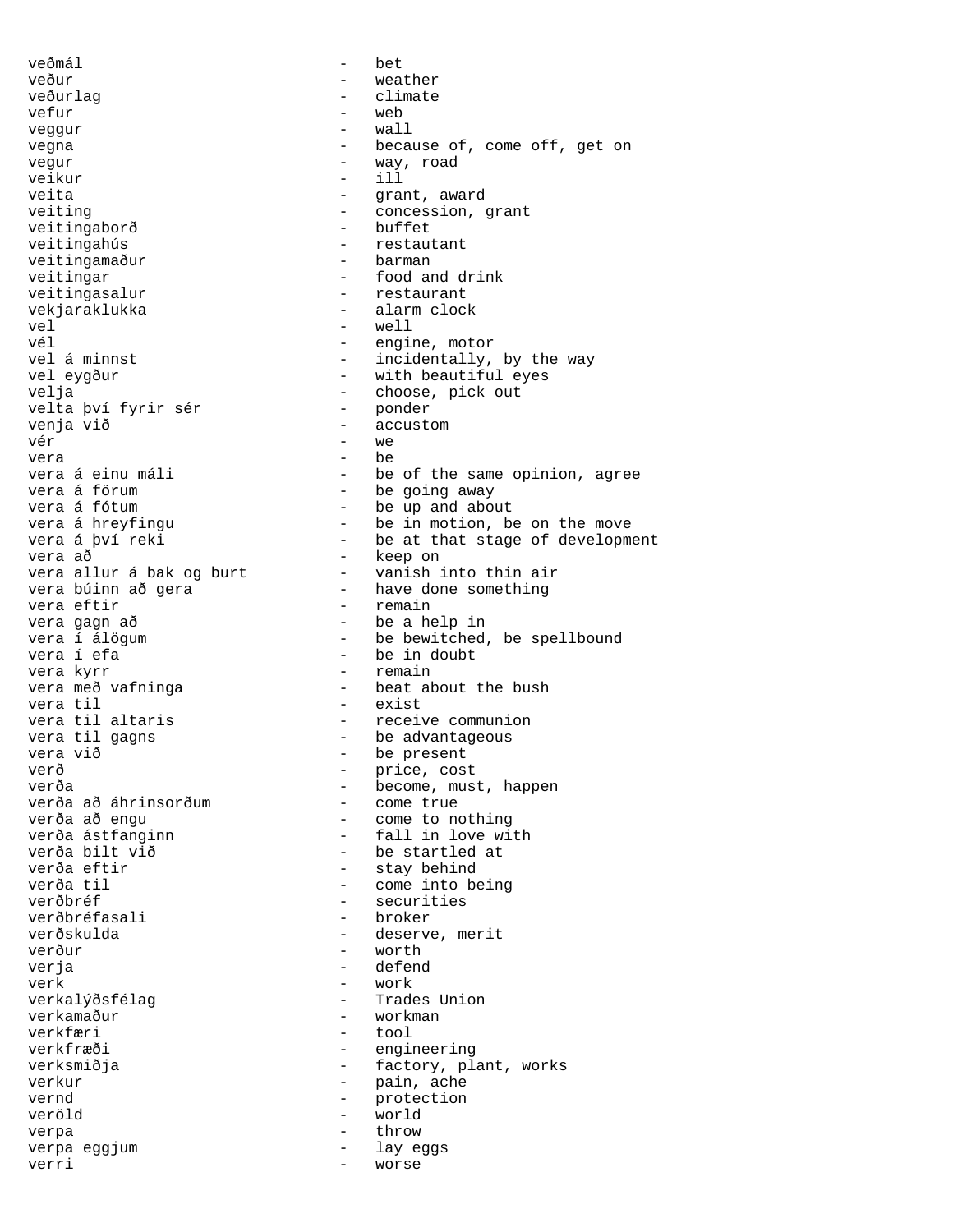versna - deteriorate verstur - worst vertu blessaður - bye vertu blessaður<br>verzla með - deal in verzlun - trade, commerce vesæll - trade, commerce - piteous<br>- wretch vesalingur - wretch vestri - western film<br>vestur - West - West vetni - hydrogen vetur – winter<br>
við – at wil við - at, with, by við vinnu - at work - expanse viðbót - addition viðburðaríkur - eventful<br>viðgerð - repair, : viðgerð  $-$  repair, renovation<br>viðhafa - - - - - - - use, employ viðhafa - use, employ<br>viðhöfn - ceremony, p viðhöfn - ceremony, pomp<br>viðleitni - ceremony, pomp viðleitni - attempt<br>viðreisn - reconsti viðreisn - reconstruction<br>viðskifti - reconstruction<br>- dealings - dealings<br>- customer viðskiptavinur viðskipti - business<br>viðstaddur - - business viðstaddur - present<br>viðstöðulaus - constan - constant viðstöðulaust - constantly, without interrupt<br>viðtal - conversation viðtal - conversation viður - wide, broad<br>viðurkenna - markonaleit - acknowledge viðurkenna - acknowledge<br>viðurkenndur - acknowledge viðurkenndur - acknowledged<br>vífilengur - evasion, cir vífilengur - evasion, circumlocution<br>víg - killing víg - killing vigt - weight<br>
vik - bend vik - bend<br>vika - week vika - week vilja - want, will<br>
vilja til - happen vilja til - happen - deceive villast - mistake, stray, get lost vilsa - pus vínber - grape vinda bráðan bug að - act quickly about vindlingur - cigarette<br>vindur - wind - wind<br>- friendly vingjarnlegur<br>vinna vinna  $\frac{1}{2}$  vinna siq upp  $\frac{1}{2}$  - job, work, win vinna sig upp  $\begin{array}{ccc} - & \text{rise, rise up from the ranks} \\ - & \text{mag} \end{array}$ vinnukona - maid servant<br>vinnumaður - labourer - labourer vinnumaður - labourer vinnustofa - studio vinsæll <br/>  $\qquad \qquad$  - popular  $\qquad \qquad$ vinstri - left vinur - friend virða - estimate - appear, seem virðing - respect virki - fort<br>vís - sure vís - sure, wise vísa - ditty vísalag - tune - index finger viss - certain víst - probably vit the contract of the contract of the contract of the contract of the contract of the contract of the contract of the contract of the contract of the contract of the contract of the contract of the contract of the contra vita - know vitlaus - mad, insane vitorð - knowledge